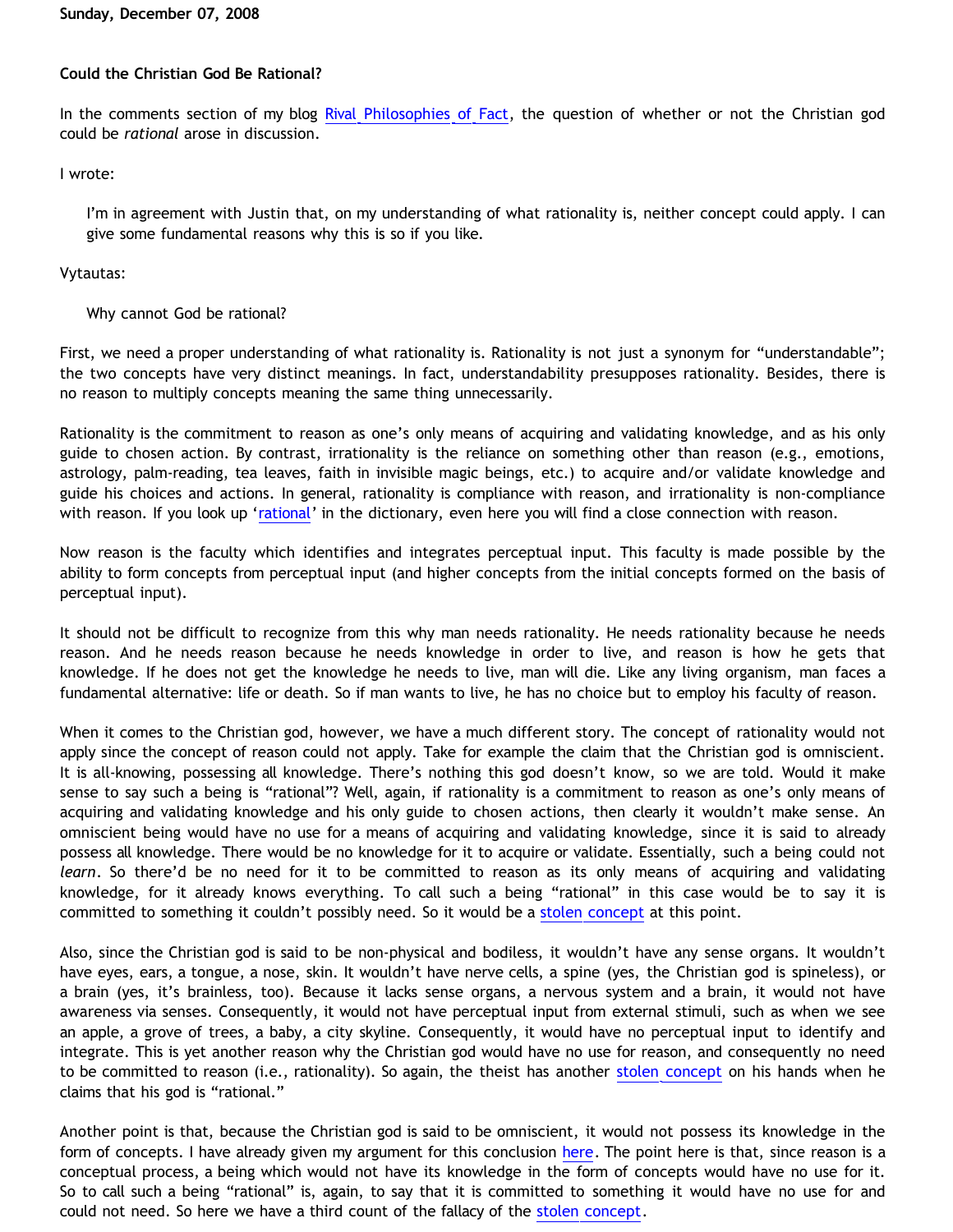A final point is that, because the Christian god is said to be eternal, indestructible, omnipotent, etc., it would have no need or use for a guide for its choices and actions. Unlike man, who faces a fundamental alternative and can die if he acts on bad choices, the Christian god could do anything, and no harm would come to it. In fact, it could sit idle for all eternity, performing utterly no actions whatsoever, and it would still continue on as what it is just fine.

So these are some reasons why I would say that neither the concept 'rational' nor 'irrational' would apply to the Christian god. It would be, like a rock on a hillside or an asteroid in the cold of space, wholly *arational*, and for reasons which are not dissimilar: like the Christian god, rocks and asteroids have neither need nor use for a faculty for acquiring and validating knowledge, nor do they have either need or use for a guide to action. So consequently, they would have no need or use for committing themselves to such a faculty or guide.

by Dawson Bethrick

Labels: [rationality](http://bahnsenburner.blogspot.com/search/label/rationality), [stolen concepts](http://bahnsenburner.blogspot.com/search/label/stolen%20concepts)

*posted by Bahnsen Burner at* [12:00 PM](http://bahnsenburner.blogspot.com/2008/12/could-christian-god-be-rational.html)

 **87 Comments:**

[Justin Hall](http://www.blogger.com/profile/17804641315202800289) said...

Well put! I understand the stolen concept fallacy, however this does not make it rational. Notice the inherent subjectivism here. I understand it so its rational, my thoughts about something make it rational! wow, I did not know I had this power.

# [December 07, 2008 5:38 PM](http://bahnsenburner.blogspot.com/2008/12/#8773730732891167497)

[Vytautas](http://www.blogger.com/profile/10563655929016752682) said...

If reason is in the mind of man, then reson is subjective. Man is subject to his own reason, if reason defines what a man is.

[December 08, 2008 6:48 AM](http://bahnsenburner.blogspot.com/2008/12/#1677514657703028371)

[Vytautas](http://www.blogger.com/profile/10563655929016752682) said...

err. "reson" should be "reason"

[December 08, 2008 6:53 AM](http://bahnsenburner.blogspot.com/2008/12/#2938048811833951974)

[Bahnsen Burner](http://www.blogger.com/profile/11030029491768748360) said...

Vytautas: "If reason is in the mind of man, then reson is subjective. Man is subject to his own reason, if reason defines what a man is."

"Subjective" does not mean "in the mind of man." Subjectivism is essentially the failure to comply with the primacy of existence. As I explain in my blog [Rival Philosophies of Fact,](http://bahnsenburner.blogspot.com/2008/11/rival-philosophies-of-fact.html) subjectivism is dependence on or conformity with the dictates of a subject whose say-so determines the identity and/or actions of its objects. Where objectivity is compliance with the primacy of existence (the *objects* of cognition hold metaphysical primacy over the subject), subjectivism is compliance with the primacy of consciousness (the *subject* holds metaphysical primacy over its objects). Reason does not conform to conscious intentions such that it can be reshaped to suit one's preferences, expectations, imaginations, etc. Reason will not confirm that 2+2=17, no matter how badly I want it to. It has a specific identity, and that identity is what it is independent of our desires, imaginations, preferences, etc.

Regards, Dawson

[December 08, 2008 8:39 PM](http://bahnsenburner.blogspot.com/2008/12/#5615449782768923789)

[Vytautas](http://www.blogger.com/profile/10563655929016752682) said...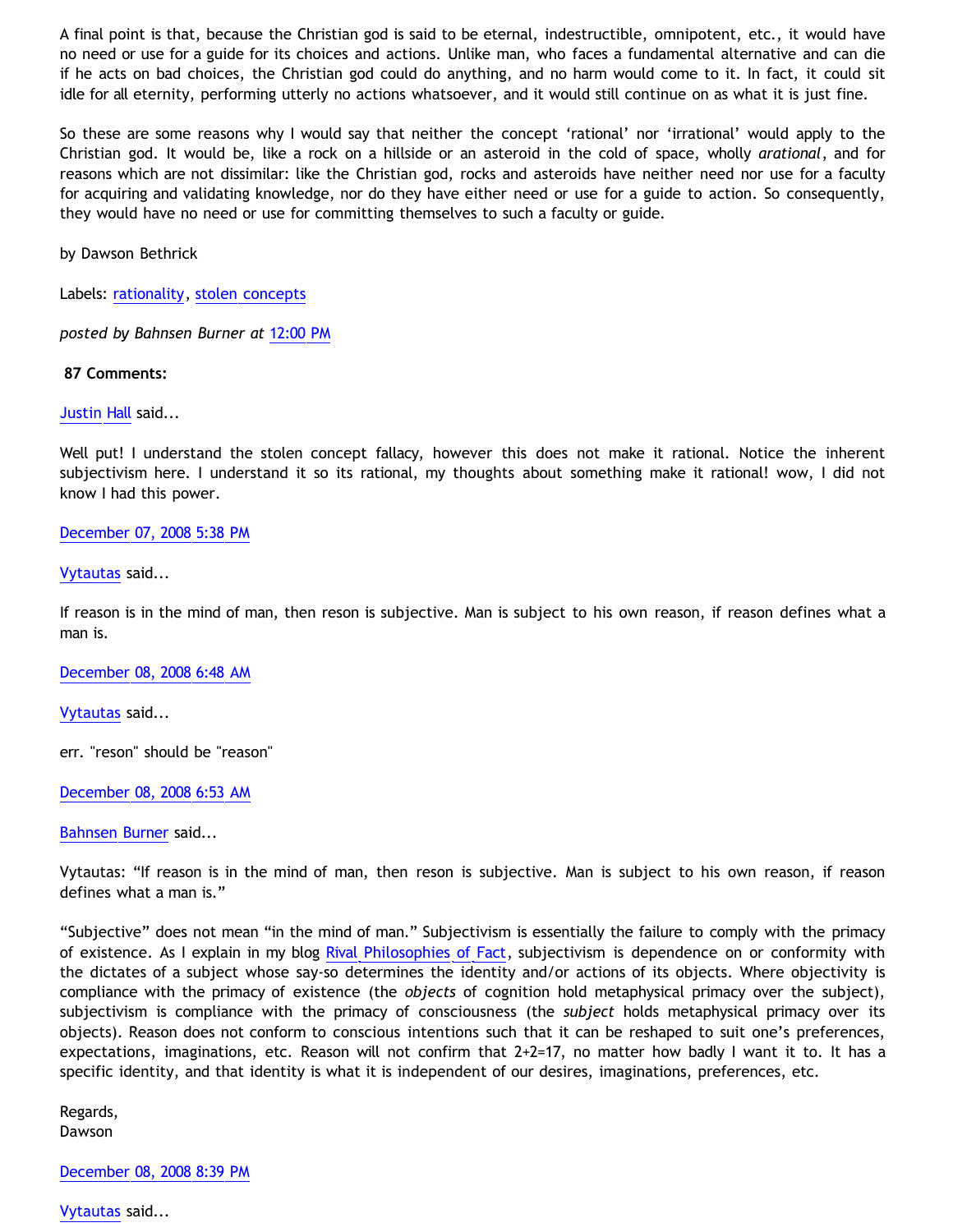Bahnsen Burner: Reason does not conform to conscious intentions such that it can be reshaped to suit one's preferences, expectations, imaginations, etc.

Vytautas: So reason only conforms to things that are objective. But why is it the case that it is possible for reason to conform to things that are subjective such as preferences, expectations, and imaginations? If reason can only follow the objective, then where does the subjective come from? If you say from preferences, expectations, and imaginations, then does not the information that supplies the subjective come from the objective?

## [December 09, 2008 6:53 AM](http://bahnsenburner.blogspot.com/2008/12/#7849904888417886014)

#### [Bahnsen Burner](http://www.blogger.com/profile/11030029491768748360) said...

Vytautas: "So reason only conforms to things that are objective. But why is it the case that it is possible for reason to conform to things that are subjective such as preferences, expectations, and imaginations? If reason can only follow the objective, then where does the subjective come from? If you say from preferences, expectations, and imaginations, then does not the information that supplies the subjective come from the objective?"

Vytautas, reason does not conform to the subjective. It is the faculty by which we identify and integrate what we perceive. At minimum, rational thoughts are thoughts which conform to their relevant objects. If I perceive a tree, for instance, reason will have me identify it as a tree and integrate this knowledge with knowledge that I have previously validated by reason. It will not allow me to perceive a tree and identify it as a cruise ship because I'd *prefer* it to be a cruise ship instead of a tree. I can *imagine* that it's a cruise ship instead of a tree, but at this point I've already departed from reality and into the irrational, especially if I try to act on this imagination. The primacy of existence shows us that there is a fundamental difference between what is factual and what is imaginary. The primacy of consciousness effectually denies this distinction.

You ask where the subjective comes from. It comes from the denial of the primacy of existence, the erasure of the fundamental distinction between reality and fantasy, fact and imagination. Religion is a perfect example of this on a broad scale. It denies the primacy of existence by affirming the imagined existence of a consciousness which holds metaphysical primacy over reality. On this view, the objects are whatever this alleged consciousness wants them to be, because on this view reality conforms to its wishes, its demands, its commandments – i.e., to the *subject*. The tree would be a cruise ship if and when the ruling consciousness wants it to be a cruise ship. It's like magic: the ruling consciousness wills that the tree is a cruise ship, and poof, it's a cruise ship. The ruling consciousness wills that the water in the water pots to be wine, and poof, it's wine. What card-carrying theist would deny such power to his beloved god? Seated firmly at the center of the believer's imagination, his god can do whatever he imagines it can do. That's why we don't see miracles happening in reality; they only happen in the imagination of the believer.

Ultimately, however, no one can fully escape the primacy of existence, no matter how persistently he seeks to erase the fundamental distinction between the real and the imaginary. The real will always prevail, and in the end the subjectivist only invalidates his own thinking. Even the religionist, even though he resists it at the most fundamental level of his worldview, cannot escape the primacy of existence. He implicitly assumes its truth, even though he doesn't realize it, by using concepts which have referents in reality. The concept 'cruise ship', for instance, has meaning only because it was originally formed on the basis of perceptual input of things which really do exist (objects existing independently of consciousness). And when he says that his god exists, he is implicitly making use of the primacy of existence by claiming it really exists and assuming it is not just his own fantasy; he is saying that it exists independently of his own consciousness as well (like actual trees and actual cruise ships), and that everyone should acknowledge its existence. Unfortunately for the theist, however, making surreptitious use of the primacy of existence will not validate the crass departures from it in the content of what he claims (e.g., "God created the earth and the heaven"). Fantasy remains fantasy, no matter how much one tries to pretend it is true.

Regards, Dawson

## [December 10, 2008 5:34 AM](http://bahnsenburner.blogspot.com/2008/12/#2810686596020684765)

[Vytautas](http://www.blogger.com/profile/10563655929016752682) said...

Bahnsen Burner, I have edited your responses for brevity and have given a response. You type too much.

<http://privyfisherman.blogspot.com/2008/12/bahnsen-burner-revisited.html>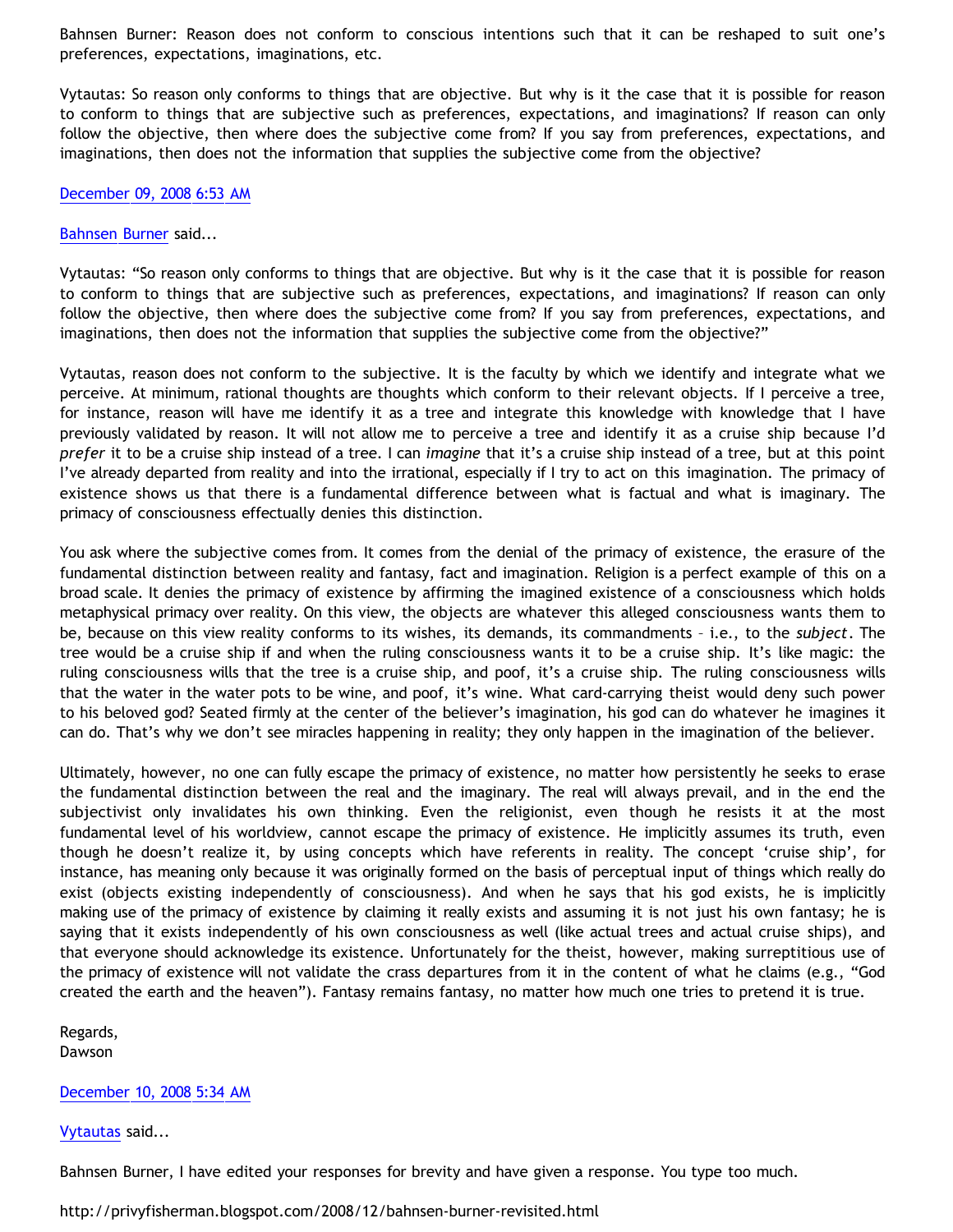[December 10, 2008 8:51 AM](http://bahnsenburner.blogspot.com/2008/12/#4007997306424042979)

[Bahnsen Burner](http://www.blogger.com/profile/11030029491768748360) said...

Vytautas,

Can you clarify something?

When you make statements such as the following, as you do in your [blog](http://privyfisherman.blogspot.com/2008/12/bahnsen-burner-revisited.html):

- "integrated knowledge is subjective because the subject did the integrating."

- "everything that exists is real including what is imaginary"

Are you making statements which your worldview affirms? Or are you attributing these positions to Objectivism?

Regards, Dawson

[December 11, 2008 10:34 AM](http://bahnsenburner.blogspot.com/2008/12/#3877336397709869220)

## [Vytautas](http://www.blogger.com/profile/10563655929016752682) said...

I am answering you on your own grounds. I am not claiming what Objectivism or what my worldview affirms, but rather I seek to show what your ideas lead to.

[December 11, 2008 3:00 PM](http://bahnsenburner.blogspot.com/2008/12/#3025540708838656003)

[Bahnsen Burner](http://www.blogger.com/profile/11030029491768748360) said...

Vytautas, or whoever you are, you're way off, like a moon that broke free from its orbit thousands of years ago. I suspect two problems at root: one, you're trying to critique Objectivism without any solid understanding of it, and two, you're trying to trip me up without any genuine bearing of where you're headed. Both are leading you to make some really strange statements which do not follow and do not apply. You're surely not showing where my ideas lead to. Not even close.

Regards, Dawson

[December 11, 2008 3:22 PM](http://bahnsenburner.blogspot.com/2008/12/#6687230176444721297)

[Drew Lewis](http://www.blogger.com/profile/06553828200280746250) said...

Dawson said:

"Rationality is the commitment to reason as one's only means of acquiring and validating knowledge, and as his only guide to chosen action."

So, you're whole argument depends on this statement, and it's just false. It overreaches. Rationality is really just the commitment to the principle that one's beliefs don't actually contradict each other and experience. Rationality allows for multiple means of acquiring knowledge, and so long as what is acquired does not contradict other knowledge, it is rational for a person to believe it.

To demonstrate why your definition of rationality is false, consider this question: Can you provide a rational argument for your definition of rationality that is not question-begging, while adhering to your own definition of rationality? Note that I will ask how you know each premise is true, and you can only offer logically reasonable steps from universally accepted axioms, since that's where you'd have to start with your definition of rationality.

Following the idea of not multiplying concepts unnecessarily, why should someone accept your more complicated concept of rationality than the correct, simpler version? The only reason I can think of is so that you can define God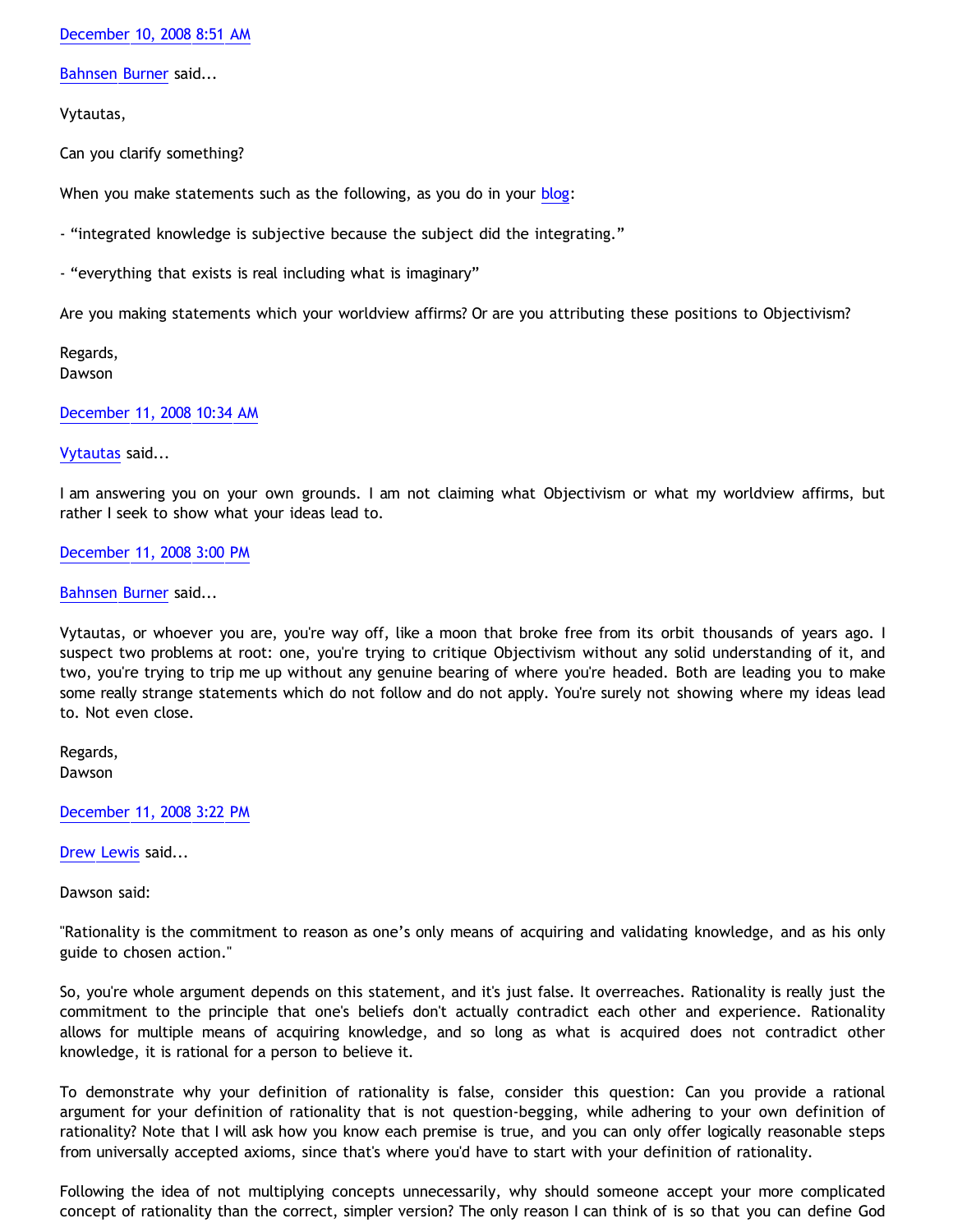out of existence. "Look here! My concept of rationality doesn't allow for the existence of God! So God doesn't exist! What a good argument I just made." Now that's irrationality if I've ever seen it. I can do the same thing. "Look, God is defined as a necessarily existent being (ontological argument), so He exists!" Your argument is no better than this bad ontological argument.

So, could you offer any argument for your definition of rationality over against the simpler, more reasonable one?

#### [December 13, 2008 4:48 PM](http://bahnsenburner.blogspot.com/2008/12/#3361485817945713414)

#### Justin H<mark>all</mark> said...

Drew its really simple. Metaphysically the universe, that is all of existence is either subjective, or objective. This relates to the relationship between subject and object, the mind and what the mind receives of existence apart from itself. The universe is objective, that is nothing is subjective to anyone's mere whims, thoughts or wishes apart from the mind doing the wishing. This is what makes it possible to identify anything at all. Objectivism and subjectivism are mutually exhaustive and mutually exclusive, for if we grant a subjective relationship to just one consciousness, then all bets are off and objectivity is lost. I know the cold cup of coffee in front of me will not change because of some ones thoughts, mine or otherwise, and that it will be the same for everyone within the same respect. So I can make the statement the coffee is cold, its an objective fact. Logic is nothing more then non contradictory identification. Reason is the minds use of logic. Rationality is the commitment to the use of reason. Now here is an example I have to cross the train tracks 10 times a week as I walk to and from work. Sometimes a train will come by. I value my life and I know that existence is objective. If I want to live I must properly identity the train, recognize that it will kill me if I let it strike me and take action to avoid it. What other method do you propose for me to use other then rationality? Shall I ignore the train and trust to something I can not identify nor perceive will protect me? Shall I wish the train away? You may ask what does this have to do with god, well nothing really. But it does have to do with god belief. If I am consistent and honest with myself I will avoid and not embraces contradictory ideas and beliefs. How can I act on a day to day basis that the world is objective and bet my very life on it on one hand and on the other affirm that the whole of existence was created by a god and is subjective to his will. I may fail in life at times and be far from perfect, but I will not knowingly be a hypocrite.

#### [December 13, 2008 9:01 PM](http://bahnsenburner.blogspot.com/2008/12/#4096131203339886759)

#### [Justin Hall](http://www.blogger.com/profile/17804641315202800289) said...

I should also like to point out that the main point here to this posting by Dawson was weather god could be rational or not. In the example I gave earlier with the train, note that god would not even have to wish the train way, he could walk right into its path without a care in the world, no action, in fact no recognition of the train at all would be required for his continual existence. Unlike us, its not so much that god can not be rational or irrational, more that he has no need of it. This becomes more clear when reading the old testament.

## [December 13, 2008 9:14 PM](http://bahnsenburner.blogspot.com/2008/12/#4400301646182207801)

## [Bahnsen Burner](http://www.blogger.com/profile/11030029491768748360) said...

Drew: "Rationality is really just the commitment to the principle that one's beliefs don't actually contradict each other and experience."

No, that's not what rationality is. This definition makes no reference to reason, and it's a non-negotiable that rationality involves fidelity to reason. Beliefs are not irreducible primaries, nor does the fact that one belief does not contradict another belief make either belief rational or even true. The definition you provide shows no concern for how those beliefs or any ideational content involved in a position or claim were acquired and validated. Indeed, you go on to say:

Drew: "Rationality allows for multiple means of acquiring knowledge, and so long as what is acquired does not contradict other knowledge, it is rational for a person to believe it."

On this view, I could learn by means of reason that the distance between the earth and the moon averages about 384,000 km, by means of reading tea leaves that dogs could find happiness on the moon, by hugging Sequoia trees that dogs can travel to the moon in rocket ships, and by revelation from an invisible magic being that one day a city inhabited by canines will be established there, and since none of this contradicts other knowledge, "it is rational for a person to believe it."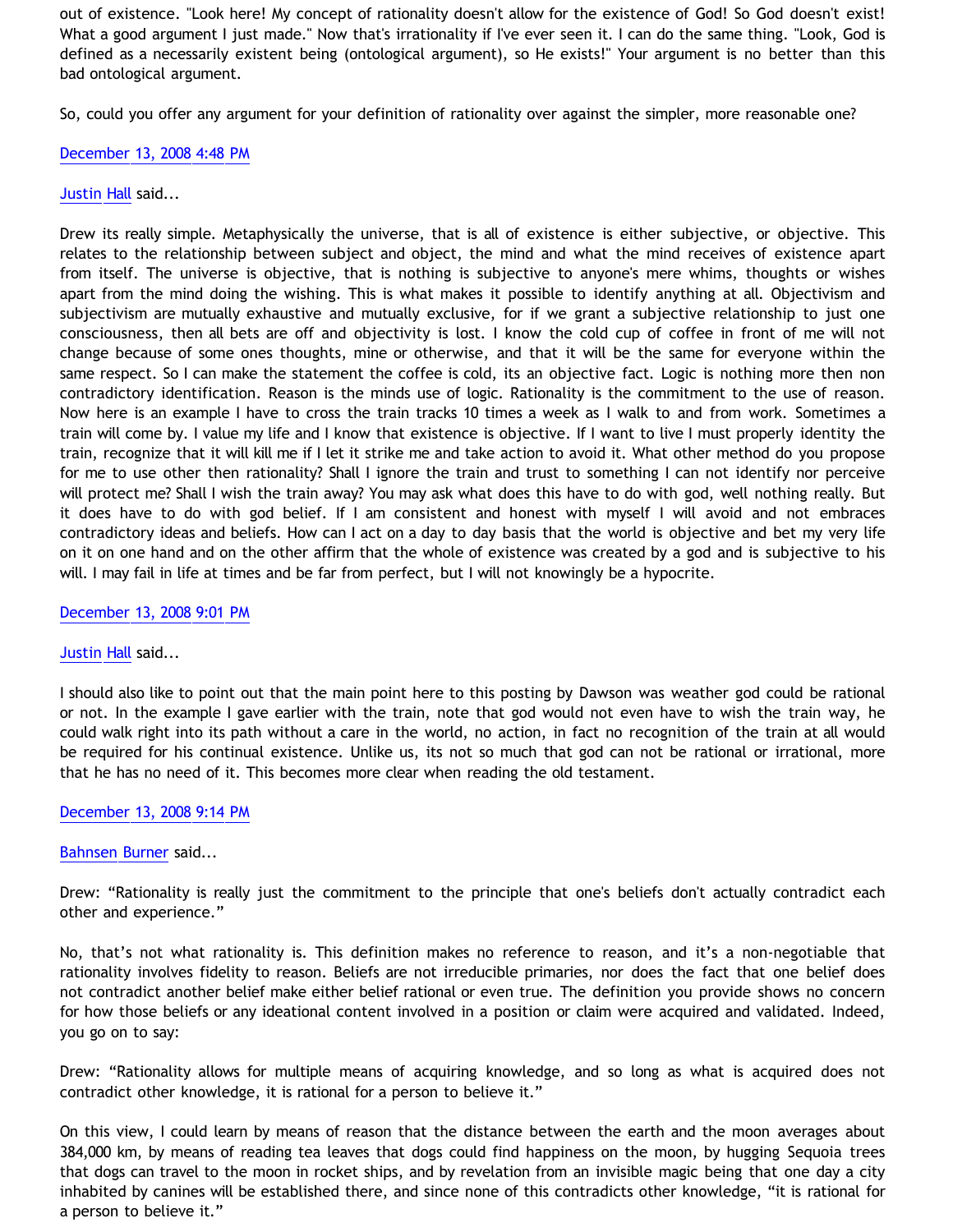Drew: "To demonstrate why your definition of rationality is false, consider this question: Can you provide a rational argument for your definition of rationality that is not question-begging, while adhering to your own definition of rationality?"

How would this demonstrate whether or not my definition of rationality is false? Should definitions not be formed in accordance with man's means of knowledge? The definition I gave clearly conceives of rationality as a virtue, indeed a primary virtue (since so many other virtues hinge on it). This concept was formed in accordance with the objective theory of concepts, the final step of which is definition. Of rationality as I have defined it, Peikoff writes:

**This means the application of reason to every aspect of one's life and concerns. It means choosing and validating one's opinions, one's decisions, one's work, one's love, in accordance with the normal requirements of a cognitive process, the requirements of logic, objectivity, integration. Put negatively, the virtue means never placing any consideration above one's perception of reality. This includes never attempting to get away with a contradiction, a mystic fantasy, or an indulgence in context-dropping.** (*Objectivism: The Philosophy of Ayn Rand*, p. 221)

Since man is neither omniscient nor infallible, he requires a normative cognitive process. This requirement is satisfied by the faculty of reason. It is reason which works in accordance with the nature of man's distinctive consciousness: beginning with perception of objects and allowing him to form concepts on the basis of that perceptual input, and integrating those concepts into a sum of knowledge. Reading tea leaves, consulting astrological ephemerides, praying to invisible magic beings, etc., will not provide man with knowledge of reality. So a primary virtue, one which makes a broad assortment of subsequent virtues possible, needs to take these facts into account, which the virtue of rationality, as I have defined it, does indeed do.

Incidentally, since this is the topic of my blog entry, one of the points I argue is that a god would have no need for reason since it is supposed to be both omniscient and infallible. On this basis, it should be clear that such a being would have no need for a cognitive process by which knowledge is acquired and validated, since it would already possess all knowledge (it's omniscient) and would not need to validate anything (it's infallible).

Drew: "Note that I will ask how you know each premise is true, and you can only offer logically reasonable steps from universally accepted axioms, since that's where you'd have to start with your definition of rationality."

What universally accepted axioms do you have in mind? I've affirmed my axioms, but many (particularly Christian apologists) have denied them. So one could argue that they are not "universally accepted." Besides, why is "universal acceptance" important? Aren't facts more important?

Drew: "Following the idea of not multiplying concepts unnecessarily, why should someone accept your more complicated concept of rationality than the correct, simpler version?"

I'm not sure why you suppose my definition of rationality is "complicated." Also, when a definition makes use of prior concepts in order to isolate the essentials which are integrated by the concept being defined, that is not an instance of multiplying concepts unnecessarily. I had made the point to Vytautas, who defined "rational" as "understandable," that he was simply using two concepts to mean the same thing. There are cases when this is justified, but Vytautas gave no justification for this. Also, as I pointed out, his definition would make Christian theism – with its doctrine of the trinity – irrational, since it is not understandable. John Frame, for instance, makes such a confession when he writes of the members of the trinity:

**Somehow they are three, and somehow they are one. The Nicene Creed says that they are one "being" but three "substances," or, differently translated, one "substance" and three "persons." I prefer simply to say "one God, three persons." The technical terms should not be understood in any precise, descriptive sense. The fact is that we do not know precisely how the three are one and the one is three.** (*Apologetics to the Glory of God*, p. 46)

Meanwhile, as I also pointed out to Vytautas, his equation of rational with understandable simply means that my non-theistic worldview is rational, since it is entirely understandable. It also means, however, that some things which are understandable – such as Buddhism – are therefore also rational, when in fact they do not cohere with reason.

Drew: "The only reason I can think of is so that you can define God out of existence. 'Look here! My concept of rationality doesn't allow for the existence of God! So God doesn't exist! What a good argument I just made.' Now that's irrationality if I've ever seen it."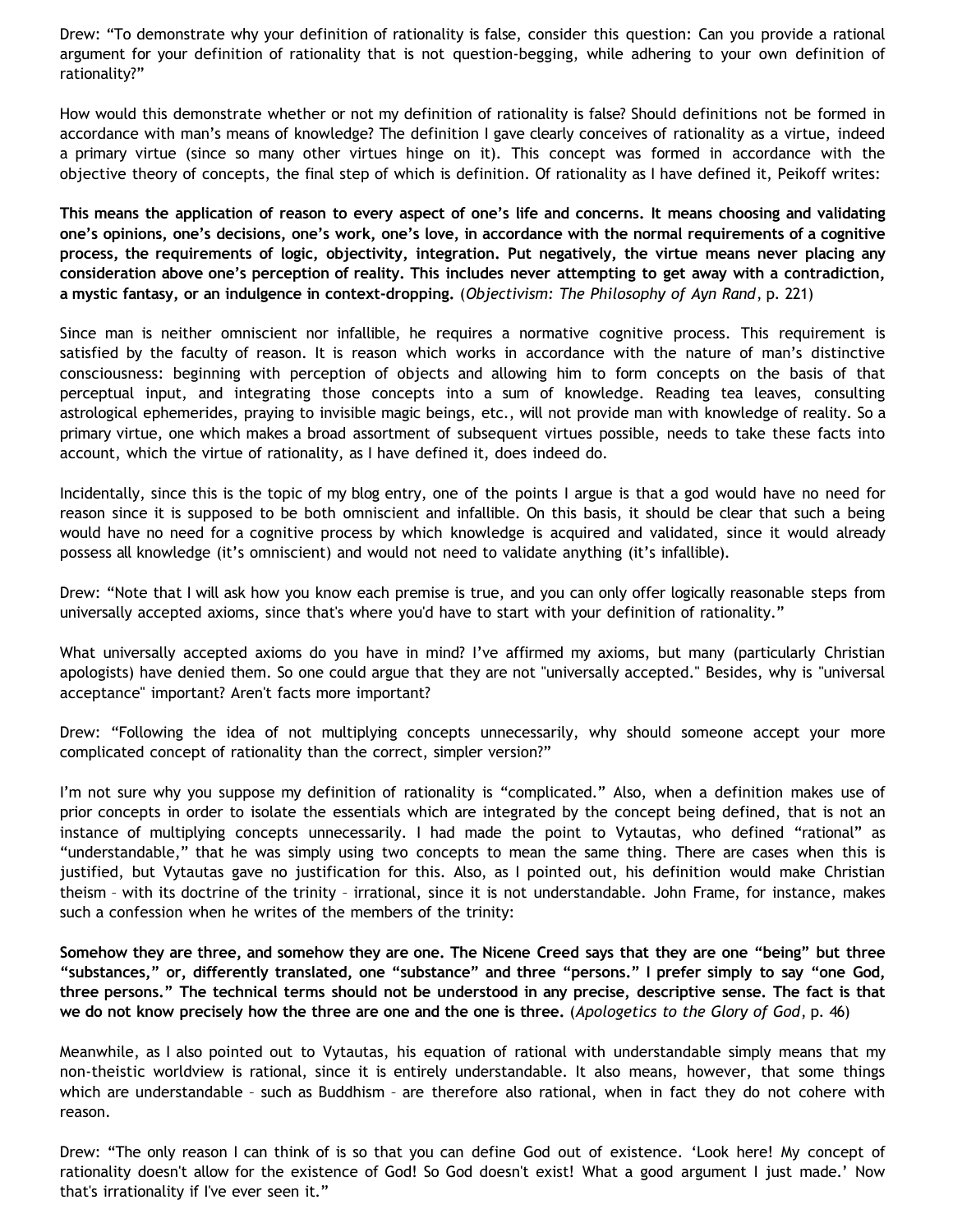On which definition of rationality and irrationality? On the definition that you prefer ("the commitment to the principle that one's beliefs don't actually contradict each other and experience"), how would your rendition of my argument be contrary to the norms of rationality? My beliefs about rationality do not contradict each other or my experience, and on the basis of those beliefs I recognize that a being which is said to be omniscient, infallible and indestructible would have no need for rationality as I understand it. How is that "irrational"? It's internally consistent, at no point does it contradict itself or my experience, and it follows logically. Besides, if you think my argument was intended to conclude that "God doesn't exist," you've misunderstood it. It simply argued that it would be neither rational nor irrational, for reasons I clearly laid out.

Regards, Dawson

[December 14, 2008 2:53 PM](http://bahnsenburner.blogspot.com/2008/12/#5967928987441587871)

[Justin Hall](http://www.blogger.com/profile/17804641315202800289) said...

Dawson now thats how I should have responded. You interacted with each point made by Drew, where I just tried to cram as much content as I could into a terse post. I understand the concepts and the argument, however you are a better word smith then I. I am going to sit back and just try to learn

[December 14, 2008 3:38 PM](http://bahnsenburner.blogspot.com/2008/12/#4067839698790343728)

[Harold](http://www.blogger.com/profile/10897769844874861468) said...

*I am going to sit back and just try to learn*

Lol, that's probably a good idea.

I'm in the same boat. What I don't understand (and I'm currently at the beginning of DB's 2006 posts) is why these mystics aren't bothered by the fact that many of their assertions about a divine entity can be used for any other religion and not just Christianity.

I don't think DB has been anything but clear on these important issues. Why (honestly, I don't know) do people still cling to this even when exposed to these arguments and facts? Are emotional attachments the motivation? Perhaps they've invested too much. Are they right? Based on the comments, sure doesn't seem like it. Maybe I'm missing something. What's going on here? What's this really all about?

[December 14, 2008 7:42 PM](http://bahnsenburner.blogspot.com/2008/12/#5644631978975357579)

[Bahnsen Burner](http://www.blogger.com/profile/11030029491768748360) said...

Justin: "You interacted with each point made by Drew, where I just tried to cram as much content as I could into a terse post."

You made some important points, Justin. By drawing attention to the contrast between your nature as a living organism who must guide his cognition and actions by some systematic process with an omniscient, omnipotent and indestructible being, you demonstrated why you need reason and why an omniscient, omnipotent and indestructible being would have no need or use for it. In your example of the oncoming train, as you point out, you need to keep out of its way, or you'll be pulverized. Your life depends on your fidelity to reason. By contrast, an omniscient, omnipotent and indestructible being wouldn't need to care at all. For one thing, it is said to be "immaterial," so the train would just go its way and wouldn't touch the immaterial being. No harm would come to it whatsoever. Secondly, were it so inclined, the omnipotent being could wish the train to stop, divert its course, make it levitate, turn it into a pebble, or anything else it wants, and simply because it wants. For such a being, its wanting is its own standard, the only standard. Its wishes create reality, its desires are law, and nothing can disobey it. Reason and rationality simply would not apply. It all seems quite imaginary to me.

Regards, Dawson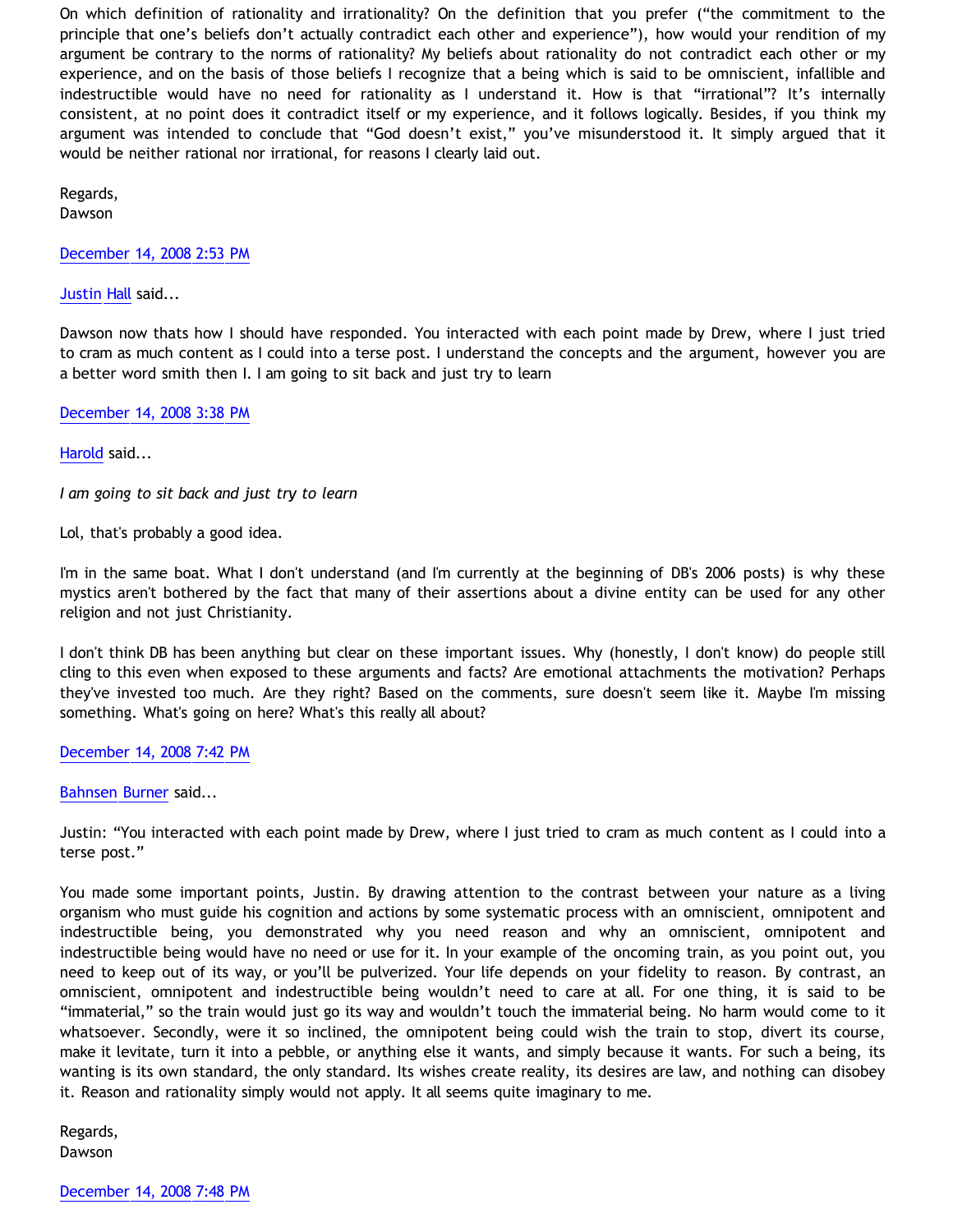[Bahnsen Burner](http://www.blogger.com/profile/11030029491768748360) said...

Harold: "I don't think DB has been anything but clear on these important issues. Why (honestly, I don't know) do people still cling to this even when exposed to these arguments and facts? Are emotional attachments the motivation? Perhaps they've invested too much. Are they right? Based on the comments, sure doesn't seem like it. Maybe I'm missing something. What's going on here? What's this really all about?"

Thanks for your comments, Harold. You ask a good question. I think I have been clear in expressing my points; at least, I've tried my best to be clear. But in spite of this, they insist on their mystical premises. I do suspect that protection of a confessional investment is a gripping motivator for many. As you put it, they've invested too much, or implicitly feel that they have too much to lose, without allowing themselves to be fully conscious of this and what it means. Christianity tends to program believers with a reluctance of ever being wrong. Being wrong can have eternal consequences, according to Christianity. I also suspect that it's not so much a belief in the supernatural which underlies this, but the private fear of admitting that one does not really believe and a concurrent fear that maybe it's all really true and one is on the outside, numbering among the damned. This is resisted at all costs, for to admit disbelief to oneself would acknowledge it and broadcast it to any supernatural voyeurs who might be listening in on the believer's thoughts. In supernaturalism, there is no privacy for man whatsoever (a real damper for romantic occasions I'd think). Everything the believer thinks, considers, feels, says, and does is being recorded by a judge, and this judge is to be feared, as all judgment is to be feared. Such anxieties, however, are to be kept under wraps, hidden from others (from actually existing agents, like you and me), so as to keep up appearances. This is integral to the mind-game that is Christianity.

Regards, Dawson

[December 14, 2008 8:03 PM](http://bahnsenburner.blogspot.com/2008/12/#4474139012133692067)

[Justin Hall](http://www.blogger.com/profile/17804641315202800289) said...

Dawson, Harold thanks for the kind words.

Harold I would like to say that the reason I believe there is such a commonality between various religions is that they all, or nearly all basically attempt to do the same thing, assault man's mind. They attempt to undermine our reason, and it does not matter weather its Christianity, Islam, Hinduism, communism, or whatever. They are are based at there root on subjectivism. We often hear that the love of money is the root of all evil. I disagree. I declare that the root of all evil is the belief that wishing can make it so, and that this evil is at the root of nearly if not all religions. I realize this may sound harsh, but like they say, I got to call them like I see them. I would like to construct an ethical argument on this subject sometime, however it would take more time then I can put in to it.

## [December 14, 2008 10:57 PM](http://bahnsenburner.blogspot.com/2008/12/#8481729868131186782)

## [Bahnsen Burner](http://www.blogger.com/profile/11030029491768748360) said...

Justin: "We often hear that the love of money is the root of all evil. I disagree. I declare that the root of all evil is the belief that wishing can make it so, and that this evil is at the root of nearly if not all religions. I realize this may sound harsh, but like they say, I got to call them like I see them. I would like to construct an ethical argument on this subject sometime, however it would take more time then I can put in to it."

Very interesting comments, Justin. The idea that "the love of money is the root of all evil" comes to us verbatim from 1 Timothy 6:10. I always thought this was an odd thing for a Christian to affirm. The serpent in the garden which tempted Eve is supposed to be evil, but I don't see how love of money was at the root of this, and this is what introduced sin into the human pool in the first place. It just doesn't integrate well at all. I surmise that the slogan "the love of money is the root of all evil" enjoyed a faddish pop appeal among the Christians of the community which produced 1 Timothy (it was not written by Paul), and was inserted into the canon by virtue of its jingle-like catchiness, not because it was true (because it's not).

If "love of money is the root of all evil," why do Christians, who claim to hate evil and want to think of themselves as being on the side of good, spend any time whatsoever laboring for it? Actions tend to speak louder than words, and we labor where our heart is. I know many Christians, and all of them - without exception - spend a lot more effort in producing money than they devote to spreading the "good news" of Christianity. I'm sure they can come up with ways to justify this, but that's just where the rub is: they think they need to justify this, when in fact it's just a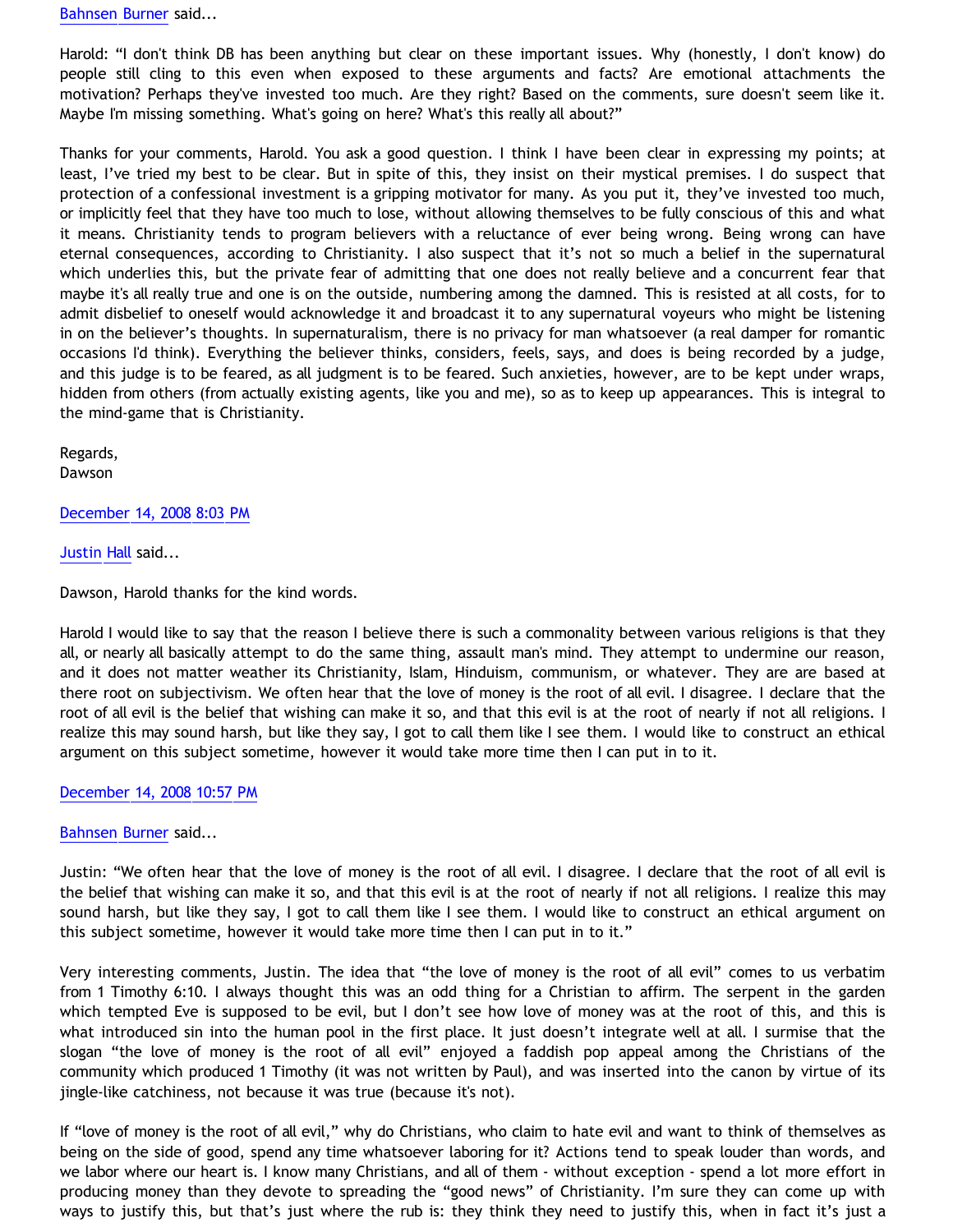good (i.e., moral) policy: devote your time, effort and energy to producing values. Why does one feel a need to "justify" this? Does he feel guilty for working for money?

I too disagree with the claim that "the love of money is the root of all evil." Money is what we use to trade with others on a mutually consensual basis (I do it all the time, and so do Christians). And the ability to trade with others on a mutually consensual basis is a precondition for a free society. Of course, in a free society you're going to get people who do not believe everything someone else claims; people in a free society will have the opportunity to govern their own minds according to their conscience. And that's a big threat to religion. I think ultimately that this fear - the fear of losing psychological duress over others - is what is behind the bible's denigration of "the love of money."

I think that at the root of any act of injustice you will usually find two primary motivating factors: one is the pursuit of the unearned, which motivates an individual to trample another individual's right to his own property. The other is intellectual default: the willingness of those who know better (including the perpetrator) to stand by and allow the injustice to happen. These two factors, the pursuit of the unearned and intellectual default, are what need to be identified whenever injustice has occurred. Whether it be robbery, murder, fraud, assault, etc., I strongly suspect that you'll find these two factors involved.

Now notice how Christianity models both vices. First it models pursuit of the unearned in the doctrine of salvation. First it teaches the believer to accept the unearned, in the form of guilt (he's guilty from birth, even before he knew anything or could have chosen to do anything, thus needing salvation by virtue of his nature as a human being), and it teaches him to desire the unearned in the form of salvation, a so-called "free gift" which he cannot earn and which is supposed to be more valuable than all the world's wealth combined ("For what is a man profited, if he shall gain the whole world, and lose his own soul?" – Mt. 16:26). Second it models intellectual default through its emphasis on faith: just believe, just suspend your consciousness, your reasoning faculty, your judgment (which you're supposed to fear in the first place). Don't judge, for fear that you might be judged. How often I've heard Christians say, "love the sinner, not the sin." But if someone is a murderer, a thief, a fraud, why love him? Blank out. Is it any surprise, then, that injustice seems always to accompany Christianity whenever it gains a dominant position within a community? From the Dark Ages, to the Inquisition, to Jonestown... There is an undeniable causal mechanism here. We dare not ignore it.

Regards, Dawson

[December 15, 2008 9:53 AM](http://bahnsenburner.blogspot.com/2008/12/#1474354580080539714)

[Vytautas](http://www.blogger.com/profile/10563655929016752682) said...

Bahnsen Burner: I had made the point to Vytautas, who defined "rational" as "understandable," that he was simply using two concepts to mean the same thing. There are cases when this is justified, but Vytautas gave no justification for this. Also, as I pointed out, his definition would make Christian theism – with its doctrine of the trinity – irrational, since it is not understandable.

Vytautas: Rationality means to believe only objective reality. Do not believe what the tea leaves or magic books say even though they are contained in objective reality. Thus, you ought to not any time wish it to be any different. Just accept the facts as they are. So from our descriptions of the objective, we form an ethical obligation to ourselves: You will not lie to yourself. Let's not misrepresent objective reality. After all, she is our mother, and we ought to be nice to her.

## [December 15, 2008 4:54 PM](http://bahnsenburner.blogspot.com/2008/12/#997758024569806287)

[Bahnsen Burner](http://www.blogger.com/profile/11030029491768748360) said...

Vytautas: "Vytautas: Rationality means to believe only objective reality."

It's good to see that you are now moving away from your earlier equation of rational with "understandable." Still not quite there, but you're getting warmer.

Vytautas: "Do not believe what the tea leaves or magic books say even though they are contained in objective reality."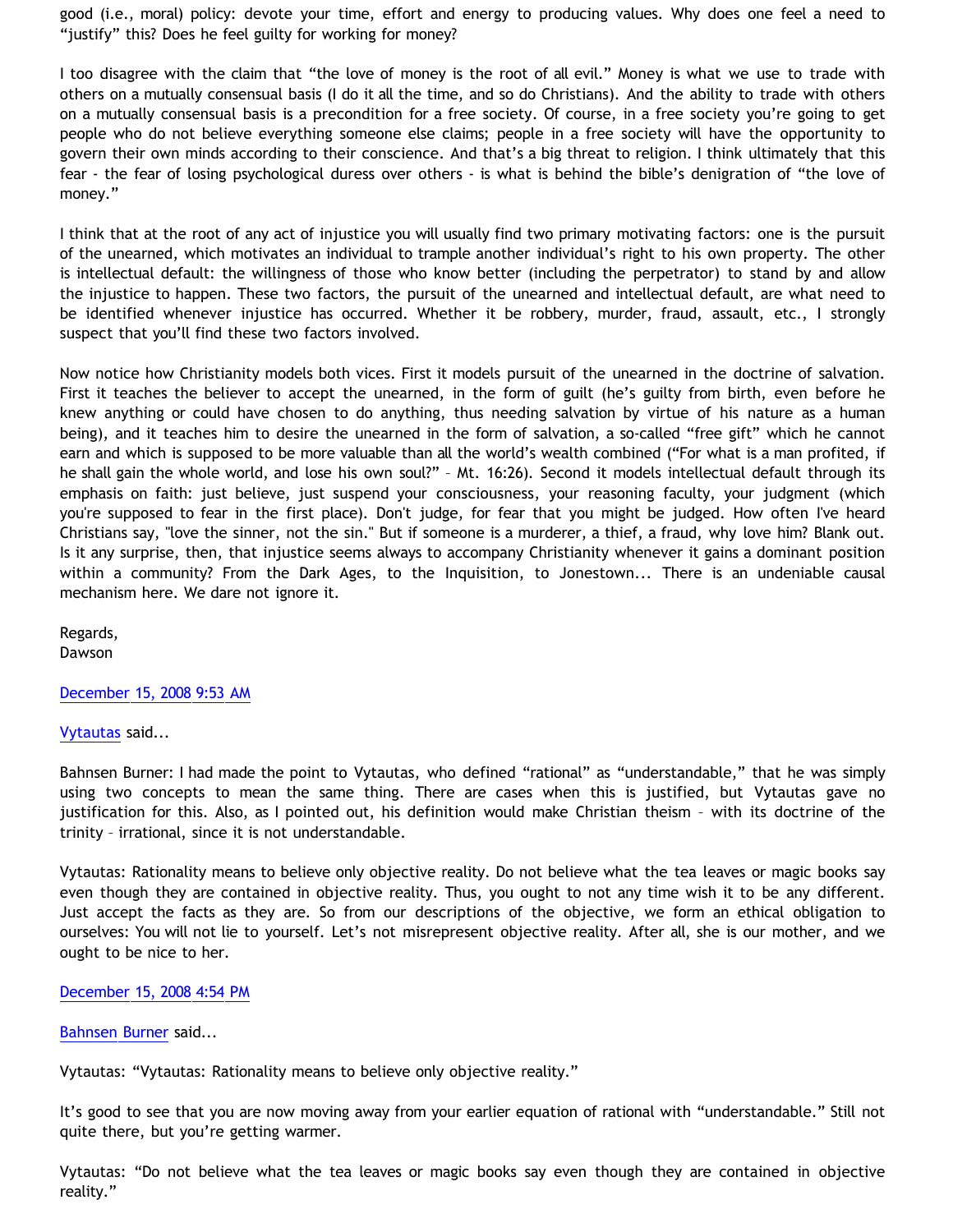Tea leaves and books full of magical tales do exist and therefore are contained in objective reality. But they are not a means of acquiring and validating knowledge about reality, nor are they a guide to life-preserving action. Harry Potter, The Wizard of Oz, Stephen King books and the bible are all fantasy.

Regards, Dawson

[December 15, 2008 8:09 PM](http://bahnsenburner.blogspot.com/2008/12/#4409128219218284260)

[Vytautas](http://www.blogger.com/profile/10563655929016752682) said...

Bahnsen Burner: It's good to see that you are now moving away from your earlier equation of rational with "understandable." Still not quite there, but you're getting warmer.

Vytautas: There is a difference between being rational and an object being rational. Being rational means you could understand your own thoughts, and an object is rational if you understand it.

Bahnsen Burner: Tea leaves and books full of magical tales do exist and therefore are contained in objective reality. But they are not a means of acquiring and validating knowledge about reality, nor are they a guide to life-preserving action. Harry Potter, The Wizard of Oz, Stephen King books and the bible are all fantasy.

Vytautas: So there is at least one object in objective reality that is false. So your standand of knowledge has false things within it. But you use your reason to tell you what you should believe or not to believe. So you put more stock in your own mind rather than in objective reality.

[December 16, 2008 3:54 PM](http://bahnsenburner.blogspot.com/2008/12/#4469780427995041457)

Justin H<mark>all</mark> said...

Vytautus: you ought to not any time wish it to be any different.

Justin: I never said or meant to imply that I should never wish to be different, only that the mere wishing in and of itself will accomplish nothing. I am currently trying to right a software program that models ballistics. As it stands now, it does not work. I wish for it to work, so I am putting way to much time into making it work, thru action. Namely writing code and seeing how it breaks! arrgh! When all is done I will have greatly increased my knowledge of the C++ programming language, and thus I will be different. Wishing will not help.

well thats a enough chest thumping for now :)

[December 16, 2008 3:54 PM](http://bahnsenburner.blogspot.com/2008/12/#1431971051719903503)

[Bahnsen Burner](http://www.blogger.com/profile/11030029491768748360) said...

Vytautas: "There is a difference between being rational and an object being rational."

Can you complete this sentence? Something seems to be missing. You say that "there is a difference between [WHAT] being rational and an object being rational."

Vytautas: "Being rational means you could understand your own thoughts,"

Being able to understand your own thoughts is not what distinguishes rationality. Saddam Hussein most likely understood his own thoughts, but I certainly would not call him rational. But perhaps you would?

I wrote: *Tea leaves and books full of magical tales do exist and therefore are contained in objective reality. But they are not a means of acquiring and validating knowledge about reality, nor are they a guide to life-preserving action. Harry Potter, The Wizard of Oz, Stephen King books and the bible are all fantasy.*

Vytautas: "So there is at least one object in objective reality that is false. So your standand of knowledge has false things within it. But you use your reason to tell you what you should believe or not to believe. So you put more stock in your own mind rather than in objective reality."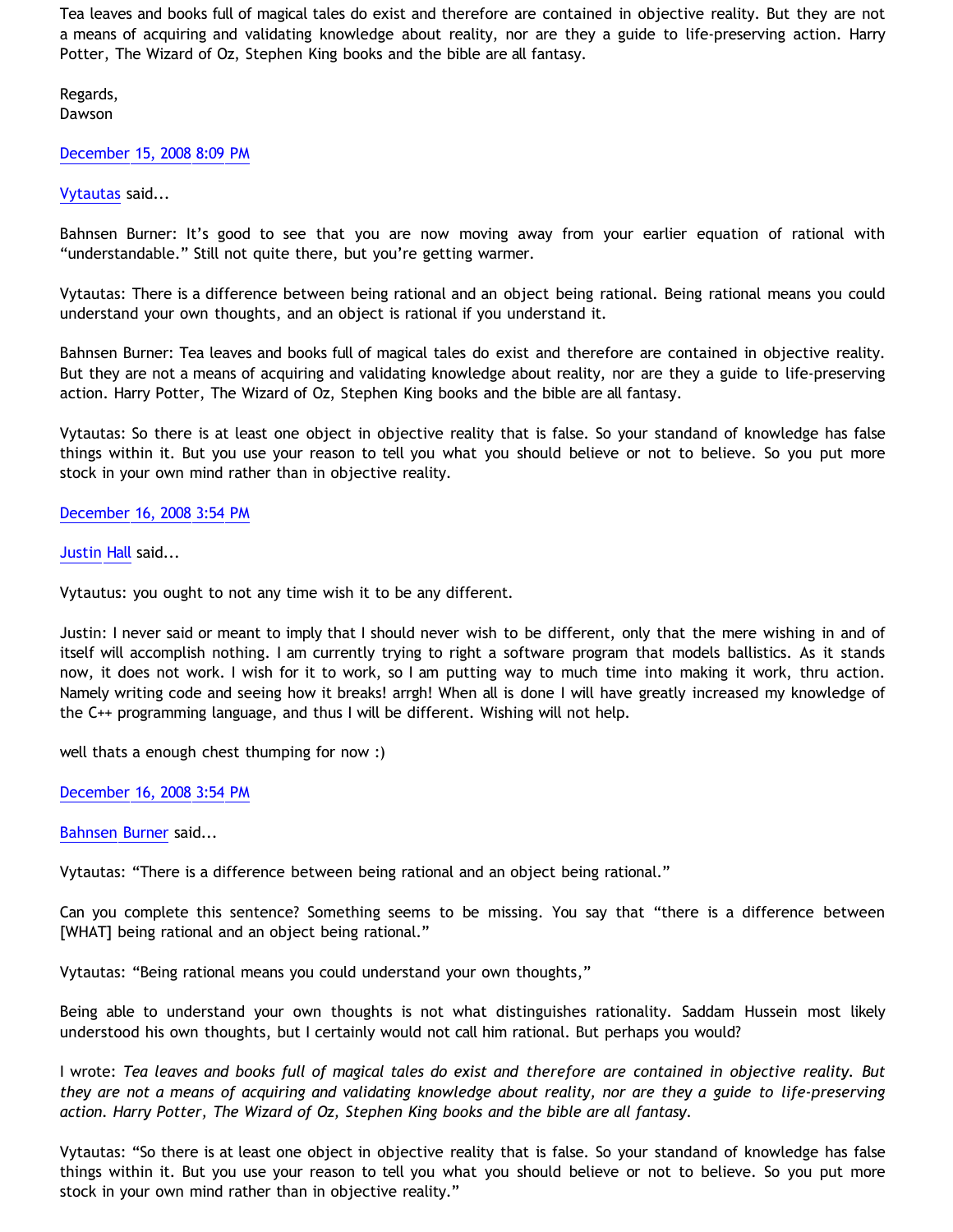Boy, you sure do try to twist things beyond recognition, but why?

The concepts of truth and falsehood apply to statements about reality. We do not say that a rock is true or that a fence is false. There are statements which are true, and there are statements which are false. False statements are certainly not my standard of knowledge, and it's unclear how you could get this from anything I have stated. My standard is the primacy of existence: that the objects of consciousness exist independent of my awareness of them. There is nothing false in this standard. And yes, I do rely on reason to identify and integrate what I perceive. And yes, I do put a lot of stock in this, because my life depends on it. But to say that I put more stock in reason than in objective reality is to affirm a false dichotomy. Since reason operates in accordance with the primacy of existence, there is no inherent inconsistency between the two.

Regards, Dawson

[December 16, 2008 4:20 PM](http://bahnsenburner.blogspot.com/2008/12/#4214848478765592745)

[Justin Hall](http://www.blogger.com/profile/17804641315202800289) said...

Vytautus:So there is at least one object in objective reality that is false. So your standand of knowledge has false things within it. But you use your reason to tell you what you should believe or not to believe. So you put more stock in your own mind rather than in objective reality.

Justin: nothing in reality is false. Our understanding of it may be false, but a thing is what a thing is, law of identity. However when we fail at logic, that is fail to properly identity something then we can entertain false beliefs about objective reality. Good example is believing that tea leaves can ever tell you anything about your future. This is a miss identification of tea leaves.

# [December 16, 2008 4:26 PM](http://bahnsenburner.blogspot.com/2008/12/#2378312348268612499)

# [Vytautas](http://www.blogger.com/profile/10563655929016752682) said...

Bahnsen Burner: Can you complete this sentence? Something seems to be missing. You say that "there is a difference between [WHAT] being rational and an object being rational."

Vytautas: The difference is between:

1. being rational

2. an object being rational

Do you understand?

Bahnsen Burner: Being able to understand your own thoughts is not what distinguishes rationality. Saddam Hussein most likely understood his own thoughts, but I certainly would not call him rational. But perhaps you would?

Vytautas: We cannot know the thoughts within the mind of Saddam Hussein because neither of us is Saddam Hussein. Why bring this example in the comments section?

Bahnsen Burner: Boy, you sure do try to twist things beyond recognition, but why?

Vytautas: If I am wrong, then show it.

Bahnsen Burner: The concepts of truth and falsehood apply to statements about reality. We do not say that a rock is true or that a fence is false. There are statements which are true, and there are statements which are false. False statements are certainly not my standard of knowledge, and it's unclear how you could get this from anything I have stated. My standard is the primacy of existence: that the objects of consciousness exist independent of my awareness of them. There is nothing false in this standard. And yes, I do rely on reason to identify and integrate what I perceive. And yes, I do put a lot of stock in this, because my life depends on it. But to say that I put more stock in reason than in objective reality is to affirm a false dichotomy. Since reason operates in accordance with the primacy of existence, there is no inherent inconsistency between the two.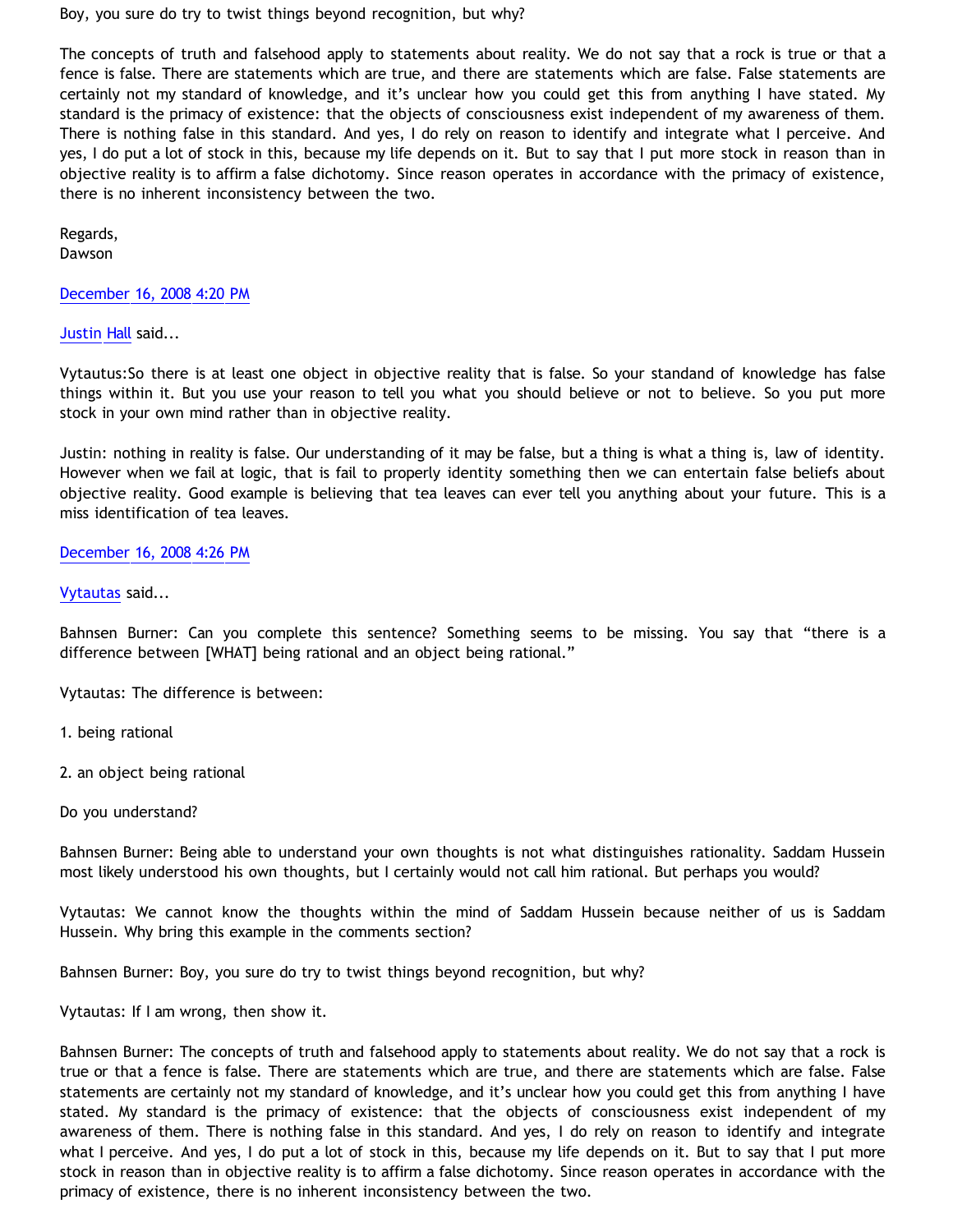Vytautas: But truths depend upon the mind that precieves the object.

Where do you get truth from the object itself? You need to precieve the object first to make a judgement about the object, since your mind does not have the object itself.

[December 16, 2008 7:25 PM](http://bahnsenburner.blogspot.com/2008/12/#2798209371847717417)

[Justin Hall](http://www.blogger.com/profile/17804641315202800289) said...

Truths are just statements of fact that actually correspond to reality. The statements of fact do depend on a mind but that dependence is not what makes them true or not. Only weather they correspond to reality or not. It is up to by means of the science of epistomology to figure out weather a statement of fact is true or not and the corner stone of that science is the objective subject object relationship. Truth is not up to whim or wish, it is not dependent on our minds. The truth is Mount Hood is 47 miles east of here, its true weather I am aware of it or not, it is not dependent on my knowledge of it. Why is it so hard for some to keep conceptually separated in there minds, the imaginary from the reality apart from there minds?

[December 16, 2008 7:48 PM](http://bahnsenburner.blogspot.com/2008/12/#1183415233978787057)

[Justin Hall](http://www.blogger.com/profile/17804641315202800289) said...

Sorry for any grammatical errors, its late:)

[December 16, 2008 7:50 PM](http://bahnsenburner.blogspot.com/2008/12/#4545269908960977704)

[Dr Funkenstein](http://www.blogger.com/profile/03620894198842461714) said...

Bahnsen Burner: Tea leaves and books full of magical tales do exist and therefore are contained in objective reality. But they are not a means of acquiring and validating knowledge about reality, nor are they a guide to life-preserving action. Harry Potter, The Wizard of Oz, Stephen King books and the bible are all fantasy.

Vytautas: So there is at least one object in objective reality that is false. So your standand of knowledge has false things within it. But you use your reason to tell you what you should believe or not to believe. So you put more stock in your own mind rather than in objective reality.

I think you are missing Dawson's point - it is not that he disputes that false beliefs and claims exist; clearly it would be disingenuous to argue otherwise.

It is that objective reality itself does not conform to how an individual wishes or claims it to be - eg like in the example of the train that Justin gave

While people can *make claims* that reality is otherwise eg Stephen King can claim for the purposes of his stories that ghosts, demons et al are active and causing havoc in the real world, or JRR Tolkien can concoct a region of the world called Middle Earth filled with giants, wizards and hobbits for the purposes of an extended fantasy tale, it does not follow that because they can imagine these things that they are actually true or happening anywhere in reality, because reality doesn't conform to the storyteller's imagination (and I am sure neither King nor Tolkien intended their stories to be considered in any way factual).

In the same regard, while a Christian or the bible itself can make *claims* that Moses parted the seas, that faith in God or prayer can allow the believer to manipulate reality in the sense that the prayers are answered, or that God can alter facts of the world as he sees fit, this doesn't in fact make it so. Objective reality is indifferent to what is being claimed or wished for by any given individual - eg dropped rocks will not start falling up the way rather than down, simply because someone somewhere prayed to a God or wished for it to happen.

[December 16, 2008 8:05 PM](http://bahnsenburner.blogspot.com/2008/12/#6083941787846053217)

[Bahnsen Burner](http://www.blogger.com/profile/11030029491768748360) said...

I wrote: *Being able to understand your own thoughts is not what distinguishes rationality. Saddam Hussein most likely understood his own thoughts, but I certainly would not call him rational. But perhaps you would?*

Vytautas: "We cannot know the thoughts within the mind of Saddam Hussein because neither of us is Saddam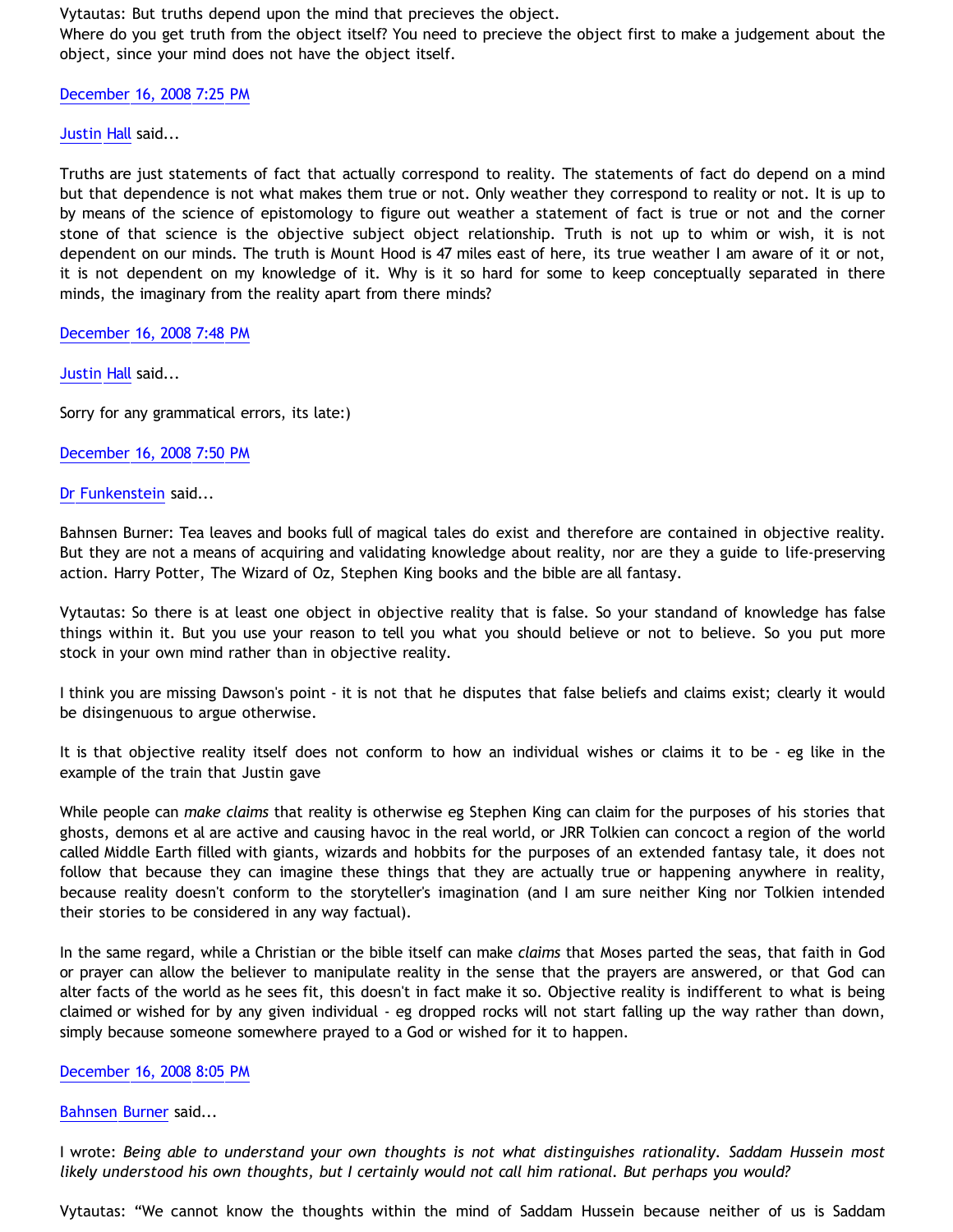Hussein."

True, neither of us are Saddam Hussein. But there is plenty of evidence that he understood what he was doing. I take this as sufficient evidence that he understood his own thoughts as well.

Vytautas: "Why bring this example in the comments section?"

Because it quickly illustrates my contention, contra your statement ("Being rational means you could understand your own thoughts"), that simply being able to understand one's own thoughts does not make one rational.

I wrote: *Boy, you sure do try to twist things beyond recognition, but why?*

Vytautas: "If I am wrong, then show it."

I did. You even quoted me.

Vytautas: "But truths depend upon the mind that precieves the object. Where do you get truth from the object itself? You need to precieve the object first to make a judgement about the object, since your mind does not have the object itself."

Both Justin and Dr. F. made some relevant points here for you to consider. Truth is the domain of concepts and propositions, of statements about things which exist. A mind assembles concepts and propositions from what is perceived, and it can achieve truth in this task only if it assembles concepts and propositions in accordance with what is perceived, i.e., by conforming to the objects of consciousness (rather than supposing that the objects conform to the subject of consciousness). The mind is not infallible in the quest for truth, which is why we need a standard method (i.e., reason).

Here's a question for you, Vytautas: Do you think that wishing ever makes something true? Why or why not?

Regards, Dawson

[December 16, 2008 10:09 PM](http://bahnsenburner.blogspot.com/2008/12/#522655238400834337)

[Vytautas](http://www.blogger.com/profile/10563655929016752682) said...

Bahnsen Burner: True, neither of us are Saddam Hussein. But there is plenty of evidence that he understood what he was doing. I take this as sufficient evidence that he understood his own thoughts as well.

Vytautas: So it is not enough to understand your own thoughts to be rational but you also must be moral, since Saddam Hussein lied to himself about objective reality. Rationality means being a good person. So how faithful to objective reality must one be to be moral? Do you have to be perfect?

Bahnsen Burner: I did. You even quoted me.

Vytautas: Yes, but you and I still cannot know his own thoughts as he thinks them in his head. We might have some evidence, but it is not the thoughts themselves.

Bahnsen Burner: Here's a question for you, Vytautas: Do you think that wishing ever makes something true? Why or why not?

Vytautas: No, because wishing means wanting to do something and not doing it at the same time. So by definition wishing cannot make something true. Truth is a rightness that we understand with our own mind, but you like to trust your senses.

# [December 17, 2008 7:02 AM](http://bahnsenburner.blogspot.com/2008/12/#5890223608802796465)

[Vytautas](http://www.blogger.com/profile/10563655929016752682) said...

Justin: nothing in reality is false. Our understanding of it may be false, but a thing is what a thing is, law of identity. However when we fail at logic, that is fail to properly identity something then we can entertain false beliefs about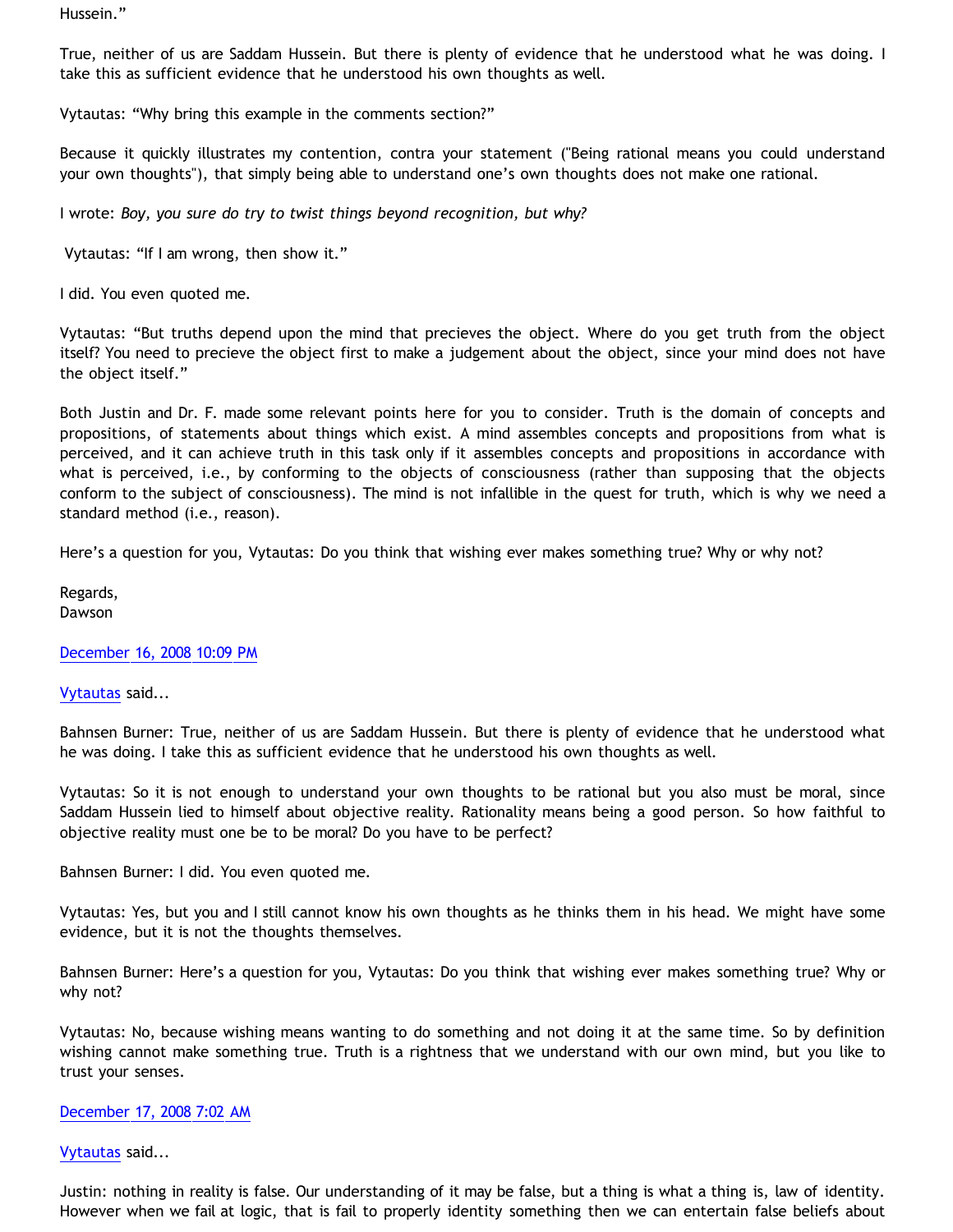objective reality. Good example is believing that tea leaves can ever tell you anything about your future. This is a miss identification of tea leaves.

Vytautas: The concept of truth and reality are mutually exclusive, since truth is a property of propositions. We can only have true statements about reality, which requires a mind. We cannot say if an object in reality is true because an object requires a subject. If you as a subject did not perceive an object, then you cannot know statements about an object, unless another subject told you about an object.

[December 17, 2008 7:10 AM](http://bahnsenburner.blogspot.com/2008/12/#660770226982800453)

# [Vytautas](http://www.blogger.com/profile/10563655929016752682) said...

Dr Funkenstein: In the same regard, while a Christian or the bible itself can make claims that Moses parted the seas, that faith in God or prayer can allow the believer to manipulate reality in the sense that the prayers are answered, or that God can alter facts of the world as he sees fit, this doesn't in fact make it so. Objective reality is indifferent to what is being claimed or wished for by any given individual - eg dropped rocks will not start falling up the way rather than down, simply because someone somewhere prayed to a God or wished for it to happen.

Vytautas: The believer does not manipulate reality, and if he did that would be sin against God, since He is the one who conforms reality to His own will.

If objective reality is primary, then it is eternal. But if it is eternal, then we would never be typing comments on Bahnsen Burner's blog, since an infinite amount of time would have to pass before we ever got here.

# [December 17, 2008 7:18 AM](http://bahnsenburner.blogspot.com/2008/12/#2282906591967863986)

## [Justin Hall](http://www.blogger.com/profile/17804641315202800289) said...

Vytautas: The concept of truth and reality are mutually exclusive, since truth is a property of propositions. We can only have true statements about reality, which requires a mind. We cannot say if an object in reality is true because an object requires a subject. If you as a subject did not perceive an object, then you cannot know statements about an object, unless another subject told you about an object.

Justin: this sounds suspiciously like Emanuel Kant's nonsense about the so called analytic synthetic dicotomy which I reject.

If objective reality is primary, then it is eternal. But if it is eternal, then we would never be typing comments on Bahnsen Burner's blog, since an infinite amount of time would have to pass before we ever got here.

Justin: This is no contraction between stating that existence is all that is and that there is a finite past. If the big bang is the very first meaningful moment then to ask what came before would make about as much sense as asking what is 5 miles north of the north pole. If there is no time proceeding the big bang then there is no causation, nothing to make the big bang to occur. Thus we have a universe that is finite in time from any given moment within it, and at the same time all that there ever was. On the other hand the universe / existence could very well be infinitely old, there is no problem with this, it will not take forever to get here, because there never was a starting point to start counting up from to infinity. Each and every moment in the universe would have an infinite past behind it. The problem of counting up only occurs if we have a infinitely old universe that had a beginning.

## [December 17, 2008 8:27 AM](http://bahnsenburner.blogspot.com/2008/12/#544857753223779851)

## [Justin Hall](http://www.blogger.com/profile/17804641315202800289) said...

Oh, asking what came before the universe is a whopper of a stolen concept fallacy. I will have more to say about Vytautas's comments about the subject object relationship, I am work and cant give it the attention it requires, look of a post later today :)

#### [December 17, 2008 8:32 AM](http://bahnsenburner.blogspot.com/2008/12/#2869494502134369338)

[Justin Hall](http://www.blogger.com/profile/17804641315202800289) said...

Vytautas: We cannot say if an object in reality is true because an object requires a subject.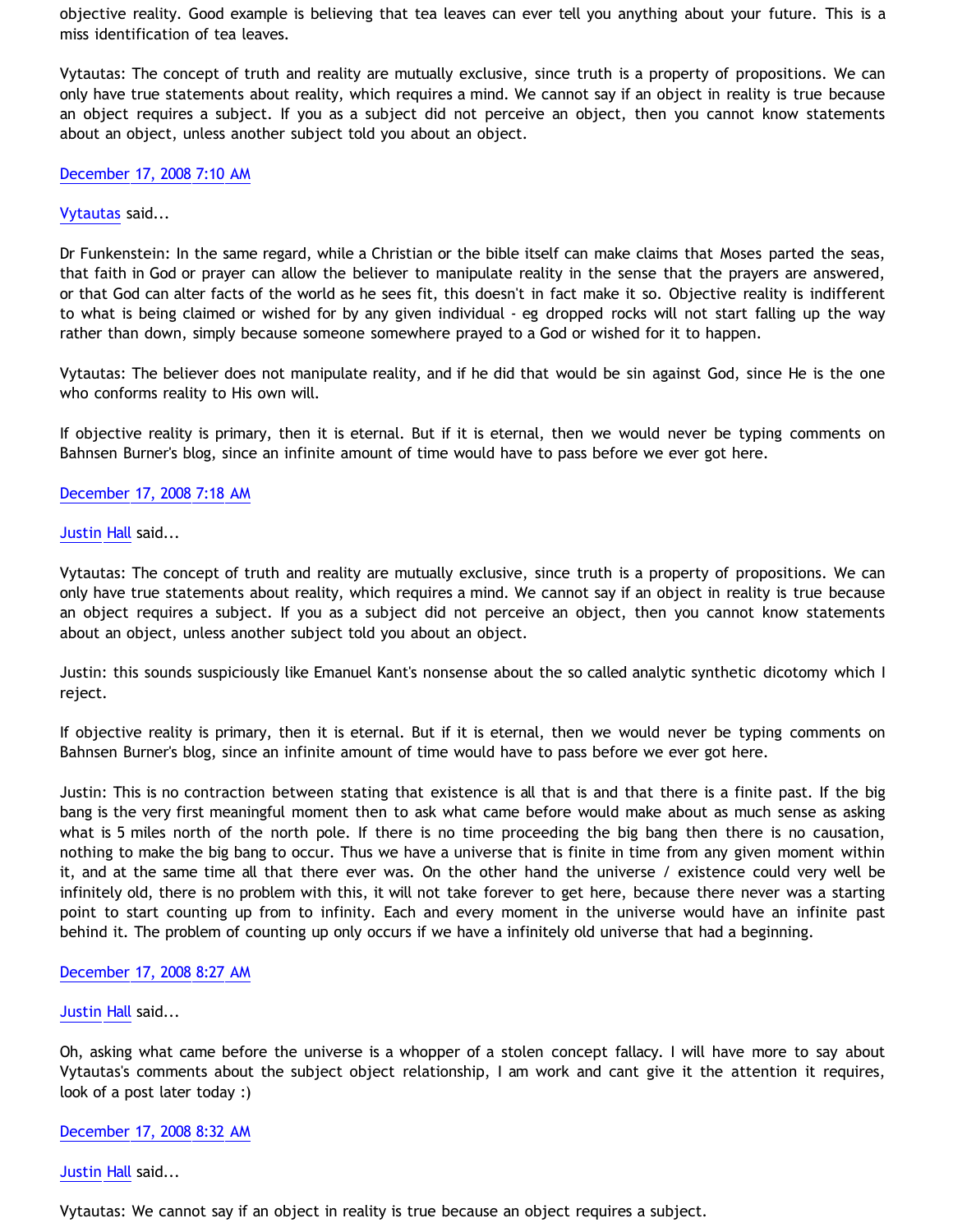Justin: So basically we can not have any knowledge because we have minds, got it!

[December 17, 2008 8:40 AM](http://bahnsenburner.blogspot.com/2008/12/#2687588387279008279)

[Bahnsen Burner](http://www.blogger.com/profile/11030029491768748360) said...

Vytautas: "So it is not enough to understand your own thoughts to be rational but you also must be moral, since Saddam Hussein lied to himself about objective reality. Rationality means being a good person. So how faithful to objective reality must one be to be moral? Do you have to be perfect?"

I gave my definition of 'rational' in my blog. Here it is again:

*Rationality is the commitment to reason as one's only means of acquiring and validating knowledge, and as his only guide to chosen action.*

Rationality is a *precondition* for moral action. A person's consistent immoral behavior is sufficient to demonstrate that he is not rational.

Vytautas: "Yes, but you and I still cannot know [Saddam Hussein's] own thoughts as he thinks them in his head. We might have some evidence, but it is not the thoughts themselves."

We do not need to know a person's own thoughts as he thinks them in his head to judge his choices and actions.

I asked: *Here's a question for you, Vytautas: Do you think that wishing ever makes something true? Why or why not?*

Vytautas: "No, because wishing means wanting to do something and not doing it at the same time. So by definition wishing cannot make something true."

Where did you get this definition for 'to wish'? Here are the definitions [I find:](http://dictionary.reference.com/browse/wish)

**1. to want; desire; long for (usually fol. by an infinitive or a clause):** *I wish to travel. I wish that it were morning.*

- **2. to desire (a person or thing) to be (as specified):** *to wish the problem settled.*
- **3. to entertain wishes, favorably or otherwise, for:** *to wish someone well; to wish someone ill.*
- **4. to bid, as in greeting or leave-taking:** *to wish someone a good morning.*
- **5. to request or charge:** *I wish him to come.*

None of these stipulate that the wisher is not doing what he wishes at the same time.

Nevertheless, if you insist on your newfangled definition, let me rephrase my question: Does *wanting* ever make it so? Suppose a person has a glass of water in front of him, and wants the water in the glass to be wine. On your view, Vytautas, will the water change to wine upon that person's wanting, or will it remain water regardless of what he wants?

Vytautas: "Truth is a rightness that we understand with our own mind, but you like to trust your senses."

Do you not trust your senses? If not, how can you carry on a conversation? If your senses are not trustworthy, how can you know that you are accurately perceiving the marks on the page you're reading?

I'm glad these aren't my problems.

Regards, Dawson

# [December 17, 2008 9:15 AM](http://bahnsenburner.blogspot.com/2008/12/#4618445703253325128)

[Bahnsen Burner](http://www.blogger.com/profile/11030029491768748360) said...

Vytautas: "The concept of truth and reality are mutually exclusive, since truth is a property of propositions."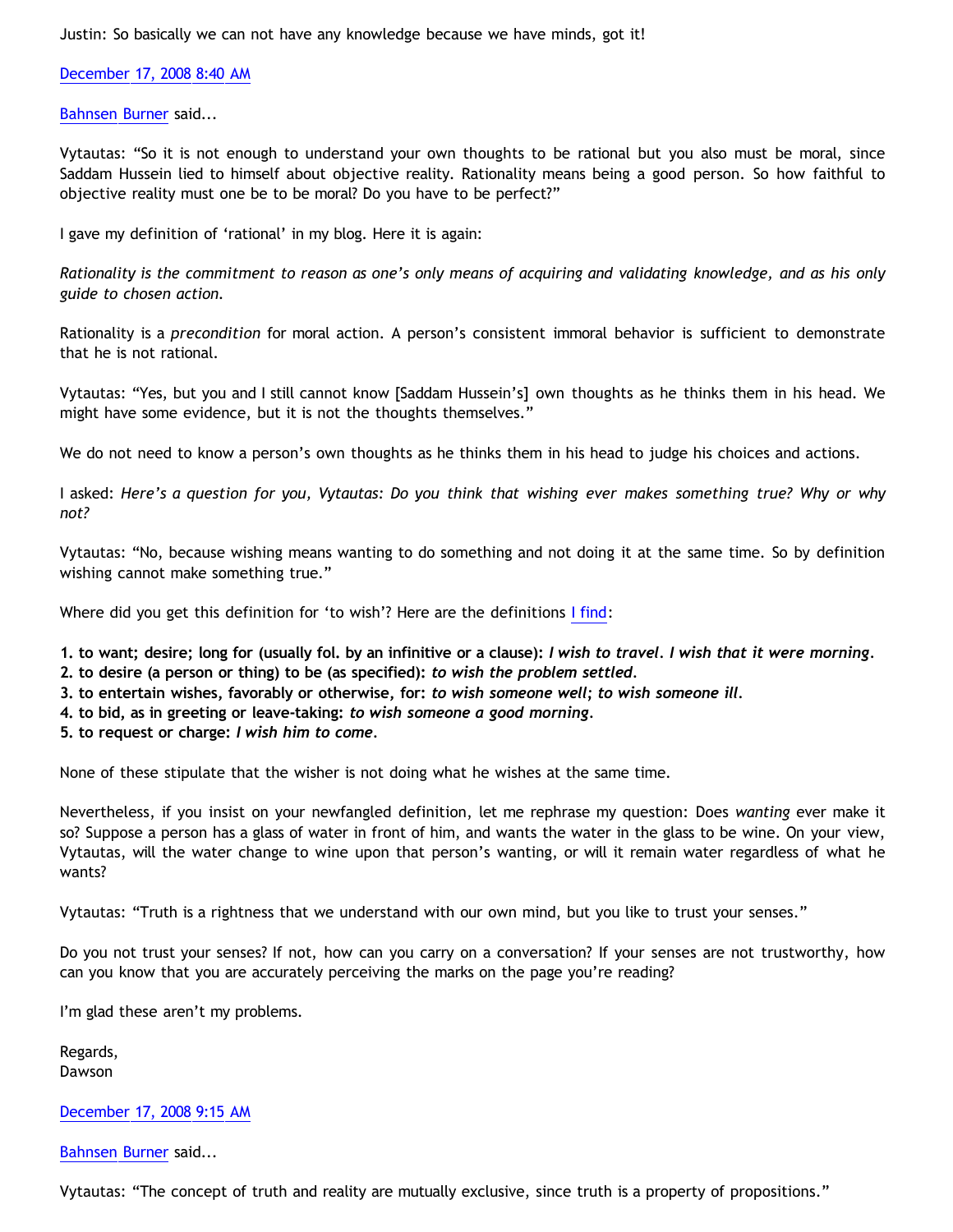This does not follow. If concepts are formed on the basis of perceptual input and remain consistent with the primacy of existence, there is no such antithesis between concepts of truth and reality as you suppose here.

Vytautas: "We can only have true statements about reality, which requires a mind."

Statements are formed by minds, even false statements. We do not find statements lying around in the wilderness waiting for us to pick them up.

Vytautas: "We cannot say if an object in reality is true because an object requires a subject."

Two problems here. First, as I had stated earlier, "The concepts of truth and falsehood apply to statements about reality. We do not say that a rock is true or that a fence is false."

Also, you have things reversed: a subject requires an object, an object does not require a subject. As Dr. Kelley puts it:

**To be conscious is to be conscious** *of* **something. Awareness is inherently relational. Whenever we see, hear, discover, discriminate, prove, grasp, or know, thereis some object of the cognitive state. Even the faintest sensation is a sensation of** *something* **- a patch of color, a wisp of sound. If we take away all such content, we have taken away consciousness.** ("The Primacy of Existence," *The Objectivist Forum*, Oct. 1981, p. 3)

There are things which exist (objects) which no one has seen or touched, such as a stone buried deep under the surface of Mercury. It exists where it is and is what it is, even though no one has ever discovered it.

Regards, Dawson

[December 17, 2008 9:26 AM](http://bahnsenburner.blogspot.com/2008/12/#4524870685194453098)

[Bahnsen Burner](http://www.blogger.com/profile/11030029491768748360) said...

Vytautas: "The believer does not manipulate reality, and if he did that would be sin against God, since He is the one who conforms reality to His own will."

Is this god you speak of real?

Vytautas: "If objective reality is primary, then it is eternal. But if it is eternal, then we would never be typing comments on Bahnsen Burner's blog, since an infinite amount of time would have to pass before we ever got here."

This argument overlooks four important facts:

1. Time presupposes existence, which means: time presupposes the universe, since the universe is the sum total of all that exists.

2. Time is epistemological, not metaphysical. This means that temporal relations are a category of *measurement*, and as such it is a conceptual operation. What this category measures is motion, and motion is restricted only by the natures of the entities involved, not anyone's poor understanding of time. Temporal relations presuppose a fixed standard (such as the earth's revolving around the sun), and measure between points (e.g., between such-and-such date and such-and-such date), which means it is always finite.

3. Since time presupposes existence (and therefore presupposes the universe - see point #1 above), and because time presupposes a fixed standard (such as the revolution of the earth around the sun), time does not apply to the universe as a whole. The universe is literally eternal, i.e., out of time, since there is no fixed standard once we get to the universe as a whole. (E.g., the universe is not revolving around something else.)

4. It is always now. The concepts of 'past' and 'future' only have meaning in relation to the present, which is unceasing.

Regards, Dawson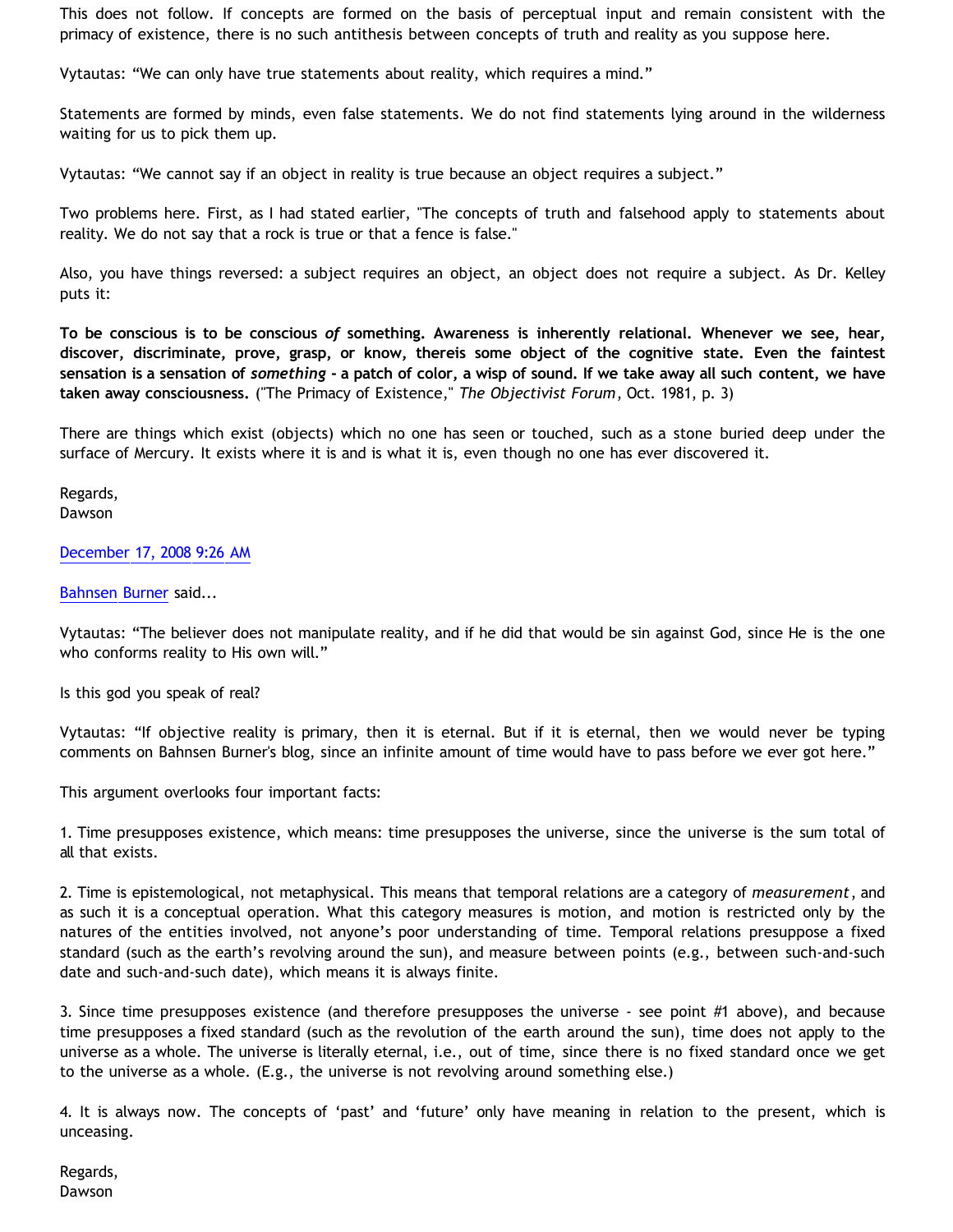[December 17, 2008 9:30 AM](http://bahnsenburner.blogspot.com/2008/12/#6338713009358324155)

[Bahnsen Burner](http://www.blogger.com/profile/11030029491768748360) said...

Justin: "Oh, asking what came before the universe is a whopper of a stolen concept fallacy."

Justin is correct. To understand what the fallacy of the stolen concept is, see here:

[Stolen Concepts and Intellectual Parasitism](http://bahnsenburner.blogspot.com/2008/06/stolen-concepts-and-intellectual.html)

To see why the claim that the universe was "created" commits the fallacy of the stolen concept, see here:

[Basic Contra-Theism](http://bahnsenburner.blogspot.com/2006/05/basic-contra-theism.html)

Of course, if the theist insists that the universe was created, he's got bad news. See here:

[Before the Beginning: The Problem of Divine Lonesomeness](http://bahnsenburner.blogspot.com/2008/07/before-beginning-problem-of-divine.html)

Regards, Dawson

[December 17, 2008 9:31 AM](http://bahnsenburner.blogspot.com/2008/12/#4801752624029258575)

#### [Brian Guppy](http://www.blogger.com/profile/05155645438149372233) said...

Justin: If the big bang is the very first meaningful moment then to ask what came before would make about as much sense as asking what is 5 miles north of the north pole. If there is no time proceeding the big bang then there is no causation, nothing to make the big bang to occur.

Brian: There are stolen concepts here as well. How do "first" or "proceeding" ("preceding"?) mean anything if there's no time. Both concepts presuppose the existence of time, so to talk about the "first meaningful moment" isn't meaningful. I would go so far as to say that it's meaningless to talk about how "old" existence is, since the concept of the "age" of something implies that time exists independently of it. Clearly this isn't the case when it comes to existence.

[December 17, 2008 9:45 AM](http://bahnsenburner.blogspot.com/2008/12/#5120977537211999780)

[Justin Hall](http://www.blogger.com/profile/17804641315202800289) said...

Dawson: Time is epistemological, not metaphysical.

Justin: I do not dispute that time is epistemological. However I believe the concept and includes a metaphysical aspect as well. The theories of general and special relativity which have passed every test we can conduct describe time as a fabric of sorts that can be distorted and is inseparable from space. That together space and time are a thing in and of them selves. Of course this could just be a conceptional trick to describe something that otherwise could be not related to anything in our ordinary lives. We do this in programing all the time, abstraction layers on top of abstraction layers. This does not change the fundamentals however, even if time is thing itself, it still existence as what it is and presupposes the concept existence.

Also quantum physics describes space and time as a lattice network and this can be tested as well, but I do not pretend to come close to understanding that theory. Dawson I realize that this is really off topic and and I apologize, however I am really curious as to your thoughts on this.

[December 17, 2008 9:57 AM](http://bahnsenburner.blogspot.com/2008/12/#7946560954734371932)

[Justin Hall](http://www.blogger.com/profile/17804641315202800289) said...

Brian Guppy. I agree with you to a point, however even tho the universe is the sum total of existence we can still indentify it and discuss its properties, such as size or age, this is why I doubt its infinity old as that would not be an actual age at all. So if it is infinity old I agree, asking its age is pointless

# [December 17, 2008 10:00 AM](http://bahnsenburner.blogspot.com/2008/12/#7680282967961113342)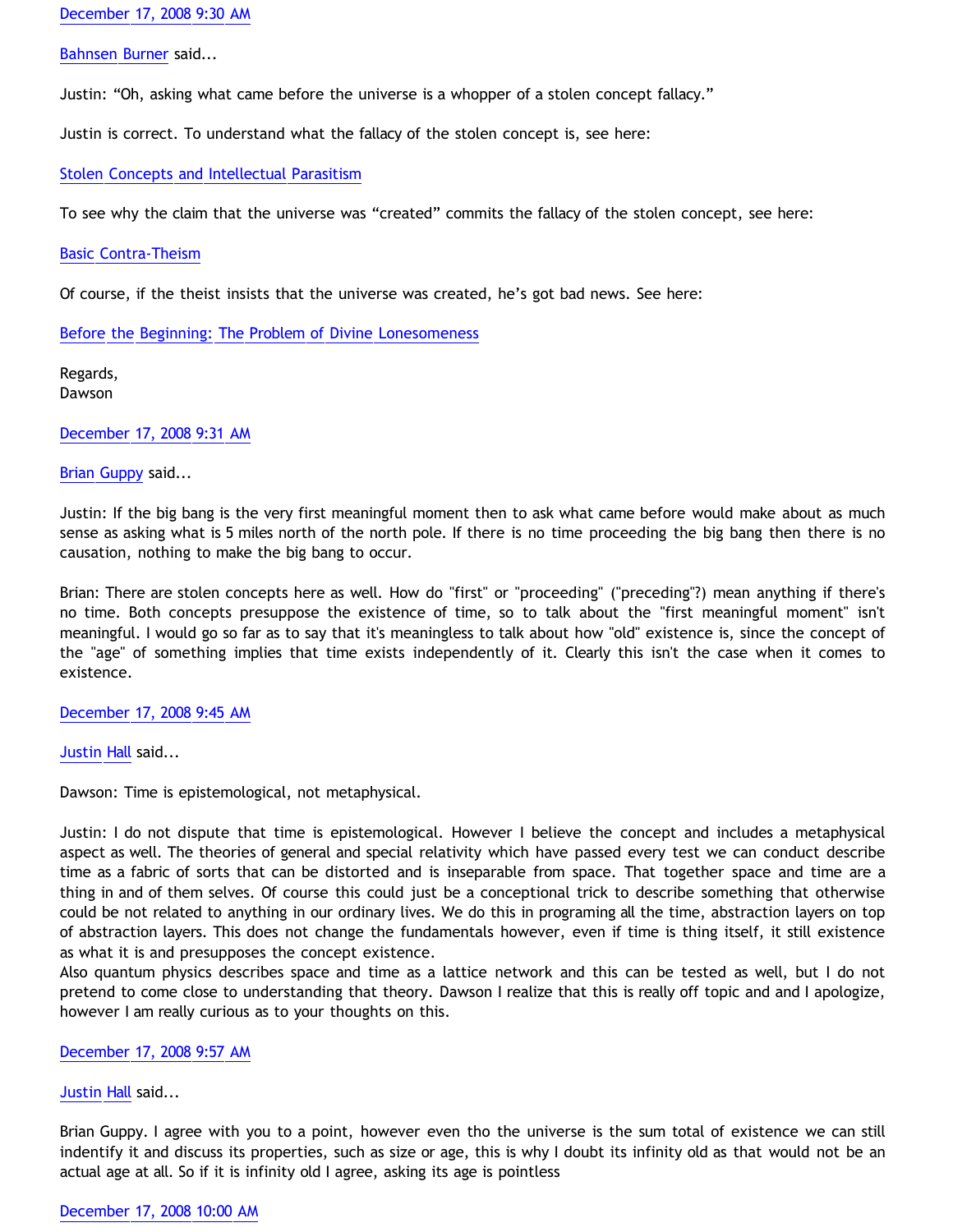## [Justin Hall](http://www.blogger.com/profile/17804641315202800289) said...

Brian, my reply was short and really did not say what I want to, I am at work and can only seek a minute here or there for this, I would like to discuss your post in more detail, but that will have to wait until 4pm PST :)

## [December 17, 2008 10:15 AM](http://bahnsenburner.blogspot.com/2008/12/#3744498340242049911)

## [Justin Hall](http://www.blogger.com/profile/17804641315202800289) said...

reviewing my post Dawson, I realize my poor grammar may render my post incoherent, I will repost later, sorry guys, I will slow down and reread my posts before posting in the future :)

# [December 17, 2008 11:56 AM](http://bahnsenburner.blogspot.com/2008/12/#7711820548563381532)

# [Vytautas](http://www.blogger.com/profile/10563655929016752682) said...

Vytautas: "The concept of truth and reality are mutually exclusive, since truth is a property of propositions."

Bahnsen Burner: This does not follow. If concepts are formed on the basis of perceptual input and remain consistent with the primacy of existence, there is no such antithesis between concepts of truth and reality as you suppose here.

Vytautas: But the mind forms a proposition about the perceptual input. The senses take in perceptual input, and then the intellect must somehow transform the input into propositions about reality. However, a mind is necessary to form propositions about reality because propositions are not found in reality itself.

Vytautas: "We cannot say if an object in reality is true because an object requires a subject."

Bahnsen Burner: Two problems here. First, as I had stated earlier, "The concepts of truth and falsehood apply to statements about reality. We do not say that a rock is true or that a fence is false."

Vytautas: Right, but concepts of truth are formed by the subject even though they apply to statements about reality. A mind must work with the input to see if they are true or not. Perceptual input is almost useless to the mind until it beings to make sense of the perceptual input.

Bahnsen Burner: Also, you have things reversed: a subject requires an object, an object does not require a subject. As Dr. Kelley puts it...

Vytautas: Well, a subject could be its own object. Thus a subject does not require an object, if by object you mean something outside the subject. A subject is able to make statements about himself (or herself, if a girl is reading this). How do you explain the fact that a subject could be the object of his own understanding, if perceptual input is how you know everything? How do you know yoursef?

## [December 17, 2008 2:31 PM](http://bahnsenburner.blogspot.com/2008/12/#4128073027583446959)

## [Justin Hall](http://www.blogger.com/profile/17804641315202800289) said...

Vytautas: Well, a subject could be its own object. Thus a subject does not require an object, if by object you mean something outside the subject. A subject is able to make statements about himself (or herself, if a girl is reading this). How do you explain the fact that a subject could be the object of his own understanding, if perceptual input is how you know everything? How do you know yoursef?

Justin: to entertain that a conciseness can be conscious of only ones own conciseness is to commit the fallacy of pure self reference. An example is the statement "this statement is true" The statement makes reference to its own reference, in effect it says nothing meaningful at all. In order for a conciseness to be conscious of itself, it must first be conscious of something else to differentiate it's self from. Children are not really self conciseness and aware of them selfs as thinking beings until about age 18 months to 2 years, yet they have already acquired fast knowledge via perception of the world. Further one has to come into a gradual awareness of ones self as a conscious being thinking via the use of concepts, it does not just snap on the minute we are born or at a later date. We do not have direct perceptional awareness of our own conciseness. It is an internal process, you can see it. It is conceptualized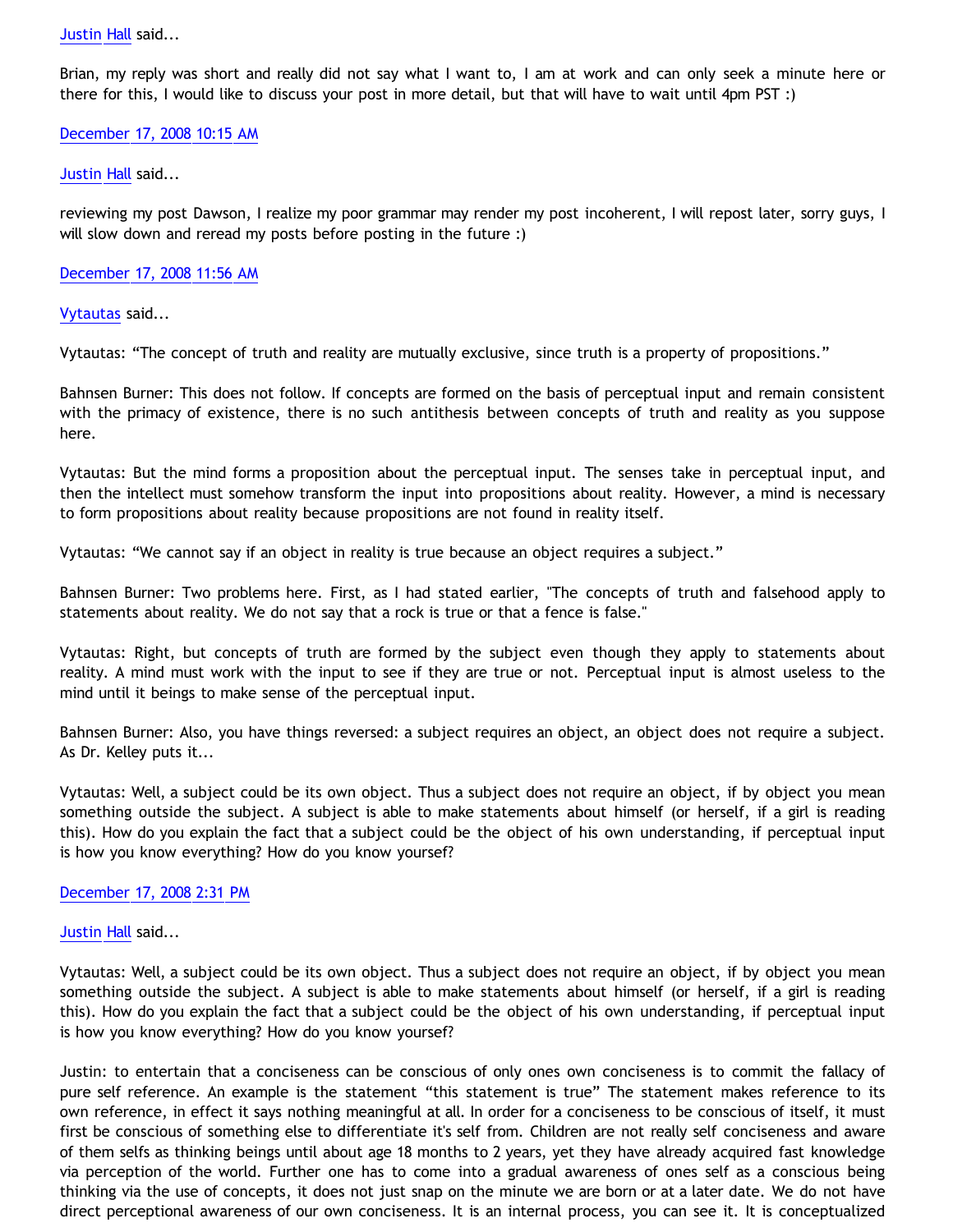abstractly after a lot of prior input.

Dawson and Brian I will reply to earlier posts and clear somethings up, just a little more time:)

[December 17, 2008 4:14 PM](http://bahnsenburner.blogspot.com/2008/12/#766775337204122462)

[Justin Hall](http://www.blogger.com/profile/17804641315202800289) said...

What I did not make clear in the post above, is that we are not directly conscious of our selfs, we understand it abstractly and only after a lot of prior input. the fallacy of pure self reference pertains to direct perceptual awareness of our conciseness.

what did I say earlier to myself about proof reading, urrghh.!

[December 17, 2008 4:19 PM](http://bahnsenburner.blogspot.com/2008/12/#3470675852850833790)

[Bahnsen Burner](http://www.blogger.com/profile/11030029491768748360) said...

Vytautas: "Well, a subject could be its own object. Thus a subject does not require an object, if by object you mean something outside the subject."

Actually, a subject does require an object other than itself. A subject can introspect, and thereby be its own object. But before it can do this, it must have an object independent of itself, otherwise the subject would have no content to introspect. Otherwise, as Justin pointed out, you'd be committing the fallacy of pure self-reference. I discuss this problem [here](http://bahnsenburner.blogspot.com/2008/07/before-beginning-problem-of-divine.html), a blog of mine to which I had provided a link in one of my earlier comments.

Vytautas: "A subject is able to make statements about himself (or herself, if a girl is reading this)."

Yes, this is true. We all make statements about ourselves. We can do this because we have content to introspect.

Vytautas: "How do you explain the fact that a subject could be the object of his own understanding, if perceptual input is how you know everything? How do you know yoursef?"

By means of introspection, which is possible once there is content to introspect (i.e., having awareness of objects independent of ourselves).

So how about my question about a person wanting water to change into wine? Suppose a person has a glass of water in front of him, and wants the water in the glass to be wine. On your view, Vytautas, will the water change to wine upon that person's wanting, or will it remain water regardless of what he wants?

Regards, Dawson

[December 17, 2008 4:56 PM](http://bahnsenburner.blogspot.com/2008/12/#8147051322747437320)

[Vytautas](http://www.blogger.com/profile/10563655929016752682) said...

Bahnsen Burner: So how about my question about a person wanting water to change into wine? Suppose a person has a glass of water in front of him, and wants the water in the glass to be wine. On your view, Vytautas, will the water change to wine upon that person's wanting, or will it remain water regardless of what he wants?

Vytautas: Jesus turned water into wine, but I am not sure of the process though.

[December 17, 2008 5:03 PM](http://bahnsenburner.blogspot.com/2008/12/#3813262975483536321)

[Vytautas](http://www.blogger.com/profile/10563655929016752682) said...

Vytautas: "A subject is able to make statements about himself (or herself, if a girl is reading this)."

Bahnsen Burner: Yes, this is true. We all make statements about ourselves. We can do this because we have content to introspect.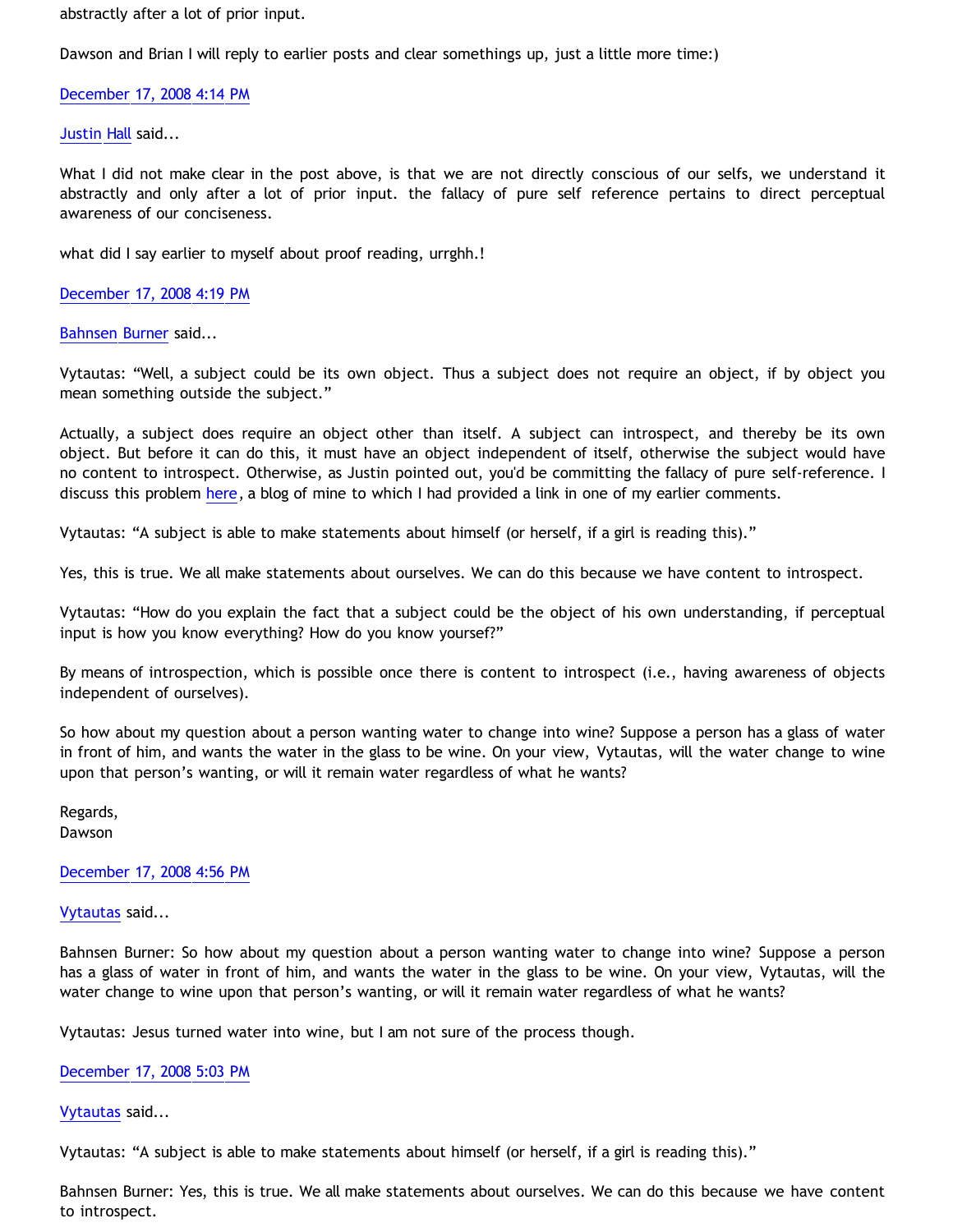Vytautas: So we cannot know statements about ourselves, but we can only introspect the content of the objects that we learned from. So another subject must view myself as an object, and then the subject must tell me who I am because I can only know objects.

[December 17, 2008 5:10 PM](http://bahnsenburner.blogspot.com/2008/12/#3087084260618228374)

[Bahnsen Burner](http://www.blogger.com/profile/11030029491768748360) said...

Vytautas: "Jesus turned water into wine, but I am not sure of the process though."

Did he do this through a fermentation process?

Regards, Dawson

[December 17, 2008 5:19 PM](http://bahnsenburner.blogspot.com/2008/12/#6447233104876731711)

[Bahnsen Burner](http://www.blogger.com/profile/11030029491768748360) said...

Vytautas: "So we cannot know statements about ourselves,"

Yes, we can know statements about ourselves. For instance, I know the statement "I like Thai food." That is a statement about myself, and I do know it.

Vytautas: "but we can only introspect the content of the objects that we learned from."

The content that we introspect when we introspect our own consciousness, is the content we have acquired from awareness of objects. Once we have such content, we can introspect our conscious functions and discover how they work.

Vytautas: "So another subject must view myself as an object, and then the subject must tell me who I am because I can only know objects."

Why would you suppose this?

Regards, Dawson

[December 17, 2008 5:20 PM](http://bahnsenburner.blogspot.com/2008/12/#2356956968545999054)

[Vytautas](http://www.blogger.com/profile/10563655929016752682) said...

Bahnsen Burner: Did he do this through a fermentation process?

Vytautas: I am not sure of the process.

[December 17, 2008 6:44 PM](http://bahnsenburner.blogspot.com/2008/12/#6550211278833130055)

[Vytautas](http://www.blogger.com/profile/10563655929016752682) said...

Bahnsen Burner: Yes, we can know statements about ourselves. For instance, I know the statement "I like Thai food." That is a statement about myself, and I do know it.

Vytautas: But "I" is a subject. Knowledge only comes from objective reality, which is outside of yourself. How could you predicate an object to yourself?

Bahnsen Burner: Why would you suppose [that another subject must view myself as an object, and then the subject must tell me who I am because I can only know objects]

Vytautas: Consciousness is consciousness of something. It is only possible to be conscious if the subject is aware of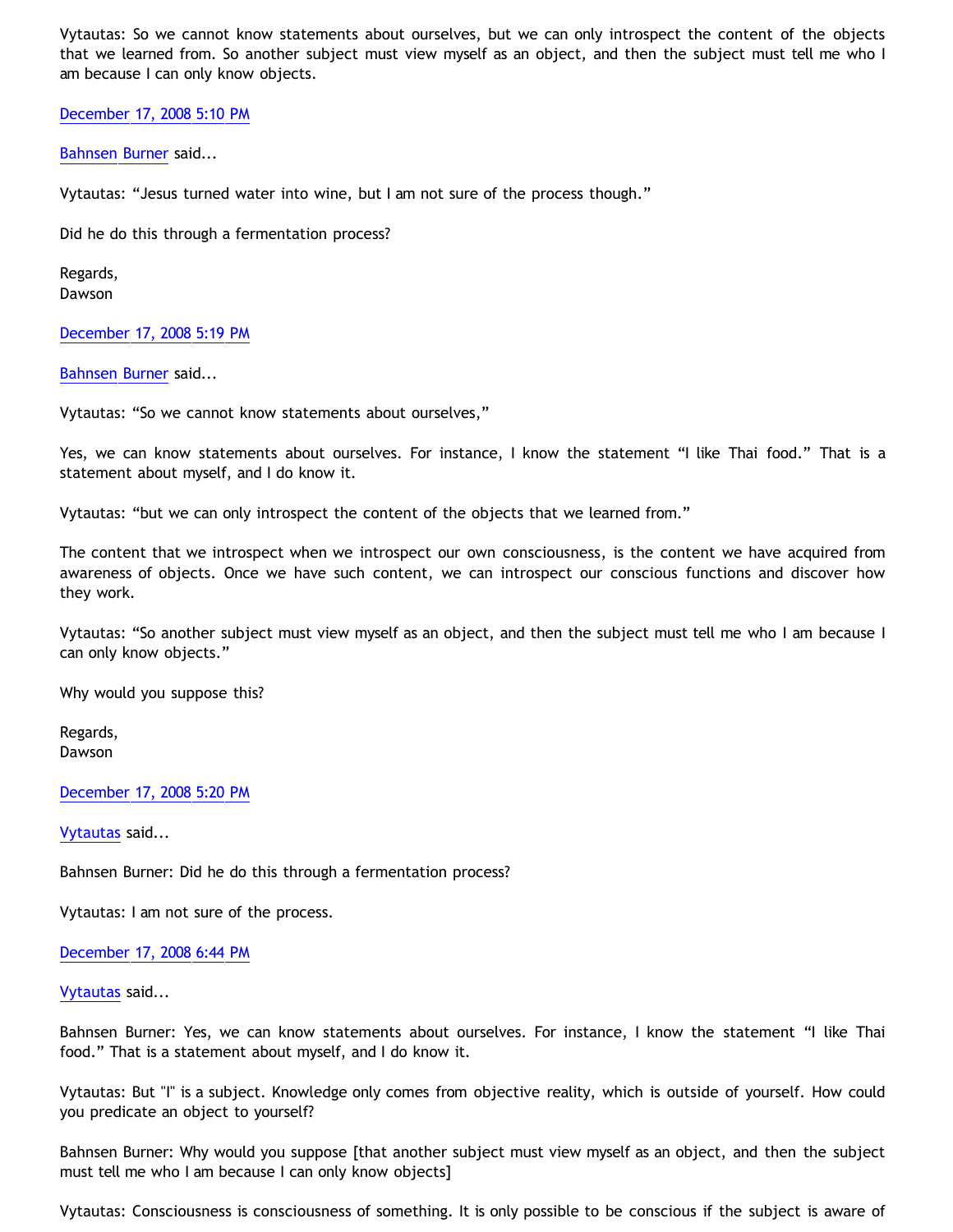an object. So another subject would have to be aware of you as an object, and then he can report the perceptual input to you.

[December 17, 2008 6:59 PM](http://bahnsenburner.blogspot.com/2008/12/#372716811012166931)

[Bahnsen Burner](http://www.blogger.com/profile/11030029491768748360) said...

Vytautas: "I am not sure of the process."

Then maybe it wasn't a miracle after all?

Regards, Dawson

[December 17, 2008 8:07 PM](http://bahnsenburner.blogspot.com/2008/12/#3024849827922409464)

[Bahnsen Burner](http://www.blogger.com/profile/11030029491768748360) said...

Vytautas: "But 'I' is a subject. Knowledge only comes from objective reality, which is outside of yourself. How could you predicate an object to yourself?"

Vytautas, since we exist, we are part of reality.

Regards, Dawson

[December 17, 2008 8:09 PM](http://bahnsenburner.blogspot.com/2008/12/#7068695561950017149)

[Drew Lewis](http://www.blogger.com/profile/06553828200280746250) said...

Dawson said:

*"No, that's not what rationality is. This definition makes no reference to reason, and it's a non-negotiable that rationality involves fidelity to reason."*

Sorry, I thought that it would be reasonable to assume that you would see that I was offering a description of what is reasonable. Let me put it so that you can understand. Rationality is really just the commitment to the principle that one's beliefs--*in accordance with reason*-- don't actually contradict each other and experience. To me, that seems redundant, but I guess if you can't tell that I was describing an aspect of reason, then you can't tell how I was correctly defining rationality.

Drew said:

"To demonstrate why your definition of rationality is false, consider this question: Can you provide a rational argument for your definition of rationality that is not question-begging, while adhering to your own definition of rationality?"

# Dawson replied:

*Since man is neither omniscient nor infallible, he requires a normative cognitive process. This requirement is satisfied by the faculty of reason. It is reason which works in accordance with the nature of man's distinctive consciousness: beginning with perception of objects and allowing him to form concepts on the basis of that perceptual input, and integrating those concepts into a sum of knowledge. Reading tea leaves, consulting astrological ephemerides, praying to invisible magic beings, etc., will not provide man with knowledge of reality. So a primary virtue, one which makes a broad assortment of subsequent virtues possible, needs to take these facts into account, which the virtue of rationality, as I have defined it, does indeed do.*

Um, I haven't advocated any of these things, so how do you know that I don't have good reason to join you in showing that they're irrational? I take each of those things to be contrary to experience, so I take them to be irrational.

You've forgotten that our little discourse here is a disagreement on the definition of rationality. So far, you've offered no argument to support why someone should reject my definition and accept yours.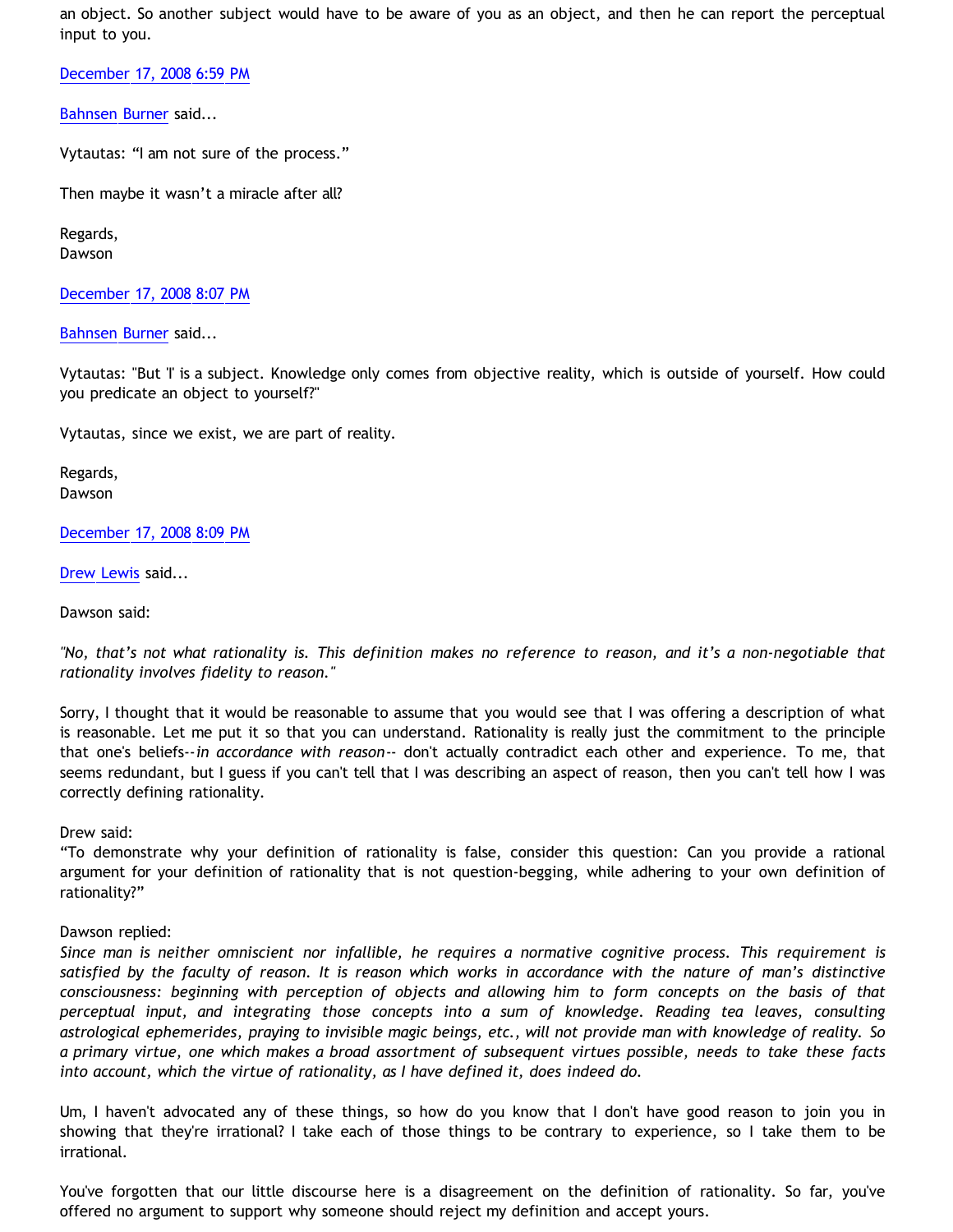All you've done is to reiterate your definition over and over again. When you encounter a person with a very controversial position, which yours is, you'd expect them to offer some sort of argument or evidence for it. Could you do that, or are you going to just restate the definition? That's the worst kind of question-begging. You don't even offer any logical steps between where you assume your conclusion and then conclude your conclusion.

## Drew as quoted by Dawson:

"The only reason I can think of is so that you can define God out of existence. 'Look here! My concept of rationality doesn't allow for the existence of God! So God doesn't exist! What a good argument I just made.' Now that's irrationality if I've ever seen it."

# Drew continued:

"I can do the same thing. "Look, God is defined as a necessarily existent being (ontological argument), so He exists!" Your argument is no better than this bad ontological argument."

# Dawson responded:

*On which definition of rationality and irrationality? On the definition that you prefer ("the commitment to the principle that one's beliefs don't actually contradict each other and experience"), how would your rendition of my argument be contrary to the norms of rationality? My beliefs about rationality do not contradict each other or my experience, and on the basis of those beliefs I recognize that a being which is said to be omniscient, infallible and indestructible would have no need for rationality as I understand it. How is that "irrational"? It's internally consistent, at no point does it contradict itself or my experience, and it follows logically. Besides, if you think my argument was intended to conclude that "God doesn't exist," you've misunderstood it. It simply argued that it would be neither rational nor irrational, for reasons I clearly laid out.*

First, what's irrational about the argument I laid out is that it does contradict what constitutes a good argument in my experience. Good arguments are more than just rational. They are based on solid evidence, whether logical or experiential. The reason it's irrational to try to play with concept of rationality so as to declare non-contradictory (with experience and reason) beliefs irrational is that our experience teaches us that the world is what it is, regardless of how we try to define it. Whether God exists or not, and whether belief in God is irrational or not cannot be determined by the way we try to define a word. Belief in God does not lead to any contradictory beliefs. Moreover, there are reasons to believe in God. This doesn't make such belief true, but it makes it rational. You may disagree with what theists and Christians take to be good evidence, but you can't just define it as irrational by fiat. That leads to my second point.

Your definition (and I'm sure Peikoff's and Rand's) of rationality is no better than the bad ontological argument I compared it to. You didn't quote that part, and you didn't respond to it by showing how your defining rationality the way you do is better than the above proponent's ontological argument for God's existence.

If you could do that, I'd be surprised. We are dealing with definitions after all. So, since mine is simpler and works in the world, pleas offer us a reason to reject it in favor of yours other than to say something equivalent to, "But my definition makes certain beliefs I reject irrational!"

Thanks, Drew

[December 18, 2008 2:50 PM](http://bahnsenburner.blogspot.com/2008/12/#8472688296460617808)

[Justin Hall](http://www.blogger.com/profile/17804641315202800289) said...

Drew: Moreover, there are reasons to believe in God.

Justin: Drew I realize that this is mainly a discussion between dawson and yourself, however I would be interested in hearing from you how one can justify holding beliefs predicated on metaphysical subjectivism, such as god. while at the same time acting as if one's world view was predicated on metaphysical objectivism without contradicting one's self. I for one dont see how.

## [December 18, 2008 3:52 PM](http://bahnsenburner.blogspot.com/2008/12/#1950821296446682391)

[Vytautas](http://www.blogger.com/profile/10563655929016752682) said...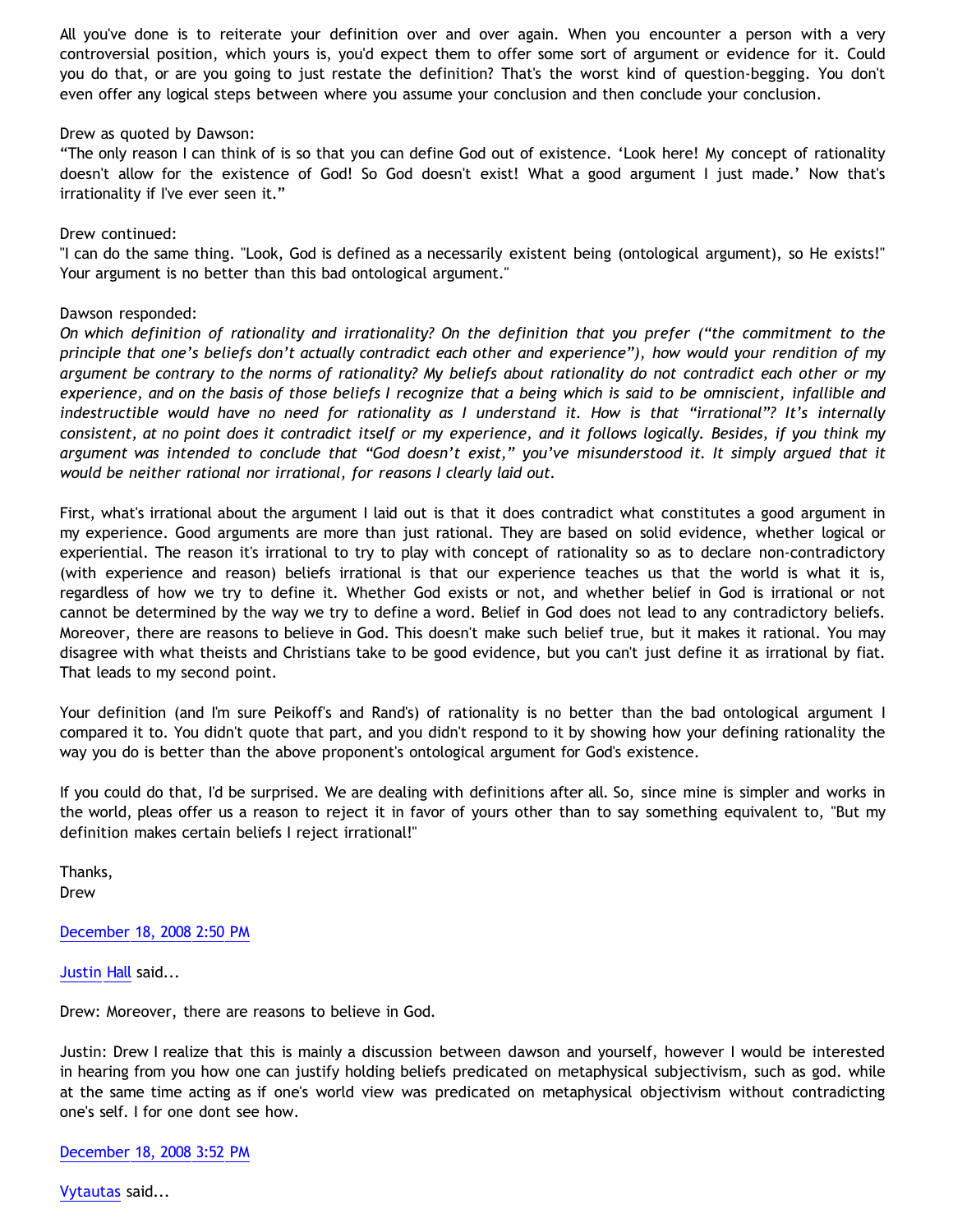Bahnsen Burner: Vytautas, since we exist, we are part of reality.

Vytautas: Yes, but you require another object who has to be a subject at the same time, so that he can tell you that you exist.

[December 18, 2008 4:25 PM](http://bahnsenburner.blogspot.com/2008/12/#476762318351204843)

[Vytautas](http://www.blogger.com/profile/10563655929016752682) said...

Drew Lewis: "Look, God is defined as a necessarily existent being (ontological argument), so He exists!"

Vytautas: That is not the argument that I gave though. God is a defined as a necessarily existent being. Assume for puposes of contradiction that there is no necessarily existent being. This means that it is possible to have non-existance. Given the Objectivist's axiom that existance exist, we have a contradiction. Thus, God exists.

[December 18, 2008 4:43 PM](http://bahnsenburner.blogspot.com/2008/12/#6140279036255140730)

[Drew Lewis](http://www.blogger.com/profile/06553828200280746250) said...

Justin,

If you mean by subjectivism and objectivism the technical terms defined and used by objectivists, then I don't really have an answer to your questions, because I reject those definitions.

I believe that God exists objectively and based on no subjective cause. He didn't create Himself. I do believe that whatever else exists is created by Him. Thus far, I've seen no evidence put forth by objectivists that isn't either question-begging against the existence of God or woefully ignorant about what Christians believe about God. In other words, objectivists think that believing that reality is objective precludes belief in God. It simply doesn't. Every defense I've seen for the position that it does either supposes God to be something He isn't or defines Him out of existence/rationality. Not very convincing if you ask me.

[December 18, 2008 5:03 PM](http://bahnsenburner.blogspot.com/2008/12/#3661844435718610002)

[Justin Hall](http://www.blogger.com/profile/17804641315202800289) said...

Vytautas, you are equivocating a being (one thing) with existence (the sum total of everything). While it is possible to identify a being and conclude that it is, or it is not a necessary being, existence is a different story. Existence is everything, including us, the beings discussing what may or may not be. It is assumed by even asking the question, "is there a necessary being".

[December 18, 2008 5:04 PM](http://bahnsenburner.blogspot.com/2008/12/#3764886694313687653)

[Drew Lewis](http://www.blogger.com/profile/06553828200280746250) said...

Vytautas,

I wasn't necessarily criticizing every version of the ontological argument. I think that Peter Van InWagen makes a good case that if a necessary being is possible, then a necessary being exists. To be honest, I've been responding to Dawson's original post and haven't really followed you're interaction much.

Sorry for any confusion.

[December 18, 2008 5:06 PM](http://bahnsenburner.blogspot.com/2008/12/#8833175233675586080)

Justin H<mark>all</mark> said...

Drew, why do you reject the definitions of subjective and objective metaphysics? Also if hypothetically the definitions provided by objectivism are sound then is it the correct conclusion to draw that god belief is irrational? Note, I did not say god, only god belief.

# [December 18, 2008 5:09 PM](http://bahnsenburner.blogspot.com/2008/12/#7832859991556239989)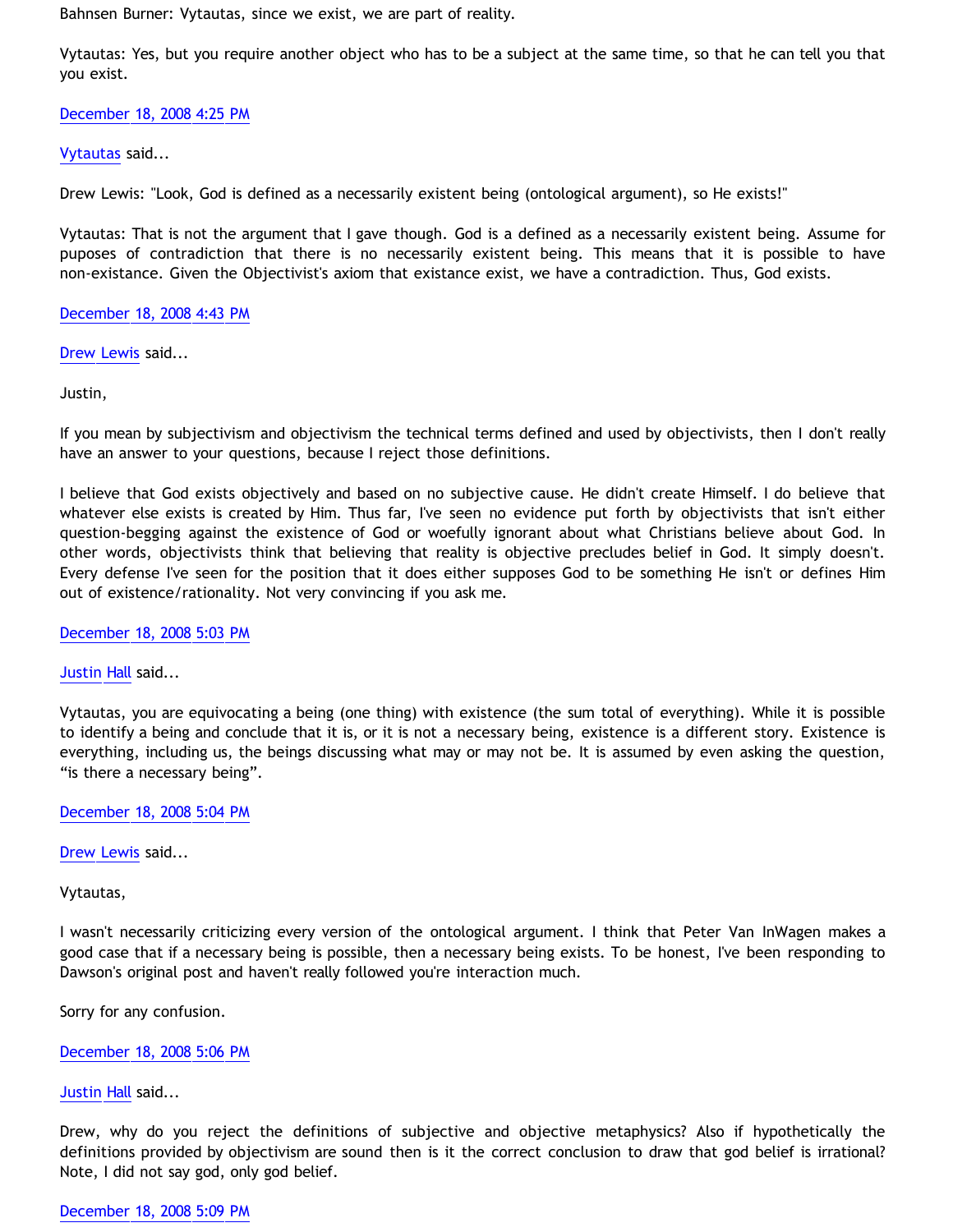Justin,

I've heard objectivists insist that objectivism makes belief in God irrational. They do this by saying that existence cannot be dependent on consciousness because there must exist something before anything can be conscious. From this idea, they conclude that belief in God is irrational because it puts consciousness before existence. This is just false. Belief in God is a belief that God Himself exists logically prior to any consciousness, including His own. This is in full agreement with what objectivism says. That's why I consider the conclusion that belief in God is irrational to be either question-begging (objectivism defines belief in God as irrational) or making a straw-man argument (objectivism accuses belief in God of putting consciousness before existence.)

I've not spent a great deal of time studying objectivism, so if my characterization is wrong, by all means let me know. I just know that what I've seen so far is not convincing. It makes logical leaps that have no basis in fact or reason.

[December 18, 2008 6:55 PM](http://bahnsenburner.blogspot.com/2008/12/#1717838459553064156)

# [Bahnsen Burner](http://www.blogger.com/profile/11030029491768748360) said...

I wrote: *No, that's not what rationality is. This definition makes no reference to reason, and it's a non-negotiable that rationality involves fidelity to reason.*

Drew: "Sorry, I thought that it would be reasonable to assume that you would see that I was offering a description of what is reasonable."

Descriptions are broader than definitions; they are not the same thing. For instance, one could describe a city as a place where people live. That's true, people do live in cities, but that's not an appropriate definition for the concept 'city'. It's a description. What I offered in my blog is a definition of 'rationality', in accordance with the norms of definition formulated by the objective theory of concepts. As Rand puts it, "The rules of correct definition are derived from the process of concept-formation." (*Introduction to Objectivist Epistemology*, p. 53) You were challenging this definition of 'rationality', apparently on the grounds that a "simpler" definition is to be preferred. Whether your alternative definition is "simpler" is not clear, nor is it clear why a "simpler" definition should be preferred over one which is formulated according to the rules of correct definition. Now you're saying that what you were offering was "a description of what is reasonable." If you're just giving a *description* of rationality, what is your *definition* of rationality, and how did you form it?

Drew: "Let me put it so that you can understand. Rationality is really just the commitment to the principle that one's beliefs--*in accordance with reason*-- don't actually contradict each other and experience."

This is not what you had offered before, but it is a slight improvement since now you are incorporating mention of reason into your new definition. Earlier, however, you had stated explicitly that "rationality allows for multiple means of acquiring knowledge," but now you seem to be moving away from this. It's okay to modify definitions in light of new knowledge or if they've been found to be deficient in some way. But I still don't see how your new version is all that much better. For one thing, it makes the issue hinge on "beliefs," and beliefs are not irreducible primaries. We do not begin with "beliefs" already formulated and pre-populating our minds. Beliefs are contextual, they are formed by some process, and to be rational they must ultimately be formed on the basis of perceptual input. Also, the part about contradicting experience is a bit vague, and that won't do when it comes to definitions. For instance, the notion of a god contradicts my experience, so on your definition of rationality, god-belief is irrational. But a theist would probably not accept this.

Drew: "To me, that seems redundant, but I guess if you can't tell that I was describing an aspect of reason, then you can't tell how I was correctly defining rationality."

I don't see how the phrase "in accordance with reason" makes your new definition redundant, if that's what you're saying. Many people have beliefs that are formed in a manner contrary to reason (such as faith in the supernatural). They could even say that they do not contradict each other or their experience, but on your initial definition this would be considered rational. For example, an astrologer's belief that her son's career in medicine was dictated by his birth sign and the ascendancy of Jupiter on his twelfth birthday may very well not contradict other beliefs she holds or her experience. On your initial conception of rationality, this fits the bill as rational. Now not only did your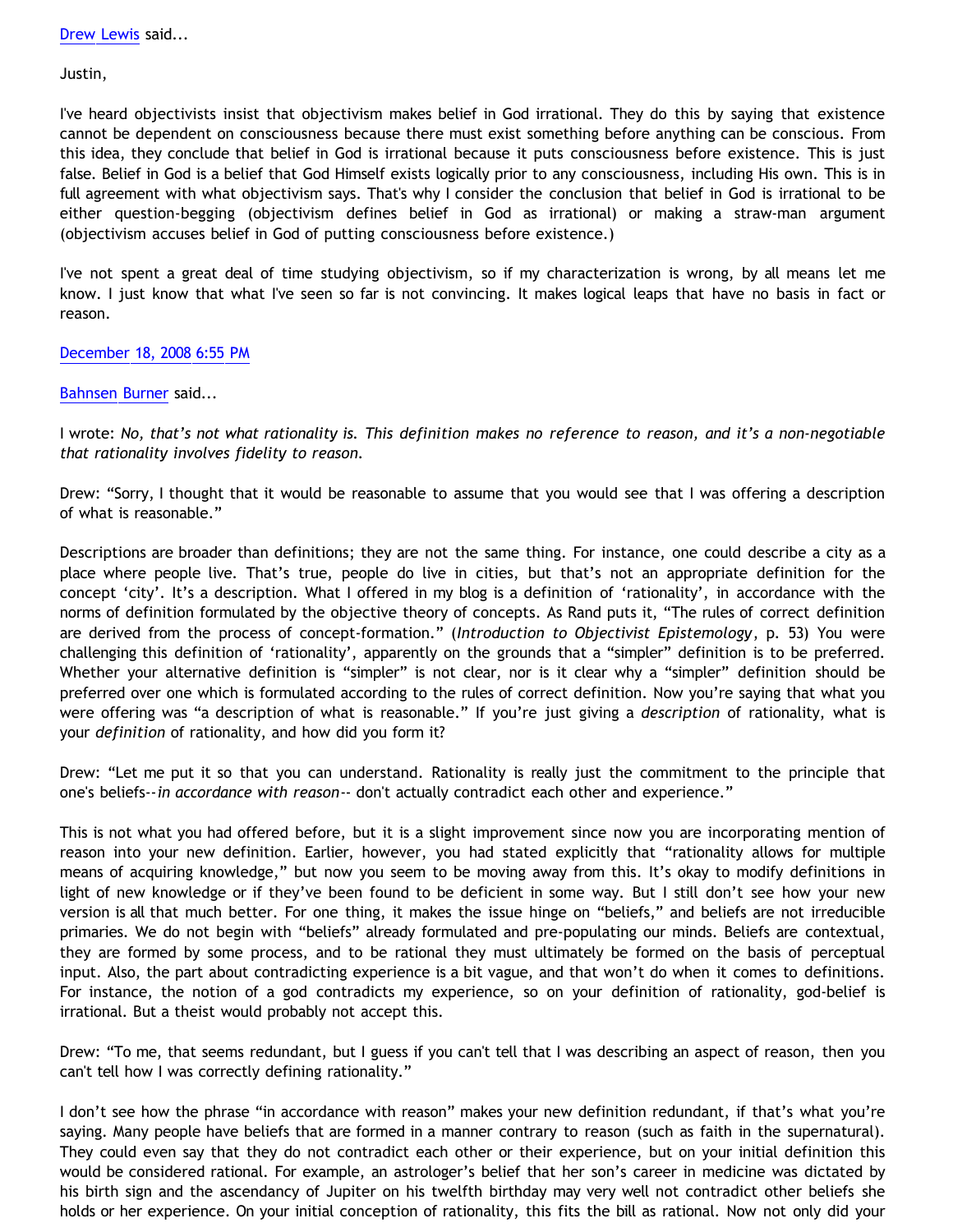initial attempt to define rationality make no mention of reason, you also stated explicitly that it "allows for multiple means of acquiring knowledge." So how could I suppose that you had reason in mind, especially when you claimed that my definition of rationality, which makes commitment to reason as one's only means of acquiring and validating knowledge explicit, is "just false" and "overreaches," and the alternative you provided made explicit allowance for means of acquiring knowledge other than reason (e.g., astrology, tea leaves, faith in the supernatural, etc.)? Perhaps now you may be beginning to see why the definition I had provided is so viable, for it explicitly identifies reason as one's only means of knowledge and his only guide to action.

I wrote: *Since man is neither omniscient nor infallible, he requires a normative cognitive process. This requirement is satisfied by the faculty of reason. It is reason which works in accordance with the nature of man's distinctive consciousness: beginning with perception of objects and allowing him to form concepts on the basis of that perceptual input, and integrating those concepts into a sum of knowledge. Reading tea leaves, consulting astrological ephemerides, praying to invisible magic beings, etc., will not provide man with knowledge of reality. So a primary virtue, one which makes a broad assortment of subsequent virtues possible, needs to take these facts into account, which the virtue of rationality, as I have defined it, does indeed do.*

Drew: "Um, I haven't advocated any of these things, so how do you know that I don't have good reason to join you in showing that they're irrational?"

That's just it: based on your alternative definition of rationality, I couldn't know that you would reject any of these, or on what basis you could reject any of them. As you had stated, "Rationality allows for multiple means of acquiring knowledge." Your statement explicitly made allowance for "means of acquiring knowledge" *other* than reason. Now you seem to be backing away from that. That's good.

Drew: "I take each of those things to be contrary to experience, so I take them to be irrational."

Perhaps you could elaborate on what you mean by "contrary to experience," and how one determines this. (My definition already identifies reason as the means by which this would be determined, but you didn't like my definition so I'm supposing you have some other way of determining it?) As I mentioned above, it's rather vague, and that's a big no-no when it comes to definitions. Many people in this world seem to think that alternatives to reason, such as reading tea leaves, consulting ephemerides, and praying to invisible magic beings, are valid means of acquiring knowledge. Since they seem to see nothing "contrary to experience" about these, they probably would not consider them irrational, and going by the definition of rationality that you had given (especially since it "allows for multiple means of acquiring knowledge"), they'd apparently be right. Of course, again as I mentioned above, the notion of a universe-creating deity is wholly contradictory to my experience. So on your definition of rationality, god-belief is irrational.

Drew: "You've forgotten that our little discourse here is a disagreement on the definition of rationality."

No, I've not forgotten this. It seems you may have though. Above, in your latest comment, you seem to be saying that what you had provided earlier is a "*description* of what is reasonable," but description and a definition are not one and the same. Meanwhile, I have stated my definition of rationality, and it's unclear what exactly you think is wrong with it. Do you think reason is not one's only means of acquiring and validating knowledge and guiding his actions? If so, what alternatives to reason do you have in mind such that a commitment to them could constitute rationality?

Drew: "So far, you've offered no argument to support why someone should reject my definition and accept yours."

Actually I did, by pointing out (a) that fidelity to reason is a non-negotiable in defining rationality (since reason is man's only means of acquiring and validating knowledge), (b) that your (original) alternative definition made no mention of reason (even common dictionaries do not fail to relate reason to rationality; see for instance [here\)](http://dictionary.reference.com/browse/rational); (c) that "beliefs" are not irreducible primaries and should not be treated as such (as your definition does), and (d) that your earlier definition, which "allows for multiple means of acquiring knowledge" reduces to absurdity by inviting any alternative to reason that one can think of (since it provides no guide in what qualifies as a suitable means of acquiring knowledge). I also referenced a source which speaks to this very matter at length for further study if you're interested.

Drew: "First, what's irrational about the argument I laid out is that it does contradict what constitutes a good argument in my experience."

But another individual could come along and say that, in his experience, it is perfectly suitable as a good argument.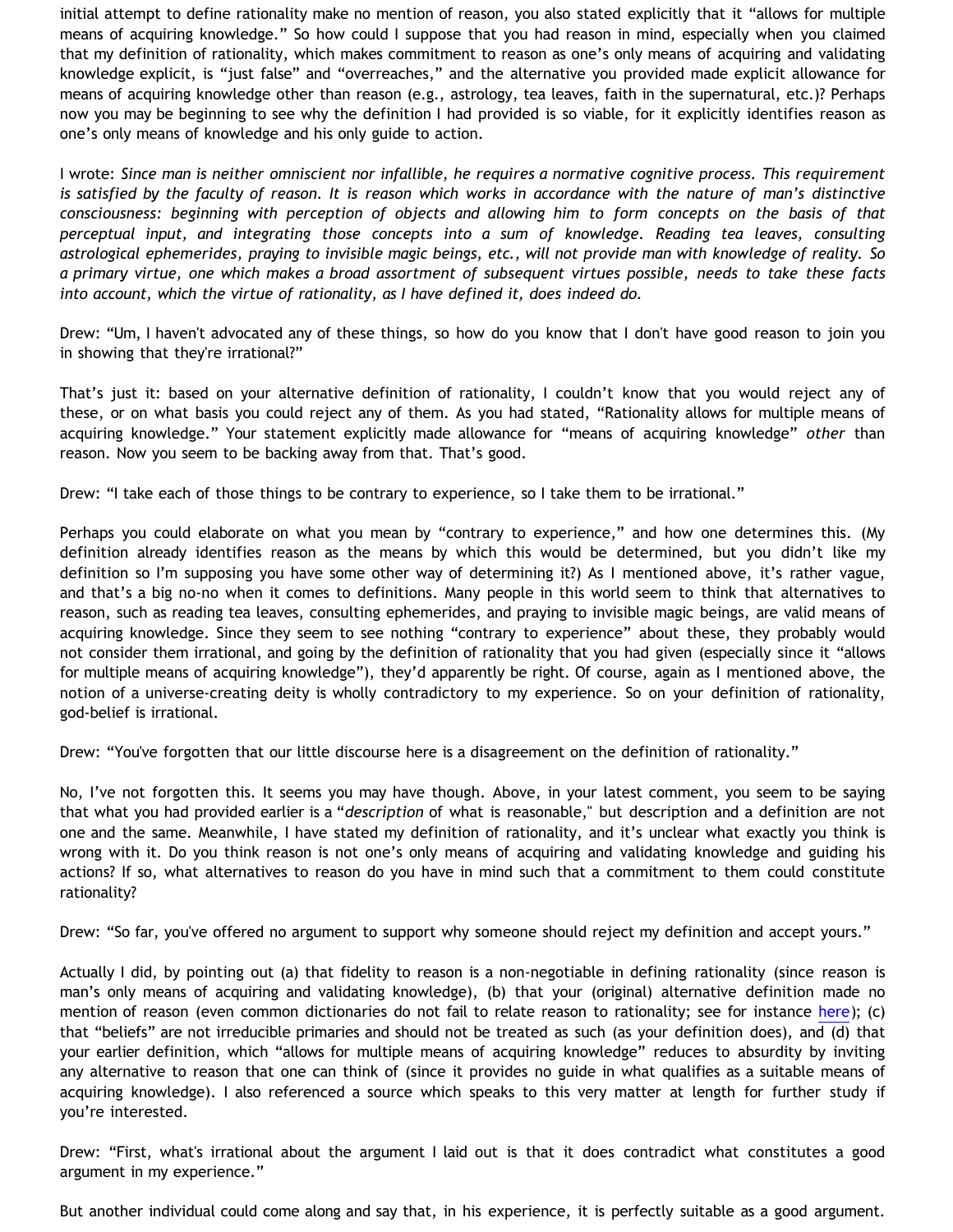Given your view of rationality, the argument would be irrational for you, but rational for the other guy. I recall one guy who thought the following "argument" was super-duper:

**Premise 1: Nothing exists or God exists. Premise 2: Something exists. Conclusion: Therefore, God exists.**

Now it's amazing to me that anyone would take such an argument seriously. But apparently somebody does. I'm sure he would call it "rational" to believe that there is a god on the basis of this kind of argument.

Drew: "The reason it's irrational to try to play with concept of rationality so as to declare non-contradictory (with experience and reason) beliefs irrational is that our experience teaches us that the world is what it is, regardless of how we try to define it."

Here you're describing, whether you realize it or not, the primacy of existence principle. It is this very principle which god-belief violates by positing a consciousness which enjoys the exact opposite orientation between itself and its objects.

Drew: "Belief in God does not lead to any contradictory beliefs."

Actually it does, a whole lot of them in fact, but believers typically do not admit it when they do. Belief in a god rests on a whole series of stolen concepts, beginning with the primacy of consciousness. In fact, one must grant metaphysical primacy to consciousness just to suppose that there is a god. See my blog [Theism and Subjective](http://bahnsenburner.blogspot.com/2006/12/theism-and-subjective-metaphysics.html) [Metaphysics](http://bahnsenburner.blogspot.com/2006/12/theism-and-subjective-metaphysics.html) for starters.

Drew: "Moreover, there are reasons to believe in God."

Unfortunately, there are no *good* reasons to believe in any gods. The primacy of existence assures this.

Drew: "This doesn't make such belief true, but it makes it rational."

Are you saying that it can be rational to believe something that is not true? If a claim is not found to be true, how could it be rational to believe it?

Drew: "You may disagree with what theists and Christians take to be good evidence, but you can't just define it as irrational by fiat."

I don't. I show why it's irrational. At minimum, since rationality entails fidelity to reason and reason necessarily complies with the primacy of existence, rationality must adhere to the primacy of existence. Any idea, belief, argument or position which grants metaphysical primacy to consciousness at any point is thereby irrational by virtue of this default. And god-belief does just that: it grants metaphysical primacy to consciousness in the notion of a god. No defining by fiat here.

Regards, Dawson

#### [December 18, 2008 9:00 PM](http://bahnsenburner.blogspot.com/2008/12/#4131435062150889473)

[Bahnsen Burner](http://www.blogger.com/profile/11030029491768748360) said...

Vytautas: "Yes, but you require another object who has to be a subject at the same time, so that he can tell you that you exist."

No, Vytautas, you're confusing yourself again. Read what I wrote again:

**The content that we introspect when we introspect our own consciousness, is the content we have acquired from awareness of objects. Once we have such content, we can introspect our conscious functions and discover how they work.**

A subject, once it has awareness of objects other than itself, can turn its awareness inward and introspect. Extrospection (awareness of objects independent of the subject) must precede introspection.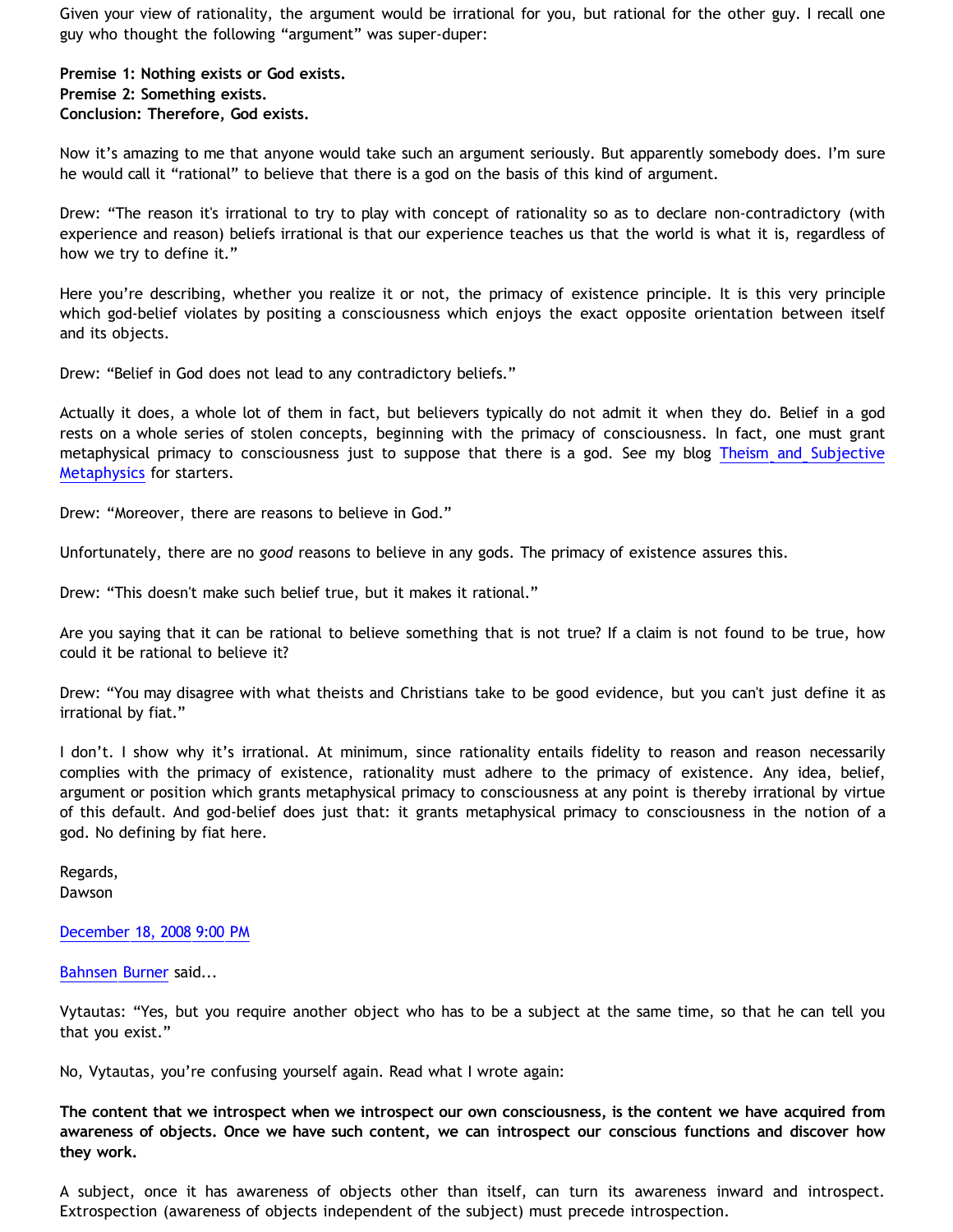Vytautas: "That is not the argument that I gave though. God is a defined as a necessarily existent being. Assume for puposes of contradiction that there is no necessarily existent being. This means that it is possible to have non-existance. Given the Objectivist's axiom that existance exist, we have a contradiction. Thus, God exists."

Several points here. For one thing, "God" is supposed to be an independently existing entity as opposed to a concept. Definitions apply to concepts, not independently existing entities. By saying that "God is defined as...", you're implying that it is mental, like an imagination. I would agree with this by the way. As I pointed out to you before, Vytautas (see [here,](http://bahnsenburner.blogspot.com/2008/01/response-to-vytautas.html) [here](http://bahnsenburner.blogspot.com/2008/01/imaginative-basis-of-vytautas-god.html), [here](http://bahnsenburner.blogspot.com/2008/01/imaginative-basis-of-vytautas-god_13.html), [here,](http://bahnsenburner.blogspot.com/2008/01/imaginative-basis-of-vytautas-god_14.html) [here](http://bahnsenburner.blogspot.com/2008/01/imaginative-basis-of-vytautas-god_17.html) and [here\)](http://bahnsenburner.blogspot.com/2008/01/imaginative-basis-of-vytautas-god_18.html), people who believe in a god have a very hard time explaining how one can reliably distinguish between what he calls "God" and what he may merely be imagining.

Second, the argument you provide seems to be trying to define your god into existence. Notwithstanding my previous point that definitions apply to concepts rather than to independently existing entities, this move can be replicated for any rival deity. For instance: "Geusha is defined as a necessarily existent being. Assume for purposes of contradiction that there is no necessarily existent being. This means that it is possible to have non-existence. Given the Objectivist's axiom that existence exists, we have a contradiction. Thus, Geusha exists." Of course, Geusha is not the Christian god. Geusha for instance did not have a son.

Third, the axiom of existence is inescapable. As Porter correctly points out, "anybody can deny the validity of 'God', but nobody can deny the validity of 'existence'" (*Ayn Rand's Theory of Knowledge*, p. 176). On the Objectivist view, the universe is necessarily existing in that it is the sum total of all that exists. If anything exists, the universe necessarily exists since the totality is implied by the existence of any thing. Also, we recognize, by means of the primacy of existence, that the universe is not a creation of consciousness, but a collection of independently existing existents.

Regards, Dawson

## [December 18, 2008 9:02 PM](http://bahnsenburner.blogspot.com/2008/12/#7776222057665376469)

#### [Bahnsen Burner](http://www.blogger.com/profile/11030029491768748360) said...

Drew: "I've heard objectivists insist that objectivism makes belief in God irrational. They do this by saying that existence cannot be dependent on consciousness because there must exist something before anything can be conscious. From this idea, they conclude that belief in God is irrational because it puts consciousness before existence. This is just false. Belief in God is a belief that God Himself exists logically prior to any consciousness, including His own. This is in full agreement with what objectivism says. That's why I consider the conclusion that belief in God is irrational to be either question-begging (objectivism defines belief in God as irrational) or making a straw-man argument (objectivism accuses belief in God of putting consciousness before existence.)"

First of all, it's important to note that we have no onus to prove that the non-existent does not exist. If the theist wants non-believers to be convinced that a god exists, it is upon the theist to argue for this claim.

Now I don't know what you've been reading, or where you think "objectivism defines belief in God as irrational," but the points you present here betray a rather poor understanding of the argument from the primacy of existence. The primacy of existence is the recognition that objects of consciousness exist independently of the subject of consciousness, that the task of consciousness is not to create its own objects (e.g., I want something to exist, therefore it exists), or to assign and/or manipulation their identities (e.g., something is what I wish it to be), but to perceive and identify what does exist. This recognition is a corollary of the axiomatic concepts 'existence', 'identity', and 'consciousness', and like the axiomatic concepts one must assume their truth even in the act of denying them. For instance, if someone says that the primacy of existence is false, he would most likely be saying this is the case whether anyone likes it or not. But that's the primacy of existence: reality is what it is regardless of what anyone thinks, knows, denies, wants, fears, wishes, etc. The primacy of existence, then, is undefeatable. I have yet to see a theistic argument remain consistent with the primacy of existence and still soundly conclude that a god exists. Indeed, I've yet to see any theistic argument address the issue of metaphysical primacy to begin with. The idea of a god posits a consciousness which is supposed to enjoy the exact opposite orientation between subject and object that

Consciousness does presuppose existence, and it does so in three fundamental ways. First it presupposes existence in requiring consciousness to have an object distinct from itself. A consciousness conscious of nothing is a contradiction in terms. Also, it presupposes existence in requiring consciousness to have a means of awareness. For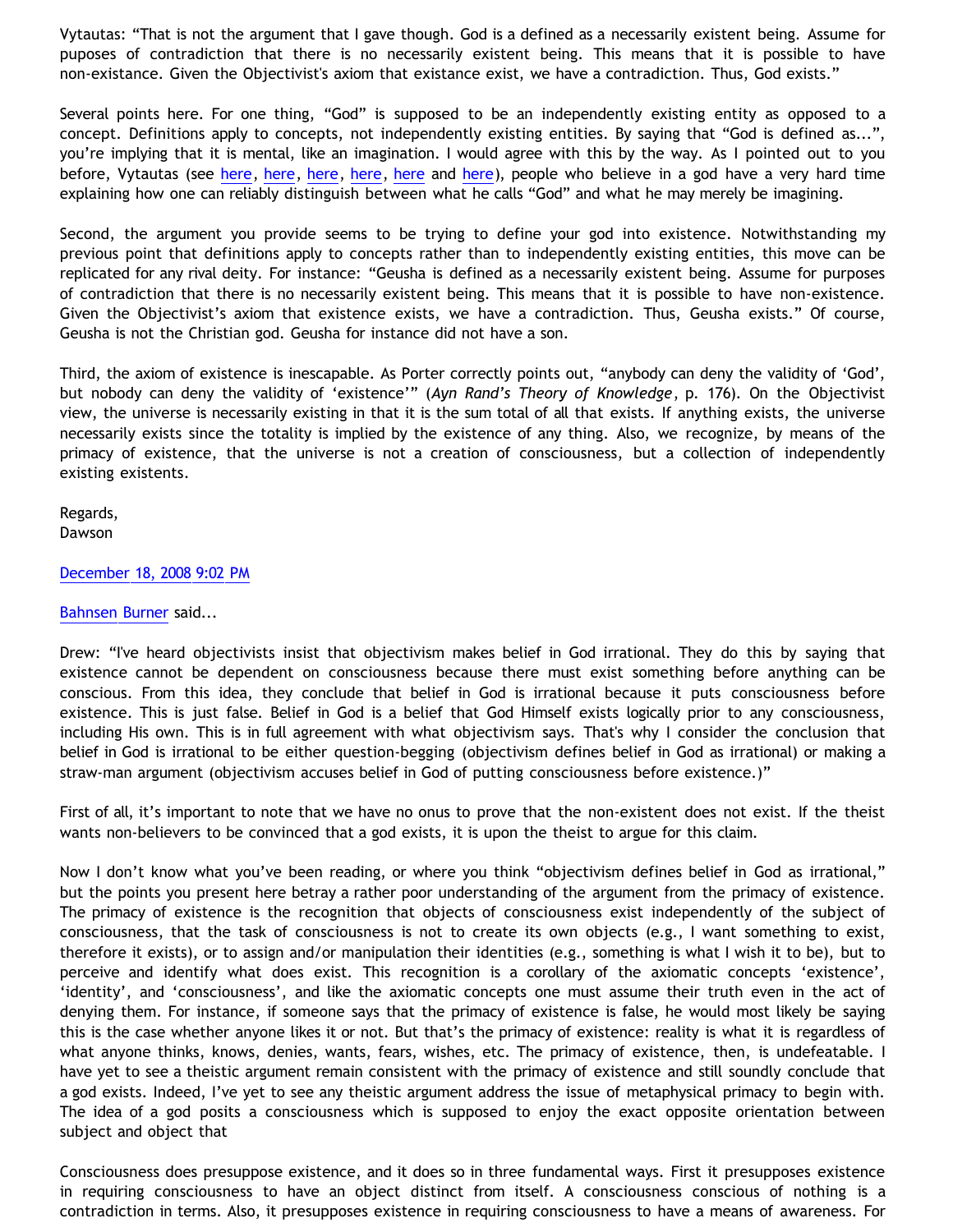instance, sensory organs, a nervous system, a brain, etc. Lastly, consciousness presupposes existence in that it serves a purpose other than its own. For instance, the survival of the entity which possesses consciousness. If human beings were not conscious, for instance, they would die because they would not be able to locate food, shelter themselves from harm, etc.

Notice how the notion of a god violates each of these three fundamental facts. First, since it is said to have created everything distinct from itself, it begins by having no object distinct from itself to be aware of. I examine this problem in my blog [Before the Beginning: The Problem of Divine Lonesomeness.](http://bahnsenburner.blogspot.com/2008/07/before-beginning-problem-of-divine.html) Anton Thorn also has a piece dedicated to this topic called [God and Pure Self-Reference.](http://www.geocities.com/Athens/Sparta/1019/LTYA/LTYA06.htm) Second, since a god is supposed to incorporeal, i.e., lacking a body, it would be non-biological. Consequently it would have no sensory organs, no nervous system, no brain, etc., which consciousness presupposes. Theists typically deny that consciousness requires these, but what evidence can they produce to support the view that consciousness is possible without sensory organs, a nervous system, a brain, etc.? I've seen no good reason to suppose that consciousness is possible without these things, and no evidence of such a consciousness. By what means would it be aware of anything? Blank out. Third, since a god is supposed not only to be bodiless and non-biological, but also immortal, eternal and indestructible, there'd be no purpose for it to possess consciousness. It doesn't need to find food, it doesn't need to seek shelter, it doesn't need to do anything. It would have no needs whatsoever, and consequently no need for a means of being aware of anything.

Another issue is one of starting points. What is the theist's epistemological starting point when he believes that a god exists? Certainly not the Objectivist axioms. Quite often, if they ever get around to addressing this question, theists will make it clear that their god is already part and parcel with their starting point. For instance, [Dominic](http://bahnsenburner.blogspot.com/2008/10/reply-to-tennant-on-theistic.html) [Tennant](http://bahnsenburner.blogspot.com/2008/10/reply-to-tennant-on-theistic.html) announces his starting point as "the Bible is the Word of God." This would mean he simply starts with the assumption that his god exists from the very beginning. So any argument he presents to prove that his god exists would be question-begging.

Another issue is the fact that anyone can *imagine* a god or other so-called "[supernatural"](http://www.geocities.com/katholon/Bahnsen_Supernatural.htm) beings. As Cornelius Van Til put it, "I could believe in nothing else if I did not, as back of everything, believe in this God." ("Toward A Reformed Apologetic," 1972) He didn't \*see\* this god "back of" everything, he *imagined* it. In his story of his boyhood conversion tells us how as a little child he took imaginary fears very seriously and that's what brought him to the faith. Not "arguments." Of course, the primacy of existence tells us that there's a fundamental distinction between what is real and what is imaginary. Unfortunately, when theists try to tell us about their god and what it's doing in the world, they give us no indication of how we can reliably distinguish between what they call "God" and what they may merely be imagining. And, as philosophical detection shows us, many worldviews fail to grasp the primacy of existence explicitly and often fall prey to blurring the distinction between the real and the imaginary. Religion is a prime example. We can imagine that a god created the earth and the heaven, but the imaginary is not real. So unless there's some way we can rationally apprehend what it is they call "God" (and this entails the ability to reliably distinguish between what they call "God" and what is only imaginary), I see no reason why it is not imaginary.

I could go on, but these are some starters. You may also want to review [these resources](http://www.geocities.com/Athens/Sparta/1019/AFE.html) to familiarize yourself with some of the issues a little better.

Regards, Dawson

## [December 18, 2008 9:20 PM](http://bahnsenburner.blogspot.com/2008/12/#7114362680666890155)

[Justin Hall](http://www.blogger.com/profile/17804641315202800289) said...

Thank you Dawson, you said it better then I could. I find god belief, and any and all metaphysical subjective propositions to be incompatible with the twin goals of desiring to live and a desire to avoid inconsistencies in my world view. I like everyone else must start his/her conceptualization with a implicit if not explicit acceptance of existence as axiomatic. Once one realizes this, there is nothing more for god to do but head off to the unemployment line.

#### [December 19, 2008 8:52 AM](http://bahnsenburner.blogspot.com/2008/12/#752062981066724450)

#### [Bahnsen Burner](http://www.blogger.com/profile/11030029491768748360) said...

Drew: "I believe that God exists objectively and based on no subjective cause. He didn't create Himself. I do believe that whatever else exists is created by Him. Thus far, I've seen no evidence put forth by objectivists that isn't either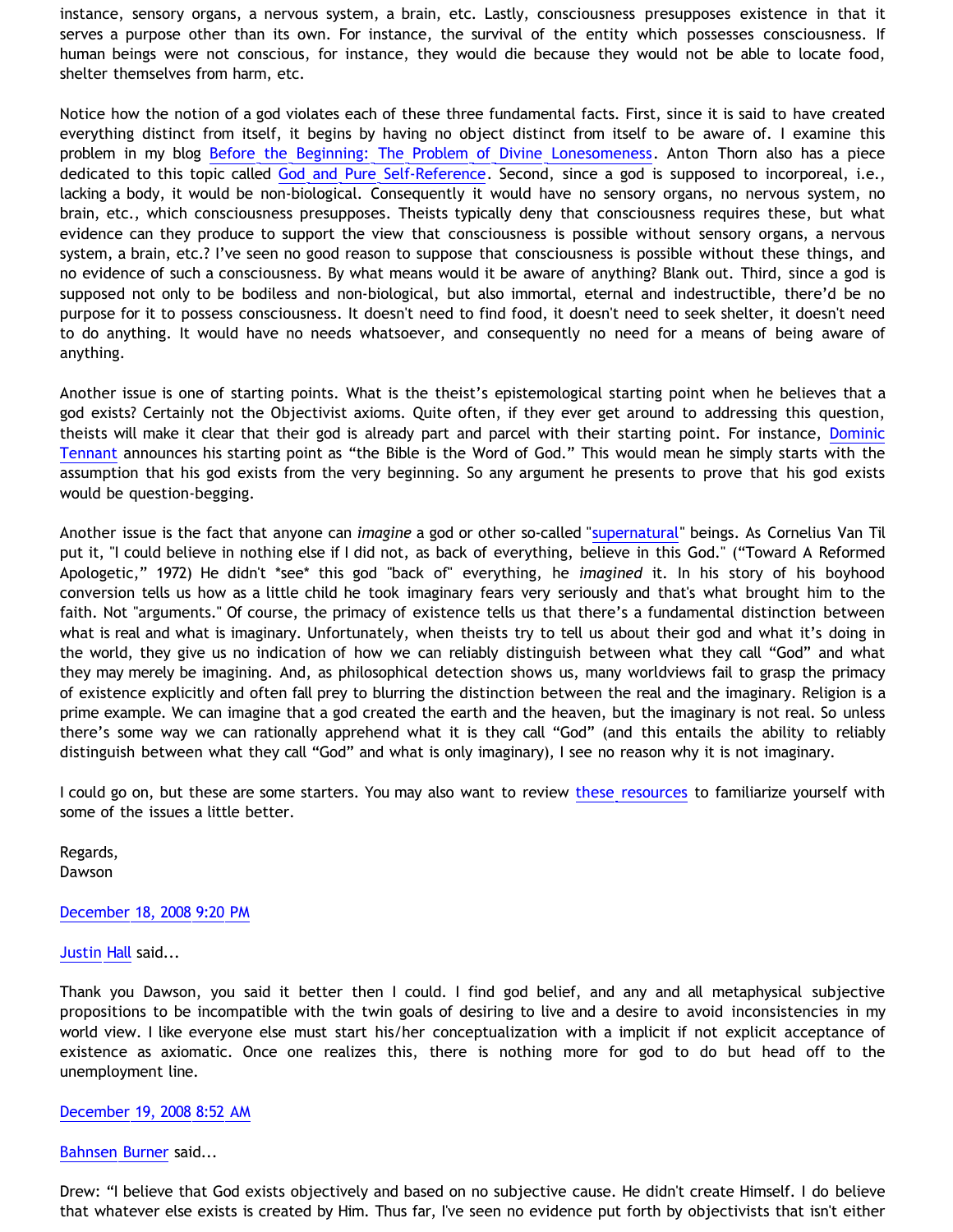question-begging against the existence of God or woefully ignorant about what Christians believe about God. In other words, objectivists think that believing that reality is objective precludes belief in God. It simply doesn't. Every defense I've seen for the position that it does either supposes God to be something He isn't or defines Him out of existence/rationality. Not very convincing if you ask me."

It's well and good that your god-belief holds that your god did not create itself. However, this does not sanitize god-belief from its inherent subjectivism. The argument is not that god-belief is subjective because its god allegedly created itself. The argument is that god-belief is subjective because it ascribes metaphysical primacy to a conscious will over any and all of its objects. That's where the subjectivism of god-belief lies, in the relationship between the god as a subject and any objects distinct from itself.

To explore this, let's ask some questions. Is this god conscious? Typically theists think of their god as a conscious being. It is supposed to know things, communicate, feel certain emotions (e.g., anger, wrath), desire things, issue commandments, plan things in advance, judge, etc. All of these activities presuppose consciousness because they involve conscious activity, so it would be strange if a theist denied consciousness to his god. Now let us ask: *What is the orientation between the god as a subject of consciousness and the objects of its consciousness?* Is it the same orientation we have? The orientation we have between subject and object is characterized by the primacy of existence: the objects of our consciousness hold metaphysical primacy over the subject of our consciousness. You could call this the primacy of the *object* as well, which is where we get the concept 'objectivity'. Objectivism is the philosophy which is developed consistently on the basis of the primacy of existence (the concept 'objectivity') from its very foundations throughout its farthest reaches. Hence the name, Objectivism. The primacy of existence (i.e., the primacy of the object metaphysics) is the recognition that the objects of consciousness exist and are what they are independent of the subject's awareness of them (e.g., "wishing doesn't make it so"). The subject perceives and identifies its objects, it does not create them or assign them their identity or nature.

For example, suppose I see a stapler on my desk. My seeing the stapler does not bring the stapler into existence. It exists independent of my perception of it, my awareness did not cause it to exist. Now if I *wish* that the stapler be full of staples when in fact it has already run out, my wishing will not automatically reload it so that it is full again. Wishing does not have this power, because the objects of consciousness hold metaphysical primacy over consciousness. If I want the stapler reloaded, I would have to physically reload it, and only if I have a set of staples to put into it. I could wish that the stapler levitate itself to my hand if it is out of my reach, but will the stapler obey my wishing? No, it won't. Again, it exists independent of my conscious activity. I could *imagine* that the stapler is really an Asian elephant, but does my imagination turn the stapler into an elephant? No it does not. It remains a stapler all the same, and that's because existence holds metaphysical primacy over consciousness, the objects are what they are regardless of my conscious activity. I could *forget* that my stapler is on my desk, but when I turn around, it's still there. Why? Because it exists independent even of my forgetfulness, too. I could continue this experiment, but the result will always be the same: existence exists independent of consciousness. The primacy of existence cannot be defeated.

But a god is supposed to have precisely the opposite orientation: creating its own objects ("ex nihilo" even) and giving them their identity, even revising their identity, *at will* - i.e., by conscious intentions. The objects of its consciousness are supposed to conform to its will. That's the primacy of consciousness, or if you will, *the primacy of the subject* in the subject-object relationship – i.e., *subjectivism*. Suddenly wishing does make it so, in the case of a god. All objects will conform to its conscious intentions, no matter what they might be. It may wish that an object exists, and poof, it exists. It may wish that the object which it has thus created be a ball, and poof, it's a ball. It may then wish that the ball become a person, and poof, it becomes a person. Since according to theism everything in the universe is said to have been created by this god and its willful acts of creation ("whatever else exists is created by Him"), theism necessarily ascribes to what I call [the cartoon universe premise](http://www.geocities.com/katholon/Cartoon_Universe_of_Christianity.htm). The things which theists say their god can do can be illustrated in a cartoon. But oddly we don't see these things happening in the world at all. Instead, one must imagine that there's a god behind the scenes, as it were, populating the world with whatever it wants (like characters in a cartoon) and choreographing the events of history as if it were a pre-determined drama which never seems to end (in spite of promises of a dramatic ending).

Christian apologist Paul Manata confessed that reality is subjective, since it's "based on a divine mind" (see [here](http://bahnsenburner.blogspot.com/2006/12/theism-and-subjective-metaphysics.html)). He speaks for the Christian worldview. Mike Warren, another Christian apologist, tells us explicitly why the Christian view of reality is ultimately subjective (see [here\)](http://bahnsenburner.blogspot.com/2006/03/confessions-of-vantillian-subjectivist.html). He too speaks for the Christian worldview. So given such confessions, and other points which I have made throughout my blog, Objectivists are correct in recognizing that the objectivity of reality precludes any gods.

So there's no supposing that the theistic god is something it isn't said by theists themselves to be going on here. There is simply no misrepresentation here at all. This is what theists themselves tell us when they describe their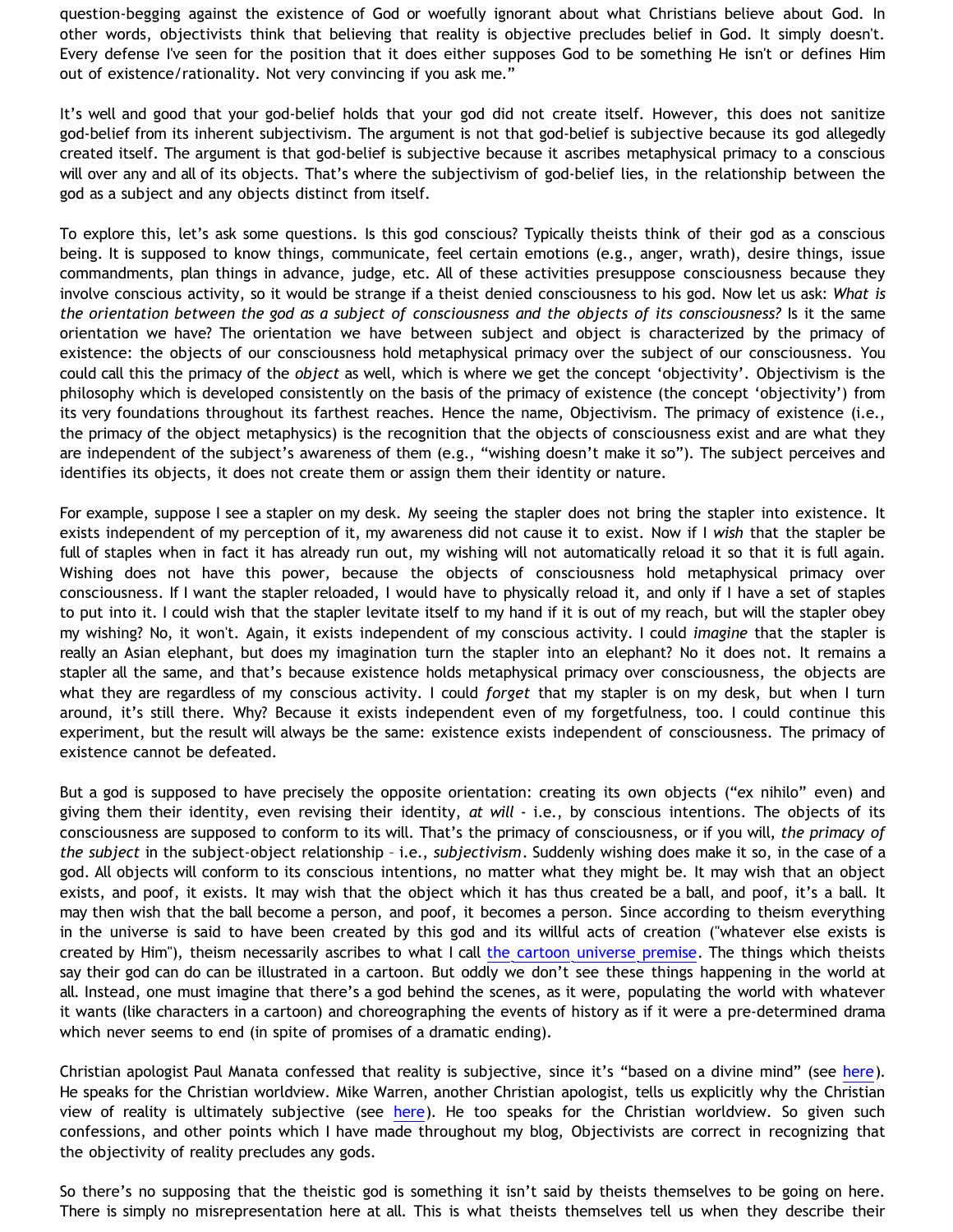god's activity and relationship to the world. Also, there's no defining of a god out of existence as if we simply stipulate that a god does not exist. We have an inescapable principle, the primacy of existence, which tells us about reality and the proper relationship which consciousness has to reality. To affirm the existence of a god is to tacitly assume the primacy of existence by implying it exists independent of our consciousness (theists typically don't say their god exists because they believe it does, or because they want it to exist, but say that it exists independent of our consciousness). But the content of this claim – a being to whose consciousness all objects conform – explicitly asserts the exact reverse of this principle, the primacy of consciousness. So the theist is making use of a principle and contradicting it in the very same breath at the very foundation of his presuppositions. This is why Anton Thorn is correct to conclude that [the claim that "God exists" performatively contradicts itself](http://www.geocities.com/Athens/Sparta/1019/AFE/God_Contradiction.htm).

Regards, Dawson

[December 19, 2008 10:42 AM](http://bahnsenburner.blogspot.com/2008/12/#4699336422292961764)

[Jason Streitfeld](http://www.blogger.com/profile/06950357341620206095) said...

I'm not sure how best to bring this to your attention, but here it is:

[Proof That Presuppositional Apologetics Cannot Produce Valid Arguments](http://specterofreason.blogspot.com/2008/12/proof-that-presuppositional-apologetics.html)

It's short.

[December 19, 2008 2:02 PM](http://bahnsenburner.blogspot.com/2008/12/#1213882133638480583)

[Justin Hall](http://www.blogger.com/profile/17804641315202800289) said...

Jason, In many discussions with Presuppositionalists, they will freely admit that their Transcendental Argument for God commits itself to circular reasoning and they don't appear to be bothered by it one bit. They claim all arguments are ultimately circular. Which I guess also includes any argument in defense of the conclusion that all arguments are circular. Most of the ones I have debated would not word TAG the way it was in the link.

[December 19, 2008 5:10 PM](http://bahnsenburner.blogspot.com/2008/12/#9171498019277324805)

[Bahnsen Burner](http://www.blogger.com/profile/11030029491768748360) said...

It's interesting how Bahnsen downplays the circular aspects of presuppositionalism, when he writes:

**"Circularity" in one's philosophical system is just another name for "consistency" in outlook throughout one's system. That is, one's starting point and final conclusion cohere with each other.** (*Van Til's Apologetic: Readings & Analysis*, p. 170n.42)

Of course, when a non-Christian's position is internally consistent, he's accused of begging the question. But when the presuppositionalist clearly assumes the truth of his conclusion in the presuppositions which inform the premises offered in support of that conclusion, he's just being "consistent."

By the way, Jason, I read your blog [Notes From Triablogue.](http://specterofreason.blogspot.com/2008/12/notes-from-triablogue.html) Very interesting thoughts. I have not read any of Triablogue's screeds against you (nor would I have to, I've seen it all before), but I did enjoy reading your thoughts about your encounter with that contemptuous bunch.

Regards, Dawson

[December 19, 2008 8:13 PM](http://bahnsenburner.blogspot.com/2008/12/#3379694527597104005)

[Jason Streitfeld](http://www.blogger.com/profile/06950357341620206095) said...

Thanks for the feedback, Dawson and Justin.

I suppose if presuppositionalists are content to embrace question begging, then nobody can stop them. But then they would have to either redefine what it means to have a valid argument (perhaps a valid argument is defined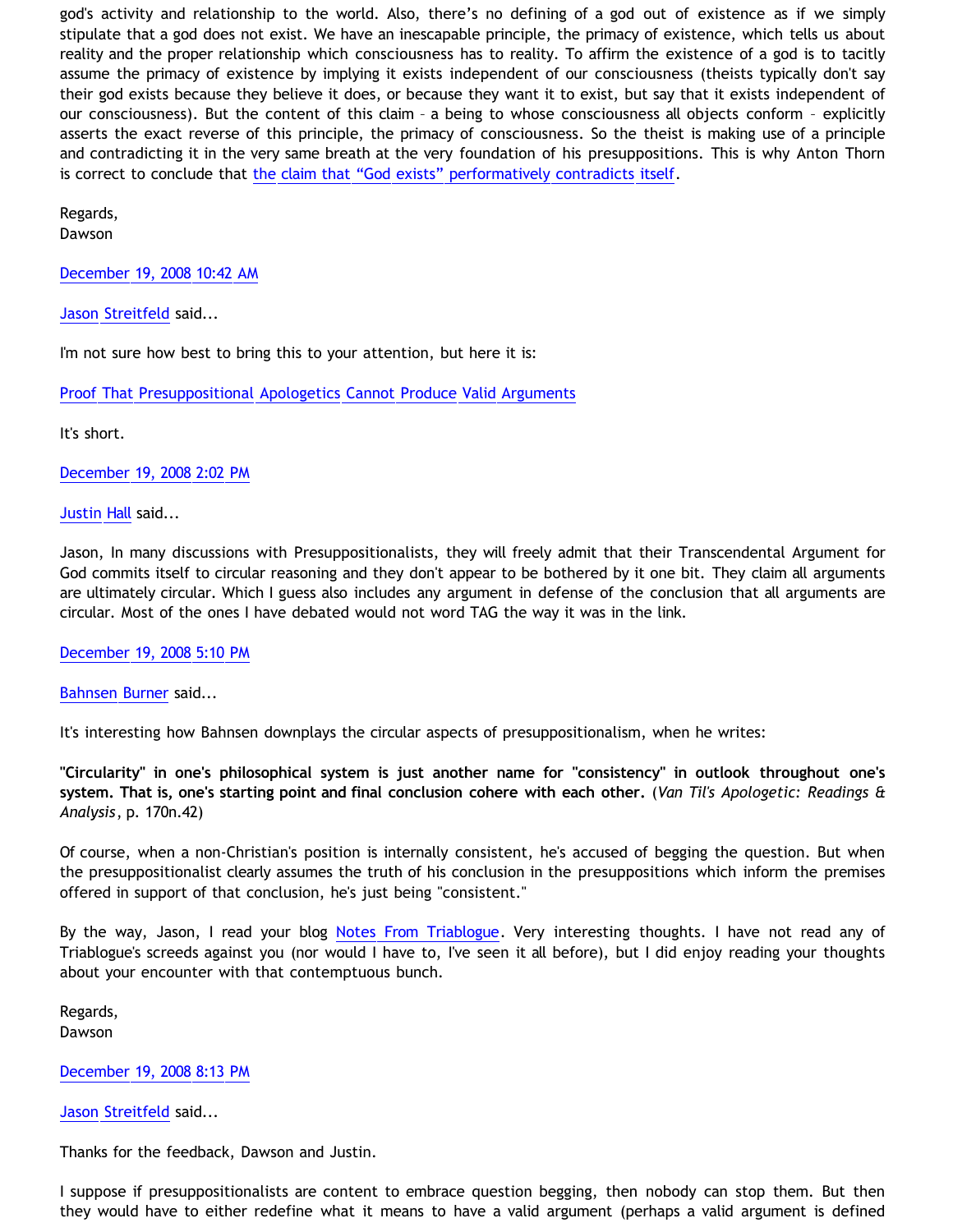simply as an argument which presupposes their own beliefs), or admit that they can have no valid arguments at all--in which case, why do they bother trying to make them?

Anyway, Dawson, I'm glad my "Notes From Triablogue" post was of interest to you. I haven't been following your own blog enough to know if there is anything you would find of interest in my discussion with the Triabloggers. You might be interested in my approach to epistemology and morality, howeer. If so, rather than wading through the Triablogue posts, you can wait for my next entry, which I'll hopefully be posting on my blog in the next month or so.

Regards,

Jason

[December 20, 2008 9:26 AM](http://bahnsenburner.blogspot.com/2008/12/#6302800214310427271)

[Bahnsen Burner](http://www.blogger.com/profile/11030029491768748360) said...

Jason: "I suppose if presuppositionalists are content to embrace question begging, then nobody can stop them. But then they would have to either redefine what it means to have a valid argument (perhaps a valid argument is defined simply as an argument which presupposes their own beliefs), or admit that they can have no valid arguments at all--in which case, why do they bother trying to make them?"

You might find some of the following blogs of mine of interest, or at least entertaining if nothing else.

I've asked presuppositionalists to present their TAG, and it seems that they have difficulty assembling this masterly crafted argument which is billed as some knock-out of a proof. Many – and I mean *many* - presuppositionalists like to point to Greg Bahnsen's performance in his debate with atheist Gordon Stein as an exemplary display of presuppositionalist argumentation. But I have strong doubts that there's anything really there. I've published my analysis of Bahnsen's opening statement – the statement for which he would be most prepared to present his argument - and I don't see any argument there at all. See my blog [Bahnsen's Poof](http://bahnsenburner.blogspot.com/2005/03/bahnsens-poof.html) for details. (I call it a "poof" because, unlike a *proof*, Bahnsen seems to think that his god's existence can be pulled out of a hat; he gives no indication of how he *concludes* that his god exists from any clear line of *inference*, which an argument is purposed to make explicit.)

In my blog [Will the Real TAG Please Stand Up?](http://bahnsenburner.blogspot.com/2006/03/will-real-tag-please-stand-up.html) I explore the phenomenon of the elusiveness of TAG. Like a kaleidoscope, it seems to change every time you look at it.

Also, in [Presuppositionalism and the Argument from Ignorance](http://bahnsenburner.blogspot.com/2006/02/presuppositionalism-and-argument-from.html), I show why an implicit argument from ignorance seems inescapable for the TAGer.

In [Putting Paul's TAG to the Geusha Test,](http://bahnsenburner.blogspot.com/2005/04/putting-pauls-tag-to-geusha-test.html) I show how one basic formulation of TAG can lend itself to argue for anything's existence. The problem is that there's no clear connection between "God" and what is cited as evidence for "God." It relies on a stipulated association (e.g., "if God does not exist, there would be no laws of logic, no uniformity, and no moral absolutes") with things that have no clear connection to what the theist calls "God."

In [Tape-Loop Apologetics](http://bahnsenburner.blogspot.com/2005/11/tape-loop-apologetics.html), I show how a common presuppositionalist debating tactic is inherently faulty.

Presuppositionalist Michael Butler published his rendition of presuppositionalism is his essay [The Pulling Down of](http://butler-harris.org/archives/158) [Strongholds: The Power of Presuppositional Apologetics](http://butler-harris.org/archives/158), in which he describes the presuppositional argument as a two-step method. The first step involves executing an internal critique of the non-Christian position which is presupposed to be inherently flawed (this is where you need to be on guard for misrepresentations and deliberate caricatures of your position, or ascribing positions to your view which you have not endorsed). The second step consists of "invit[ing] the unbeliever to come inside our worldview in order to show him that Christianity makes sense of our experience. It provides the necessary preconditions for knowledge." In my blog [The Ominous Parallels](http://bahnsenburner.blogspot.com/2007/02/ominous-parallels-between.html) [Between Presuppositionalism and Drug Addiction](http://bahnsenburner.blogspot.com/2007/02/ominous-parallels-between.html), I remark how this second step is frighteningly similar to a drug addict trying to coax you into trying some narcotic, after which you're supposed to immediately "see the light."

Jason: "Anyway, Dawson, I'm glad my 'Notes From Triablogue' post was of interest to you. I haven't been following your own blog enough to know if there is anything you would find of interest in my discussion with the Triabloggers. You might be interested in my approach to epistemology and morality, howeer. If so, rather than wading through the Triablogue posts, you can wait for my next entry, which I'll hopefully be posting on my blog in the next month or so."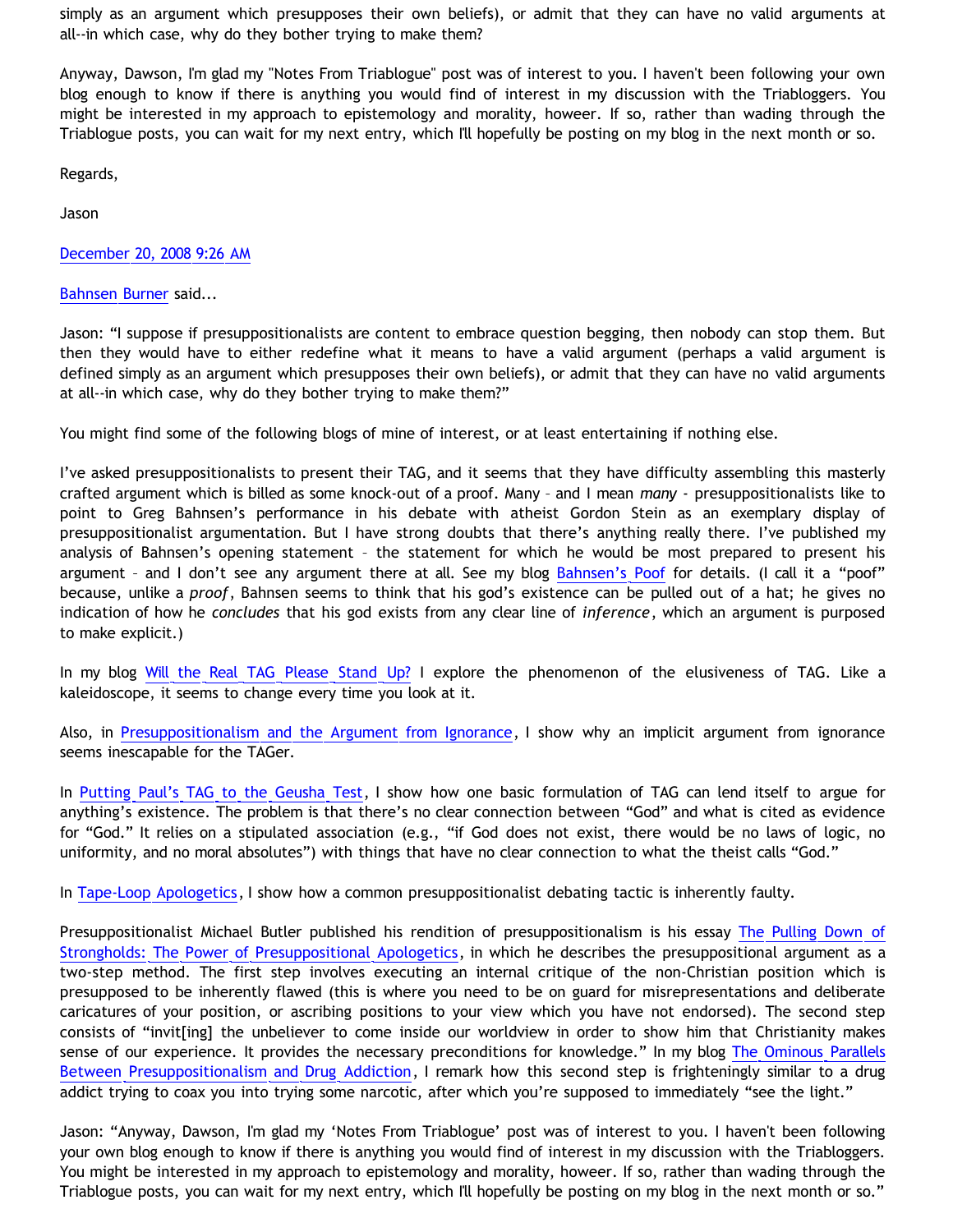I thought your "Notes From Triablogue" was very sober and carefully written. I think it expresses a lot of valid points about the kinds of tactics we can expect from that crowd. I've seen enough of their stuff to know what to expect from them. I made the following remarks in [the comments section of an earlier blog,](http://bahnsenburner.blogspot.com/2008/11/rival-philosophies-of-fact.html) and I stand by them:

**Triablogue are stuck at Device 2: Discrediting the World. This is their primary mission: to discredit, even vilify, anyone who's not entirely on board with their god-belief program. Their tools are ridicule ("Dawson must either be a precocious four-year old or a retarded adult") and condescension ("you're not smart enough to be devious"). I've found that there is little if anything valuable to learn from Triablogue, which I think is a telling point. To find anything worthy of learning, you have to pick through a lot of ad hominem fluff. Watch how they turn on each other, too, when they step outside their imaginary doctrinal boundaries. It gets very ugly very quickly. I guess it's just the love of Christ in action.**

Let me know when your blog is up. I look forward to reading it.

Regards, Dawson

[December 20, 2008 10:32 AM](http://bahnsenburner.blogspot.com/2008/12/#778606192949354795)

# [Harold](http://www.blogger.com/profile/10897769844874861468) said...

*Presuppositionalist Michael Butler published his rendition of presuppositionalism is his essay The Pulling Down of Strongholds: The Power of Presuppositional Apologetics, in which he describes the presuppositional argument as a two-step method. The first step involves executing an internal critique of the non-Christian position which is presupposed to be inherently flawed (this is where you need to be on guard for misrepresentations and deliberate caricatures of your position, or ascribing positions to your view which you have not endorsed). The second step consists of "invit[ing] the unbeliever to come inside our worldview in order to show him that Christianity makes sense of our experience. It provides the necessary preconditions for knowledge."*

Yes, yes, yes. This seems to be what happens with the so-called evolution/intelligent design controversy. They will focus on attacking "godless evolution" and won't provide any evidence for their own position.

I'm still going through the earlier posts, but has there been any answer to your Geusha point?

[December 20, 2008 11:51 AM](http://bahnsenburner.blogspot.com/2008/12/#1231778363148973380)

[Bahnsen Burner](http://www.blogger.com/profile/11030029491768748360) said...

Harold: "Yes, yes, yes. This seems to be what happens with the so-called evolution/intelligent design controversy. They will focus on attacking "godless evolution" and won't provide any evidence for their own position."

What's noticeably lacking from Butler's two-step method is any concern for *facts*. But this should not surprise us, because once the debate moves to the arena of facts, the presuppositionalist is DOA (defeated on arrival).

Harold: "I'm still going through the earlier posts, but has there been any answer to your Geusha point?"

Nothing which sustains scrutiny so far as I have seen. Recently I was told that theistic arguments work only for a divine consciousness possessing the attributes which the theistic god possesses, regardless of what name is attached to it. On this view, presumably, an argument for the existence of the Christian god which is revised to argue for the existence of a non-Christian supernatural being, like Geusha, is really arguing for the existence of the Christian god under a different name, since only those attributes belonging to the Christian god fulfill the premises of the argument. Unfortunately, this response is quite unpersuasive. The Christian god, according to Christian mythology, has many attributes which have no logical relevance to the premises of certain arguments offered in support of its existence. Take for example the following argument (from my blog [Putting Paul's TAG to the Geusha](http://bahnsenburner.blogspot.com/2005/04/putting-pauls-tag-to-geusha-test.html) [Test](http://bahnsenburner.blogspot.com/2005/04/putting-pauls-tag-to-geusha-test.html)):

**Step 1 Prove A: God exists.**

**Step 2 Assume ?A: God does not exist.**

**Step 3 If ?A, then B: there are no laws of logic, uniformity of nature, and moral absolutes.**

**Step 4 ?B: There are laws of logic, nature is uniform, and there are moral absolutes. Step 5 ??A by Modus Tollens. Step 6 A by negation.**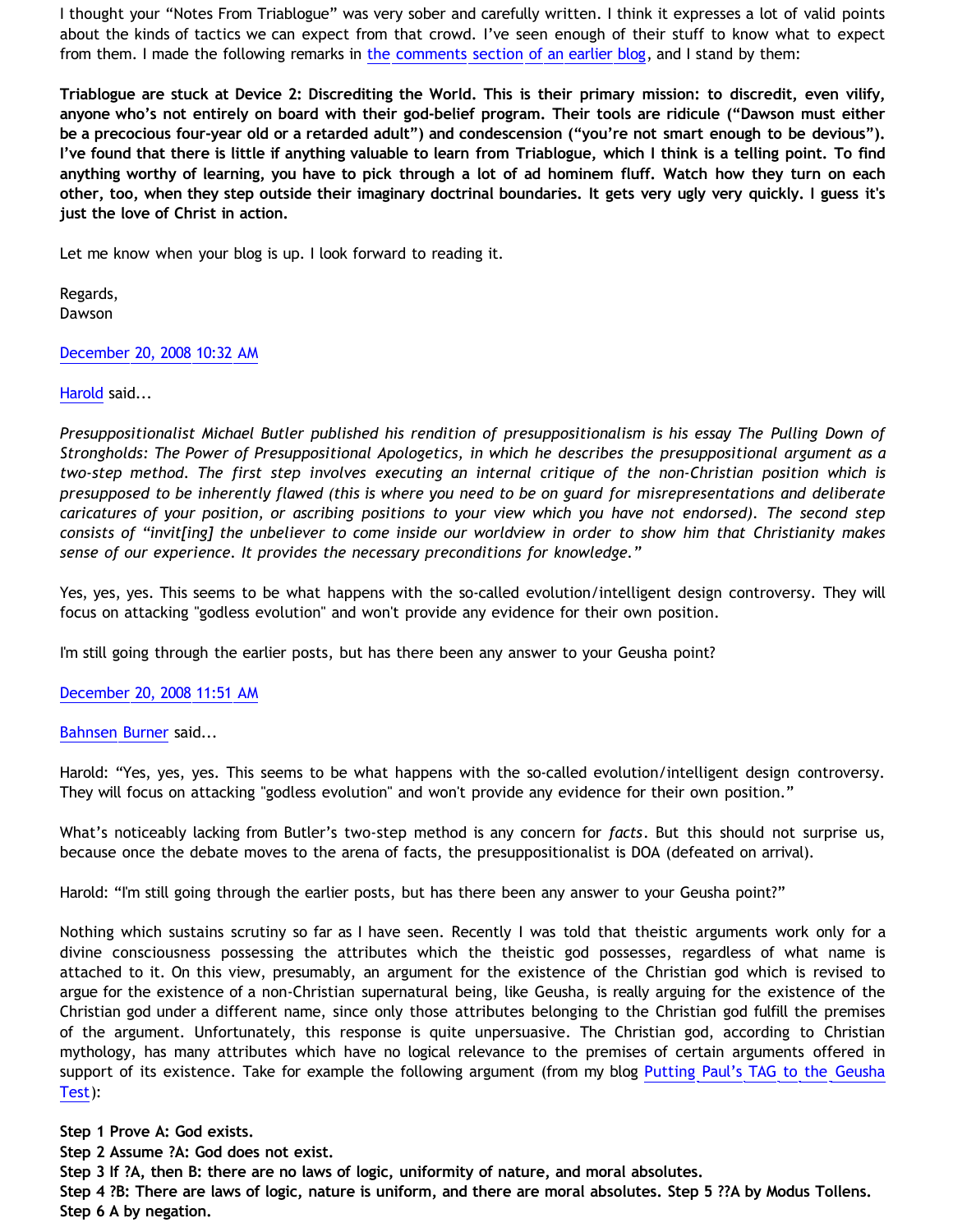# **Q.E.D.**

Now this argument nowhere explicitly identifies the attributes which are needed to fulfill its requirements. It surely does not require that the being it seeks to prove created the earth in six days, named the first man "Adam" and put him in a garden, telling him not to eat of the fruit of the tree of knowledge of good and evil, sent a worldwide flood to destroy all the wicked, gave the promised land to a man named Abraham and his offspring, sent his only begotten son to die by means of crucifixion only to be raised three days later and ascended to heaven, etc. At best this argument implicitly calls for some very general attributes, such as sovereignty over the universe, an "absolute" nature, etc. One could ascribe these general attributes to anything one imagines, and there is a whole pantheon of deities throughout the history of mythology which can provide candidates for this slot. The Lahu tribe of northern Thailand, for instance, worship a supreme being they call Geusha, and according to their mythology such an argument most likely serves as a splendid proof of its existence just fine. Hence:

## **Step 1 Prove A: Geusha exists.**

**Step 2 Assume ?A: Geusha does not exist.**

**Step 3 If ?A, then B: there are no laws of logic, uniformity of nature, and moral absolutes.**

**Step 4 ?B: There are laws of logic, nature is uniform, and there are moral absolutes. Step 5 ??A by Modus Tollens. Step 6 A by negation.**

**Q.E.D.**

 Now unlike the Christian god, Geusha - according to Lahu mythology - did not have a son which was crucified and resurrected three days later. I don't know what Christian would admit that this attribute of the Christian god is dispensable. But the argument model itself nowhere requires that the being it seeks to prove had a son which was crucified and resurrected three days later. It simply has no bearing to the issues it raises as evidences for its existence.

The point is that, given ignorance about the true nature of logic, nature and morality, one could point to any imaginary being as their source, and assemble an argument structure like the above to "prove" its existence. Thus if the Christian version of this argument is taken to be "sound," I see no reason why the Geusha version should not also be taken to be sound. But curiously those who would endorse the Christian version of the argument are typically not Geusha-believers too. So there are other reasons for their faith that the Christian god is real than the arguments they themselves put forward for its existence. Arguments of this nature are really an attempt to keep us distracted from the real reasons why they claim to believe in their god. It's no accident that they keep the real reasons for their god-belief unclear.

Regards, Dawson

## [December 20, 2008 8:47 PM](http://bahnsenburner.blogspot.com/2008/12/#3139042605703959902)

## [Harold](http://www.blogger.com/profile/10897769844874861468) said...

*As Cornelius Van Til put it, "I could believe in nothing else if I did not, as back of everything, believe in this God." ("Toward A Reformed Apologetic," 1972) He didn't \*see\* this god "back of" everything, he imagined it. In his story of his boyhood conversion tells us how as a little child he took imaginary fears very seriously and that's what brought him to the faith. Not "arguments." Of course, the primacy of existence tells us that there's a fundamental distinction between what is real and what is imaginary.*

There's something here worth mentioning. It's interesting to see how religions create in the minds of people, especially the young, an omnipotent, all-knowing, all-loving entity--sort of like a parent figure. This figure, it is alleged, cares about the child and wants the child to be happy and rewards and punishes based on it's own rules and commandments (sort of like parents). The child is then told that if it does not undergo the appropriate sacraments or accept certain metaphysical claims, that this parent will *turn away* from that child *forever*. The nature of this "hell" is in dispute of course, seeing as how there's no evidence. And while I don't have children myself, I know (as I'm sure most here do) that the fear of abandonment is a very real and powerful emotion in children. The way that religions exploit this fact is unconscionable. And yet, they call it morality.

How many lives have been ruined because of this? And for what?

# [December 20, 2008 11:18 PM](http://bahnsenburner.blogspot.com/2008/12/#7621976659659914024)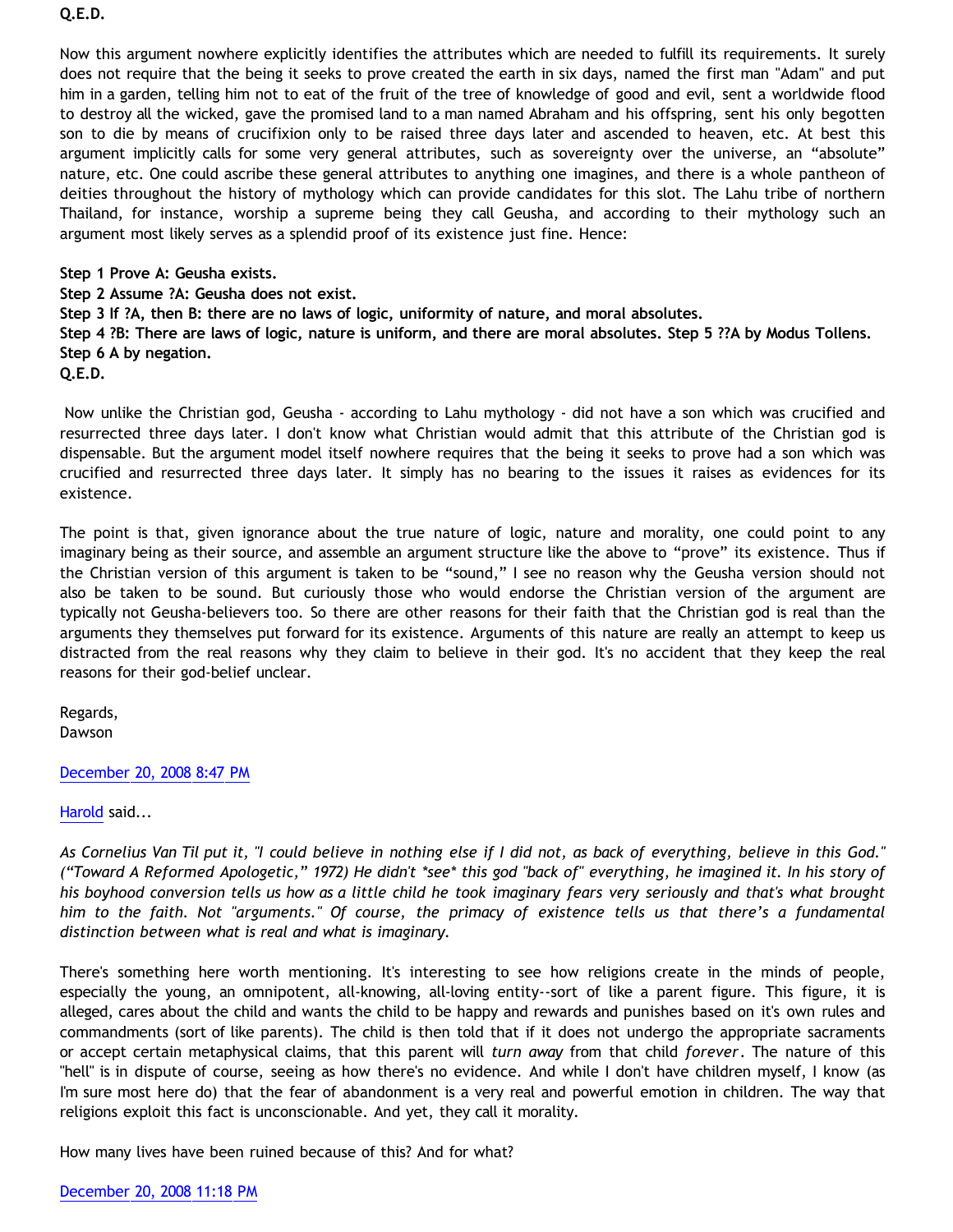[Justin Hall](http://www.blogger.com/profile/17804641315202800289) said...

Harold, on the other hand maybe the actual abandonment of a child can engender a strong sense of atheism. I have never believed in god, at least not to my memory. I do recall learning of the word atheism and its meaning at age 8 and knew it applied to me. It would be much later at age 30 that I would learn of Ayn Rand, through reading several books by George Smith. Only at this time did I learn of the logical failures of Christianity. My father was gone by age 2, and I was a ward of the state by age 6. I wonder what if anything these early life experiences had toward shaping my world view and my rejection of supernatural claims.

[December 21, 2008 6:01 AM](http://bahnsenburner.blogspot.com/2008/12/#7554303700949221301)

[Bahnsen Burner](http://www.blogger.com/profile/11030029491768748360) said...

Harold: "child is then told that if it does not undergo the appropriate sacraments or accept certain metaphysical claims, that this parent will *turn away* from that child *forever*."

Just look at what this "Father" allowed to happen to its own son! What genuinely loving parent would allow such harm come to his own child? Christians seem to think that Jesus underwent the worst possible suffering imaginable. For example, [one source tells us](http://www.whatistruth.info/rugged.html):

**His body was beaten from head to foot. The thorns had pierced His brow and the blood was running from His head. His back was lacerated. His face was black and blue from being beaten with the fists and hands of the soldiers. He had been spit on. His face had been in the mud. If that robe was on Him for ten or fifteen minutes, it sealed itself to all those wounds, and just like tearing off a bandage unmercifully, they jerked that robe back off. It opened all the wounds and caused them to bleed more profusely than ever before.**

A loving "Father" is said to have stood by and allowed this to happen to its own son, while at the same time it had more power than one could imagine to stop it at any point. And Christians hold as an ideal becoming a child of this Father.

But Christians seem to have a schizophrenic view of suffering. For in some statements, like the above, the suffering of Jesus is essentially glorified, raised on high as something to behold and contemplate and even feel guilty for. But then, [we're told things like this](http://www.exchangedlife.com/Sermons/topical/suffer/joy_of_suffering.shtml):

**Suffering in this life is so insignificant in light of eternity that it is not even worthy of a comparison. It may not seem this way when we look at our circumstances, but when we look out to the joy set before us, it is nothing. Suffering is not even a drop in the bucket.**

So first we're supposed to take Jesus' suffering exceedingly seriously, but then we're told that suffering really doesn't matter. It matters when it's Jesus' suffering, but it doesn't matter when it's anyone else's suffering.

(Quotes courtesy of [Steven Carr's blog](http://stevencarrwork.blogspot.com/2007/07/christianity-self-contradictory-or-what.html).)

Regards, Dawson

[December 21, 2008 7:54 AM](http://bahnsenburner.blogspot.com/2008/12/#1037573242637673960)

[TODMAG](http://www.blogger.com/profile/00637061360445902624) said...

Dear Dawson,

I stumbled on your blog today and it interests me.

You wrote :

"Rationality is the commitment to reason as one's only means of acquiring and validating knowledge, and as his only guide to chosen action. By contrast, irrationality is the reliance on something other than reason (e.g., emotions, astrology, palm-reading, tea leaves, faith in invisible magic beings, etc.) to acquire and/or validate knowledge and guide his choices and actions. In general, rationality is compliance with reason, and irrationality is non-compliance with reason. If you look up 'rational' in the dictionary, even here you will find a close connection with reason.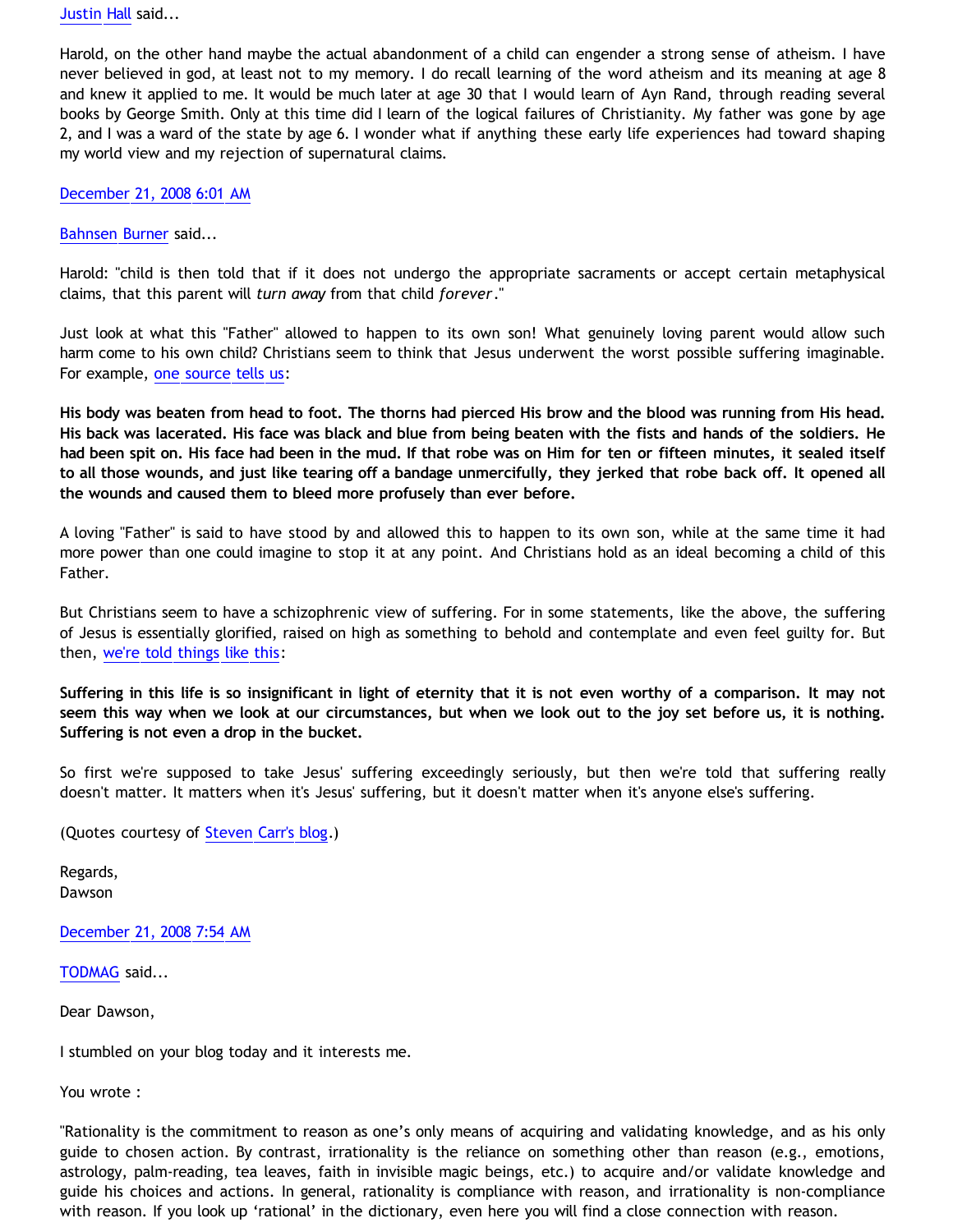Now reason is the faculty which identifies and integrates perceptual input. This faculty is made possible by the ability to form concepts from perceptual input (and higher concepts from the initial concepts formed on the basis of perceptual input)."

To help me understand your view points better, can you please define what you mean by "perceptual input" and "concepts"?

Thank you

Tony

[December 21, 2008 8:50 AM](http://bahnsenburner.blogspot.com/2008/12/#843467479179894743)

[Bahnsen Burner](http://www.blogger.com/profile/11030029491768748360) said...

Hello Tony,

Tony: "To help me understand your view points better, can you please define what you mean by 'perceptual input' and 'concepts'?"

Sure. Perceptual input is perceptual awareness of *objects*, existents (e.g., entities as wholes, their attributes, their actions, etc.) which exist in the world (apart from our awareness of them) and which are accessible to our perceptual awareness. "A 'perception' is a group of sensations automatically retained and integrated by the brain of a living organism, which gives it the ability to be aware, not of single stimuli, but of entities, of things." (Ayn Rand, *The Virtue of Selfishness*, p. 19) Perception, then, is a non-volitional form of awareness: while we can choose to direct our perception – to look one way as opposed to another, for instance – we cannot choose what perception will give us awareness of when we do look. For instance, if I perceive tracks of mud into my house after I've walked in after a rainstorm, I cannot choose to see a clean floor instead. Perception is objective in this very sense, for its causality is not under our volitional control. For a full-blown objective theory of perception, David Kelley's *The Evidence of the Senses* (1986) is perhaps the best. In it, Kelley describes his two-part thesis as follows:

**The burden of Part I... is that perception is a per-conceptual mode of direct awareness of physical objects. My argument in Part II is that perception supplies adequate evidence or justification for our beliefs about such objects, but that the evidence is nonpropositional. That is, I reject the common assumption that a belief can be justified only by another belief, judgment, or other propositional state; and the principles of justification I present are quite different from those usually discussed in the literature** (p. 3)

On the other hand, "[a] concept is a mental integration of two or more units possessing the same distinguishing characteristic(s), with their particular measurements omitted." (Ayn Rand, *Introduction to Objectivist Epistemology* , p. 15) Unlike perception, which is an automatic (non-volitional) integration of sensory data, the formation of concepts is a volitional (i.e., selective) process. (As a side note, this is an area where David Hume was mistaken, and his mistakes here in part made his skeptical conclusions about induction inevitable.) Our initial concepts are formed on the basis of perceptual input, i.e., on the basis of objects which we perceive. Subsequent or higher concepts are formed by the same process, but integrating previously formed concepts. The result is a sum of knowledge possessing a hierarchical structure. Rand's *Introduction to Objectivist Epistemology* is a good source if you're interested in becoming familiar with the objective theory of concepts.

The overall point of the argument which I present in my blog is that, since rationality is fidelity to an objective method of *acquiring* and *validating* knowledge, such a virtue would not apply to a being which is said to possess all possible knowledge already (i.e., "omniscient") and cannot be mistaken in anything it knows (i.e., "infallible"), for a *method* of acquiring and validating knowledge would be of no use for such a being. It would be neither rational nor irrational, but *arational*, since *acquiring* and *validating* knowledge are not steps it would need to take for the knowledge it possesses (since it is said to possess all possible knowledge infallibly). Unlike man's knowledge, an omniscient and infallible being's knowledge would simply not be a product of the application of *any* method.

Hope that helps!

Regards, Dawson